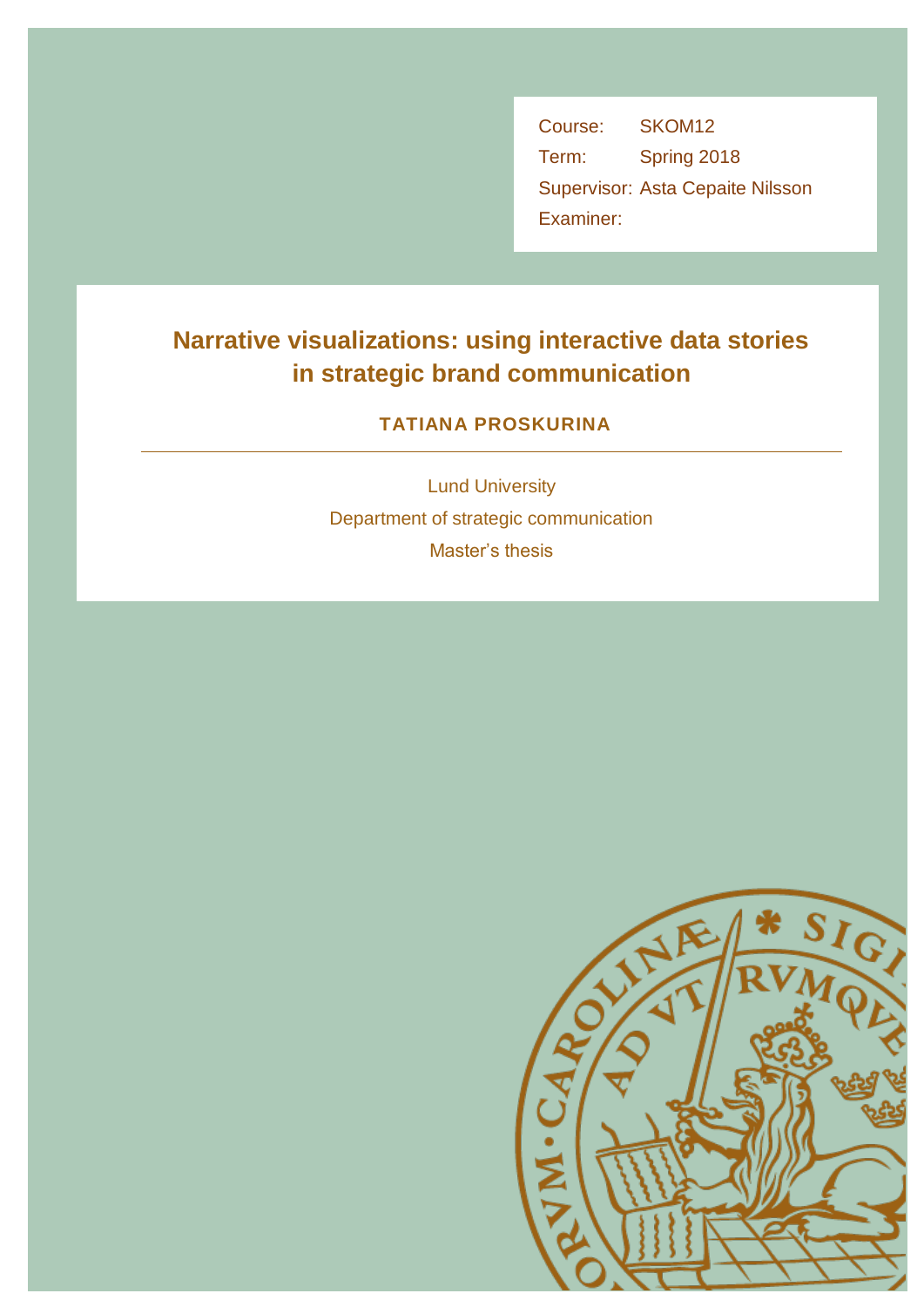# Abstract

# **Narrative visualizations: using interactive data stories in strategic brand communication**

Storytelling have long been used by media and communication professionals to hit an emotional chord with the audience. Nowadays, the development of digital technologies opens new possibilities for conveying messages, and visual storytelling becomes a 'lingua franca'. Narrative visualizations are an emerging class of visual stories, primarily used by data journalists to share complex information. They significantly differ from traditional forms of storytelling, as users can create their own paths of information consumption and by that, make sense of data. Although this type of storytelling is widely used by media outlets, it is not yet recognized by communication professionals. In this way, the purpose of the study is to provide a framework for the use of narrative visualizations in brand communications. To address this purpose, I conducted a comprehensive review of relevant theories from visual and communication studies and examined the current state of narrative visualization usage. Based on the analysis, I presented advantages and disadvantages of narrative visualizations and identified the most promising areas of use in brand communications.

*Keywords:* narrative visualization, infographics, data visualization, brand communication, visual communication, visual storytelling.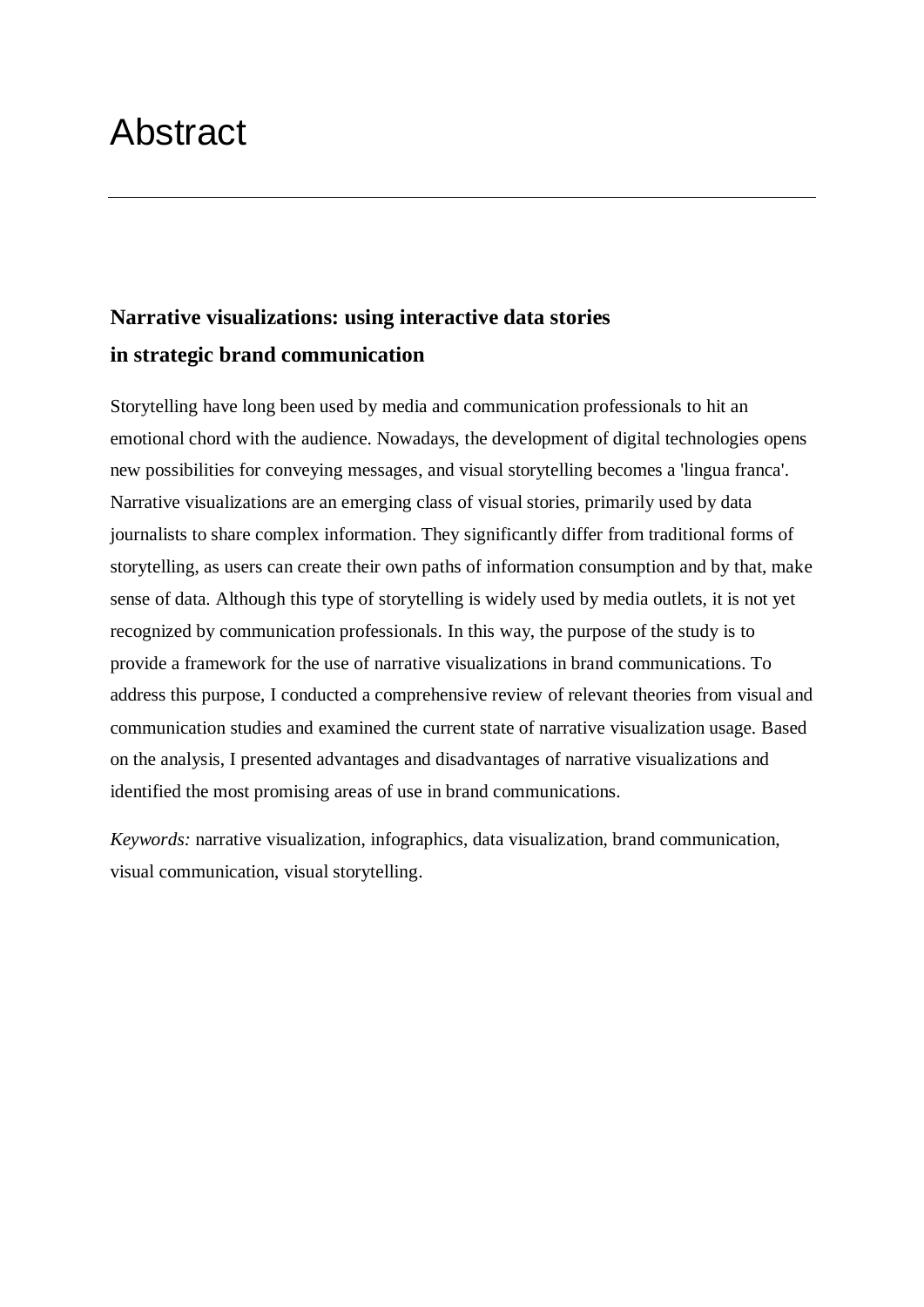# Table of contents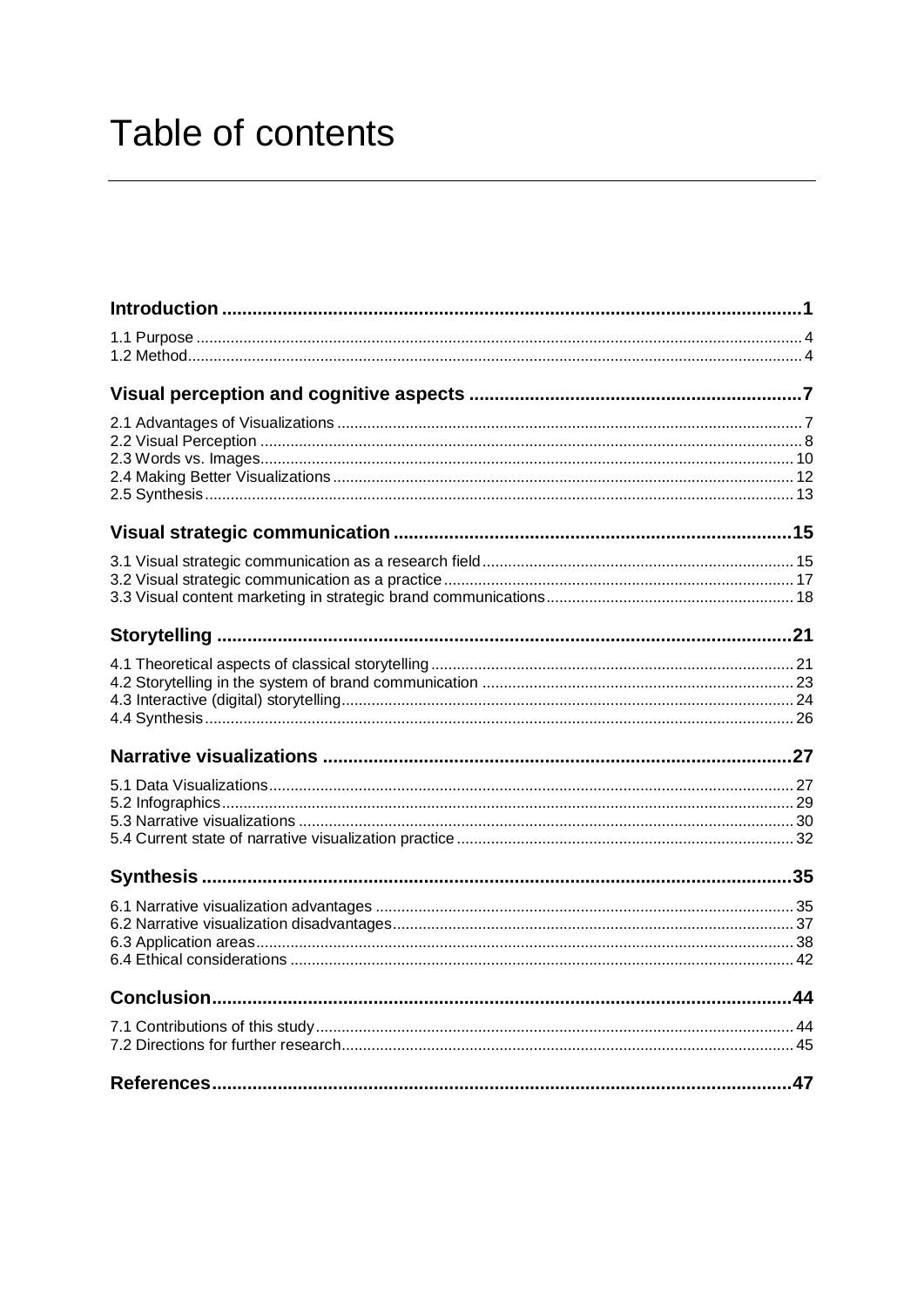# **Introduction**

"*A fetishistic fascination with data*" is a trait of our time (Harris, 2015). As the volume of available data continues to grow, business insights derived from data are becoming a vital part of corporate success. In 2017, 53% of companies reported that they adopt big data in decision making (Columbus, 2017). According to the Global top skills analysis, conducted by LinkedIn, there is a dramatically growing demand for professionals with statistical analysis, data mining and data visualization skills (Fisher, 2016). Besides that, the ability to deal with data is required for managers, frontline employees, and everybody in between. Development of more sophisticated algorithms, increase in storage capacities have led to the emergence of new professions, for example, data scientists or data journalists. Nowadays data-heavy whitepapers, reports, presentations are perceived as a universal standard.

However, nothing has fundamentally changed in how human brain process information. Firstly, people think visually. The fact of the matter is that the first written languages occurred only five thousand years ago, and most of them were pictorial. Even nowadays almost a half of the human brain is dealing with visual processing, and images are perceived significantly faster than letters (Merieb & Hoehn, 2007). Research shows that the use of visuals on the internet has increased about 100 times in the last 10 years, and the content with compelling images attract up to 94% more views than the same articles without visuals (Walter & Gioglio, 2014). From that, another significant consequence of an unprecedented rise of data capital is the rise of importance of information visualization. Secondly, human memory is story-based. "*Facts tell, stories sell*." People think narratively, rather than paradigmatically, and emotional appeals, personal feelings and experiences play a more significant role in decision-making process than brand attributes, facts, and statistics (Murray, 2013). In other words, storytelling is still one of the most innate forms of communication.

Quite often, storytelling evokes comparison to data presentations. Proponents of storytelling claim that stories are much more convincing and effective means of communication, but yet there is no conclusive evidence. A meta-analysis conducted by M. Allen and R. Preiss (1997) revealed a moderate advantage of statistical data over storytelling, however, as it was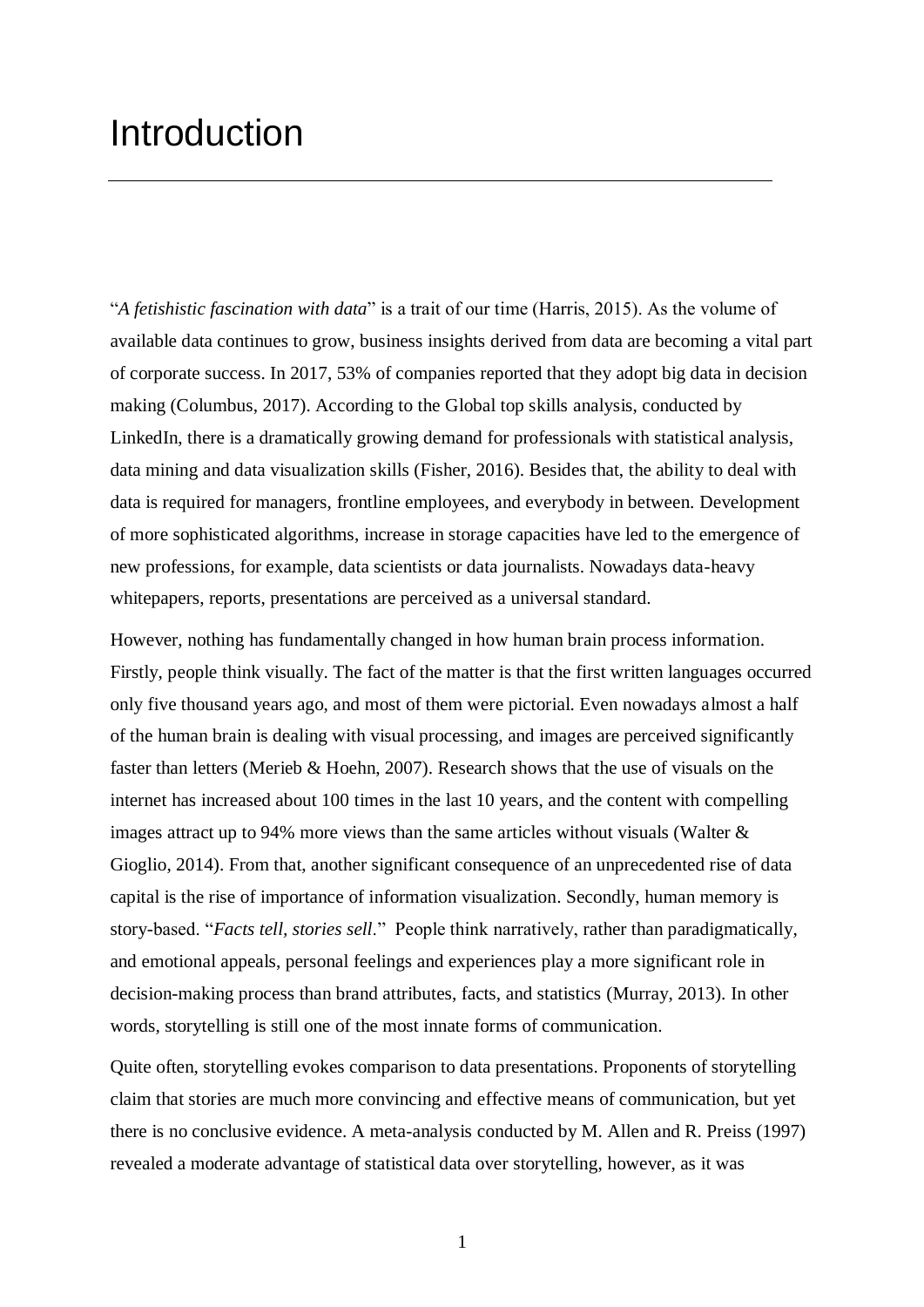emphasized in the limitation part of the study, statistical evidences were used to prove superiority of statistics. In this way, the dispute is not resolved.

However, this comparison is not entirely correct, and experience shows that data-driven stories can become the next big thing how information is communicated. In this context, storytelling can be defined in terms of arranging facts and statistics in a certain sequence and setting up links between them. However, although advances in technology have made software to work with data pervasive, significant gaps in capabilities remain, as these tools do not help to effectively tell stories and persuade the audience. Cole Knaflic (2015) argues that the roots of the problem lie in the education sphere, as language and math are never paired with each other. Data storytelling professionals are required to have both qualitative and quantitative backgrounds and "*skills like those familiar to movie directors, beyond a technical expert's knowledge of computer engineering and science,"* and such a skillset is rare among media and communication professionals.

Static forms of data visualizations, such as diagrams and charts embedded in a larger body of text, have long been used in journalism and communication. This form assumes that the text conveys the story, and the image typically gives supporting evidence or related details. Infographics is one of the most widely used solution for presenting a story in a single image (Elliot et al., 2016). It features maximum information in minimal space and as a rule, are created for a generalized audience. While this type of visualization is the simplest and the cheapest to execute, it is also the most appropriate for general purposes. Although there are no standard dimensions for this type of visualization, about 80% of infographics are vertical, so they often follow a classic three-part story structure, with an introduction at the top of the picture, call-to-action as a conclusion and the main part in between (Krum. 2013).

In more complex data stories, several elements work together for the same goal of conveying the single message. So-called narrative visualization is an emerging type of data stories visualization, primarily used in stand-alone projects or by news organizations, such as Bloomberg and New York Times, politicians, activists (Segel & Heer, 2010). This concept is a step further than traditional infographics. The difference is that authors create a more engaging experience, inviting users to navigate through the data themselves, address specific needs, ask questions, compare data in real time (Figueiras, 2014). The distinguishing feature of narrative visualizations is an attempt to present the scale of the information in a more simple, visual way with a narrative structure and interactive elements. Such stories can exist in a variety of formats, including presentations, interactive infographics and interactive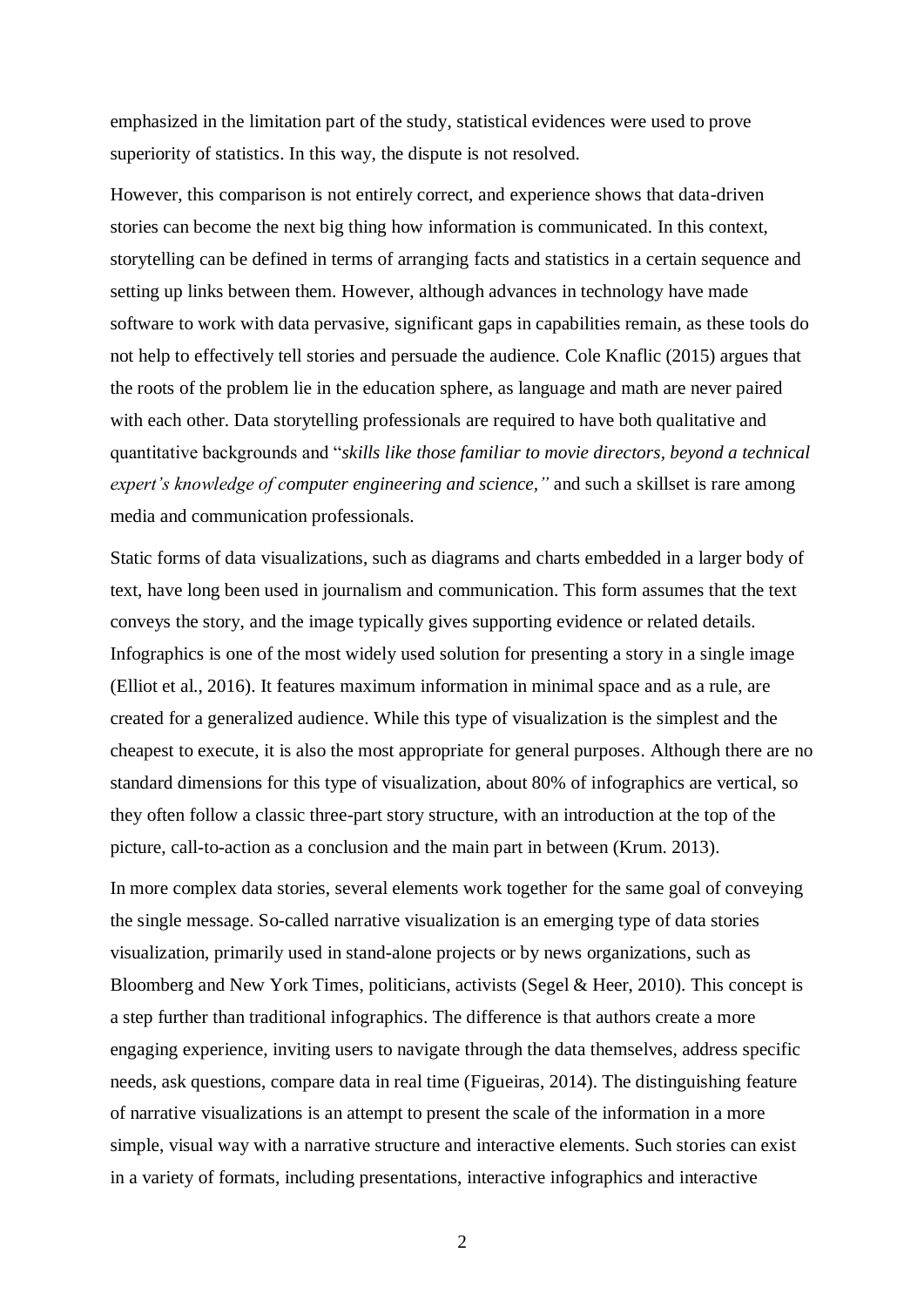webpages and websites, videos, white papers, and reports. Examples of the projects can include, but are not limited to, interactive maps and timelines, models, charts and diagrams with annotations, sequential graphics.

Narrative visualizations have several advantages over traditional infographics. First, thanks to intuitive navigation and fast exploration, interactive content makes it easier to work with a large amount of data (Segel & Heer, 2010). Second, narrative visualizations ensure higher recall and memorability than static infographics (Borkin et al., 2016). Third, if the content should be regularly updated, it is easier to make changes within interactive space (Lankow et al., 2012). Taking into account that even traditional infographics are liked and shared on social three times more than other any other type of content, and that users clearly express preferences for the interactive infographics (Locoro et al., 2017), it can be assumed that narrative visualization can become a powerful tool in communication strategies of organizations.

However, as Segel and Heer (2010) found out, four out of five narrative visualizations are created by media organizations. Even though the usage of interactive content grows, it is still low for mid-level companies and small businesses, who report a lack of staff, budget, and technical expertise (Rose, 2017). Besides, there is no agreement among content producers on how to measure success in narrative visualizations, as there are at least 20 quantitative and qualitative metrics (Rose, 2017). At the same time, 42% of non-users said that getting education on how to use interactive content can motivate them to implement data visualization into content marketing efforts, and 41% of respondents noted a lack of lists of the best practices (Rose, 2017).

In this way, narrative visualization is an emerging and growing field in digital journalism, but it is unclear how visual data storytelling can be used as a strategic communication tool. I argue that the lack of research is a problematic aspect preventing the development of new visualization technologies. There is also a lack of understanding of how organizations communicate their values through data visualizations, where organizations can use narrative visualizations to improve their brand promotion efforts and at which stage of the customer's journey they can be applied and what are the risks.

According to Barnhurst et al. (2004), visual dimension can be found in all strategic communication activities. However, as the concept of strategic communication is broad and eclectic, and refers to such diverse fields as organizational communication, public relations,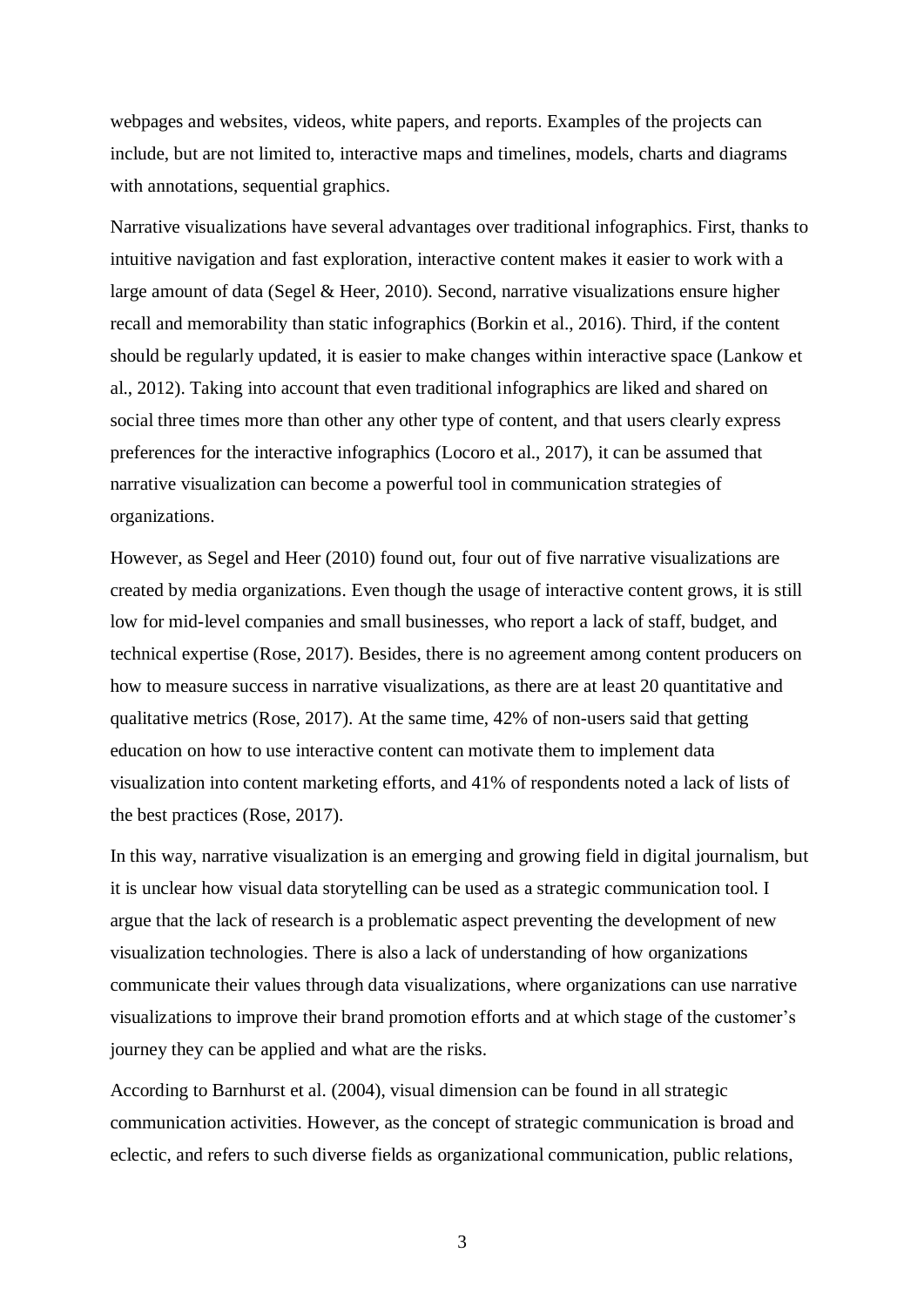marketing, crisis communication, health communication, political communication, it appears to be unnecessarily challenging to address the above-mentioned issues in such a broad sense in the framework of this study. Instead, I will mostly focus on brand communications, as this domain of practice is characterized to the greatest extent by an increased presence of visual (Barnhurst et al., 2004).

### **1.1 Purpose**

As the field is new, and there are limited theoretical frameworks and practical examples available, the purpose of this study is to provide a new framework for the use of narrative visualizations in brand-related communications. In order to achieve it, I will begin with explaining the rationale behind visuals in strategic communications and a complex analysis of relevant concepts in contiguous research fields. The term 'narrative visualization' will be further examined with an attempt to distinguish narrative visualizations from interactive infographics, data visualizations and digital stories. Attention will be paid the current state of narrative visualization usage in data journalism and strategic communications. Based on the theoretical materials and relevant real-life examples, primarily of General Electric visual data stories, conclusions will be made.

In this way, this study has the intention to provide new insights and identify implications for further research and practice by introducing a framework of how organizations can communicate their messages by implementing narrative visualizations. The following research questions were formulated:

#### *How can narrative visualizations be used in brand communications?*

- *- Why narrative visualization implementation is beneficial for organizations?*
- *- What are the strength and weaknesses of this solution?*

*- What are the potential areas of application of narrative visualizations? Under what circumstances do they bring the most value?*

### **1.2 Method**

This is a conceptual paper, which may serve as a starting point for other ideas and frameworks. As there are a limited number of cases available, the study is mostly theoretical. I use relevant theories from other fields, conduct their critical assessment and holistic, in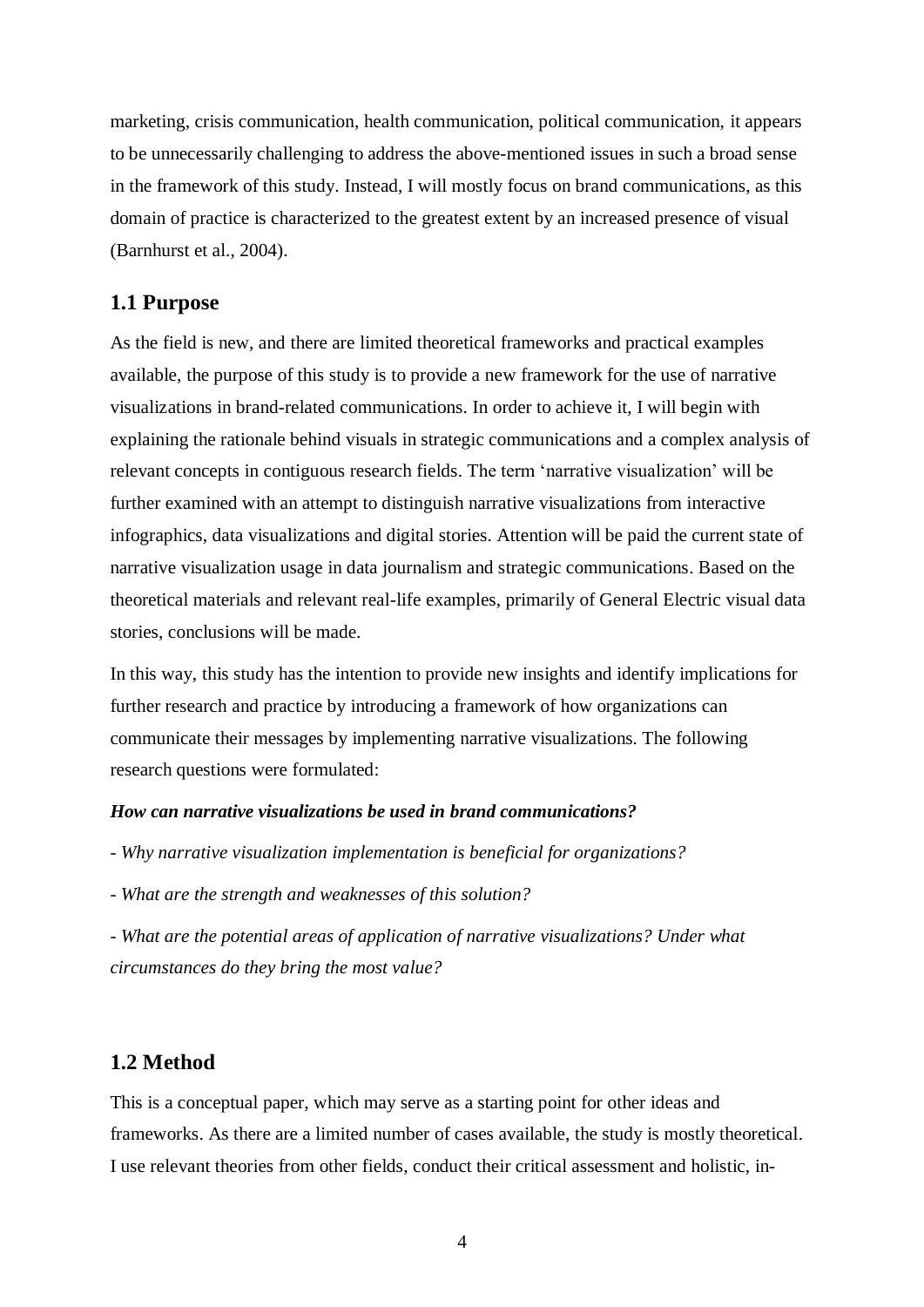depth synthesis, and transfer them onto the field of narrative visualizations to construct the new framework. In other words, I aim to create a concept based on existing theories and reflecting existing practices, but I do not test it. In order to address the research questions, at the first step I defined the material for further analysis, retrieving relevant books and articles published in well-cited scientific journals. The paper of Segel and Heer (2010) served as a starting point for defining narrative visualizations and identifying research gaps. The further selection was followed by manual searches in databases, where the keywords were chosen to support the inner logic of the study, covering such topics as visual perception, visual communication, visual branding. Empirical materials were gathered by looking at visualization blogs, aggregators, and websites, such as visual.ly, visualisingdata.com, herokuapp.com.

At the beginning, I will turn to cognitive science for support on the role of visuals in perception and cognition and give a brief explanation of how the brain processes information and in what circumstances images work better than text. Second, narrative visualizations will be considered within visual communications. As this is an eclectic field, which takes its origins in arts, humanities, natural and social sciences, an interdisciplinary character resulted in a lack of a unified method and a variety of scattered concepts and approaches (Goransson et al., 2018, Moriarty, 2002), so relevant theories will be provided and summarized. After that, I will explore the concept of narrative visualizations from a storytelling perspective and explain how storytelling elements can be incorporated into data-heavy materials.

The next section will be devoted to the concepts of infographics and narrative visualizations, their current state in journalism and communications. Although the analysis is theoretical, real-life examples will be showed. A closer look will be taken at General Electric data stories. The company is known for its visualizations, which are strategically used as one of the key parts of its communications efforts. GE specializes in complex challenges and uses data visualization to explain technical solutions in simple visual language, tell the story of the company or a department or introduce global problems to a wider audience. By doing so, I examine the ways in which visual data storytelling is already used in media and brand communications and can potentially be used wider by organizations.

The visual strategic communication perspective will be applied. As it is said by Goransson et al. (2018), contrary to visual rhetoric, visual studies and visual communication approaches, the key characteristic of the visual strategy approach is its focus on purposeful use of visual an organization to advance its mission and to support the organization's goals. As for the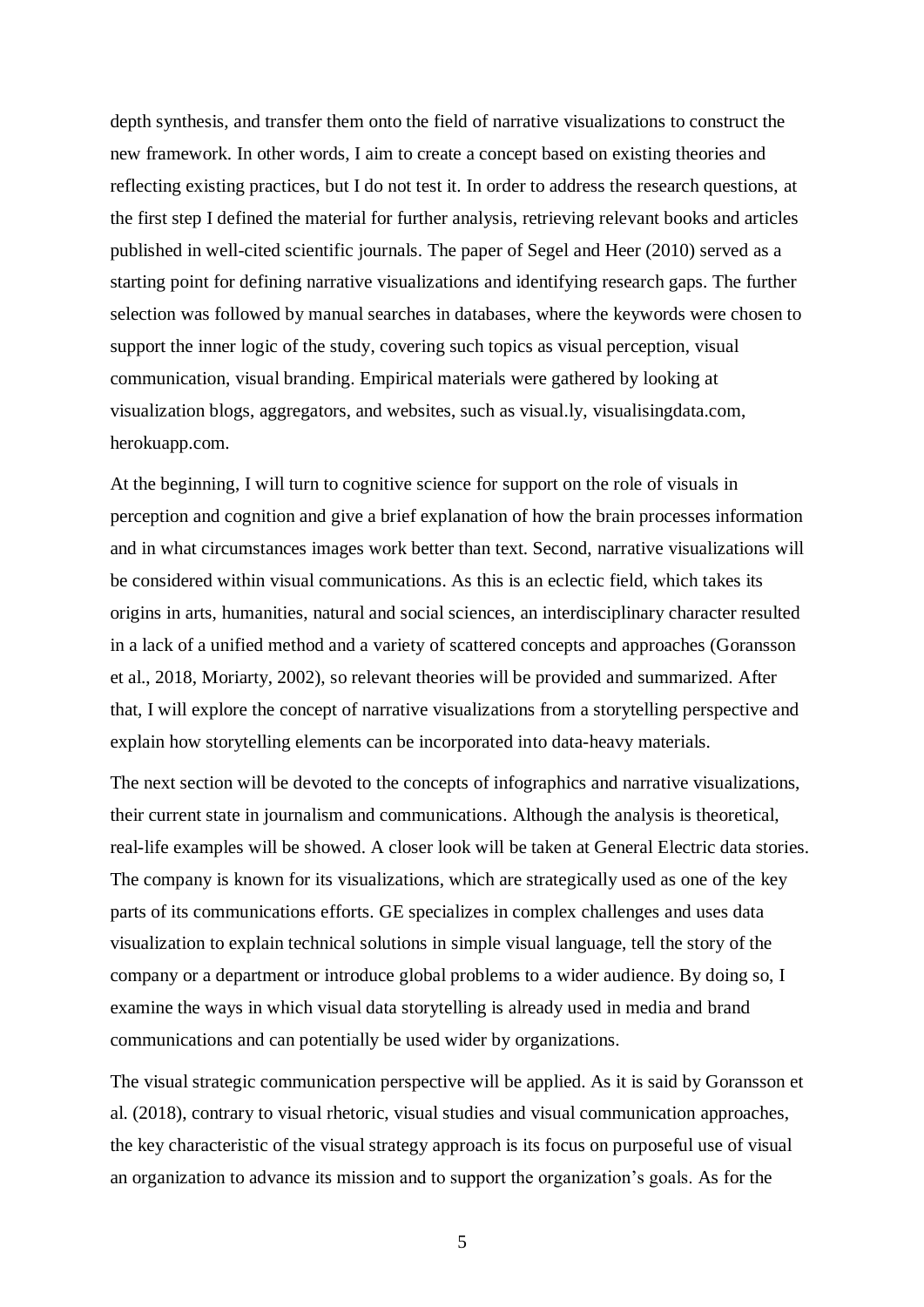epistemological and ontological standpoints, it worth to note that due to the complexity of the phenomenon of visual strategic communication, as well as the importance of communication in modern society, the research traditions and perspectives are widely disparate (Ihlen and Verhoeven, 2014). Therefore, although I reject the dichotomy between subjectivist approaches, which are aligned with qualitative methods, and objectivist approaches, which are aligned with quantitative methods, the study is mostly written from a constructionist viewpoint. To be more specific, my intention is not to create a theory that has predictive power but to conduct a context and time dependent research that can throw light on how narrative visualizations can be used in the modern communication environment.

An analysis will be continued by a comprehensive model of approaches to visual data storytelling usage in brand communication, including application areas, their advantages and disadvantages and ethical considerations. This model can serve as a basis of further discussions.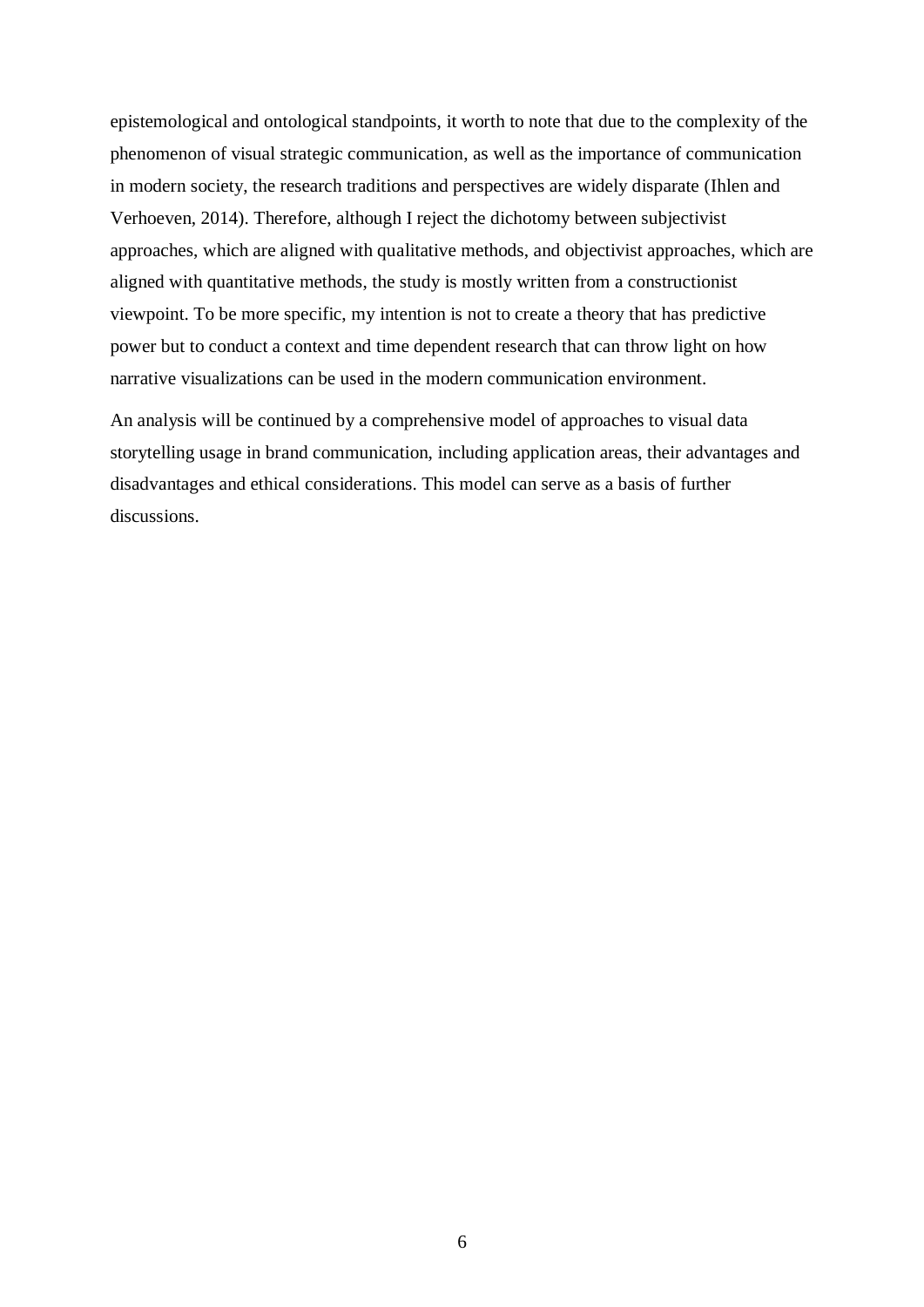*"I see what this is about"* is a widely accepted expression that illustrates the deep-rooted belief that human vision is a straight path to in*sight,* which is, in its turn, another word that has a strong semantic connection with vision. Indeed, the visual cortex and the eyes act together to provide the highest-bandwidth channel into cognitive centers (Ware, 2002). Due to subtlety and enormous power of the human visual system, cognition and perception occur almost simultaneously, which is why the words *seeing* and *understanding* often act as synonyms.

Visual information processing can be studied from several perspectives, for example, within computer graphics, graphic design, or as a semiotics construct. These approaches have the right to exist, however, in this chapter, I want to turn to cognitive sciences. Following the argument of Ware (2002), I believe that such an approach promises rules and recommendations based not on the contemporary design fashion but rather on the relatively permanent structure of the human cognition, which is not dependent on time and culture.

### **2.1 Advantages of Visualizations**

Up until 1970s, visualization was defined as the process of constructing a visual image in the mind. Nowadays, the word is mostly associated with a graphical representation of concepts or data, therefore, from being an internal construct, it has become an external artifact (Ware, 2002). The role of visualizations is expanding, and a growing number of scholars apply cognitive science of vision to real-life problems of data analysis (Ware, 2002). Understanding of how people get knowledge through visual means holds a special significance in the light of the Internet development. On the one hand, human visual system is a powerful pattern finder, running in a close conjunction with an adaptive decision-making system. On the other hand, modern digital devices have unprecedented computational resources, so improving cognitive connections between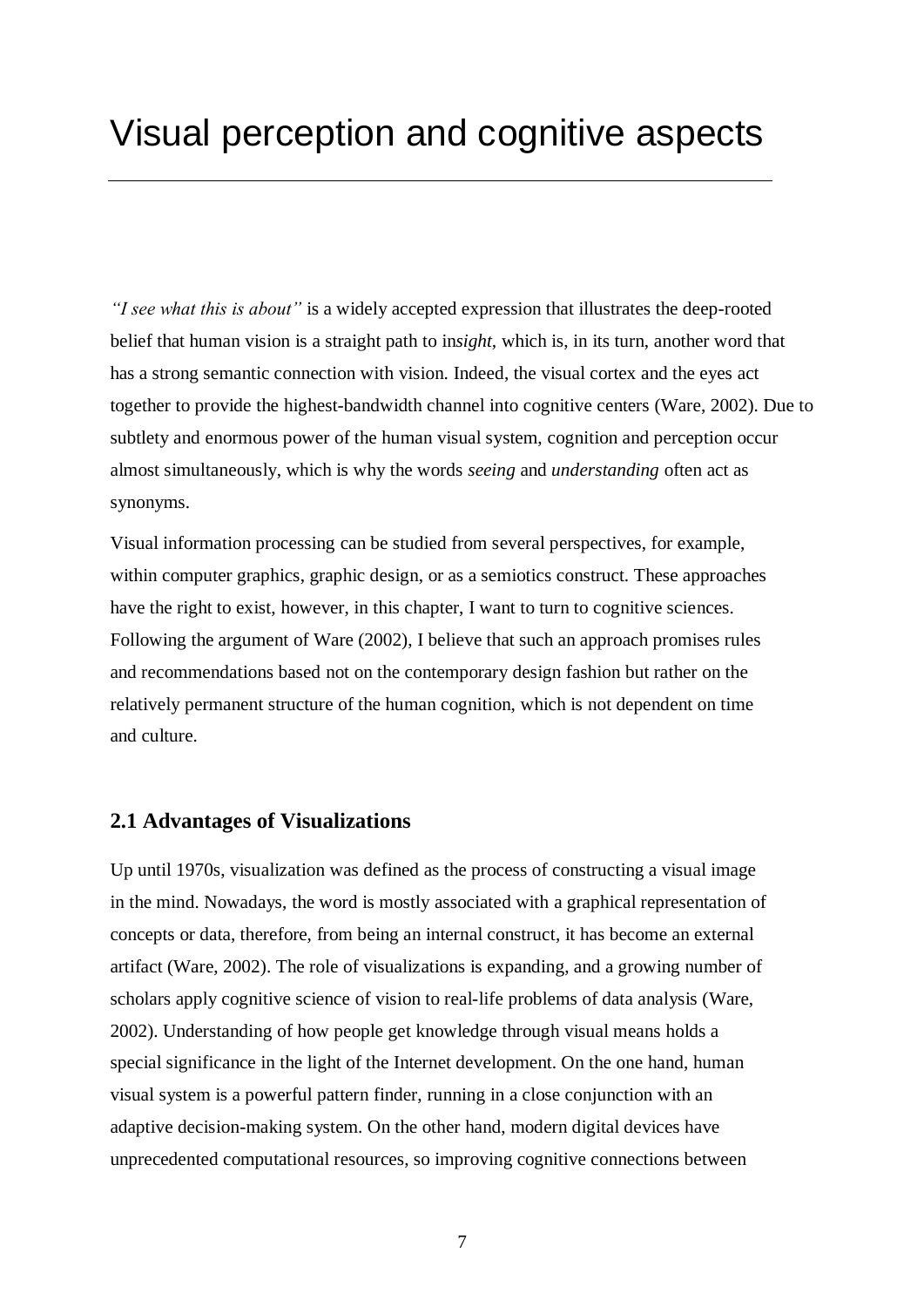human visual system and web-interfaces can significantly advance the interaction (Chen, 2017).

There are several advantages of visualization over raw data presentation. For example, visualizations are fitting for the modern multilingual environment (Malamed, 2009). They are international and universal and have no limits of grammar and vocabulary. Besides, visualizations can act as an analytic tool. Ware (2002) summarized four manifestations of this. First, visualization helps to understand and interpret vast amounts of data and compare indicators in a real-time. Second, it helps to find data mistakes, as proper visualization reveals information about the way data was collected. Third, it makes anomalies and exceptions clear, so researchers can find properties that were not expected. Finally, visualization eases real-time hypothesis formation, presents visual semantic relationships between indicators, and improves the overall comprehension.

Another advantage of visualizations is a wide range of application areas depending on communication purposes. Visual content can work for emotional and rational messaging, serve for a step-by-step process explanation, facilitate information recall and recognition (Chen, 2017; Malamed, 2009). This is not an exhaustive list of benefits that the visual system involvement brings. The next section is devoted to the question of how the brain processes visual information and how these insights can be used by designers.

### **2.2 Visual Perception**

"Thinking" is something that occurs through interaction with environment and other individuals, but not entirely inside one's heads. Indeed, with eyes and ears closed, comparatively little intellectual work can be carried out (Hutchins, 1995). Since vision engages much of the human sensory system, it is reasonable to begin explanation of how humans acquire knowledge with explanation of how the human visual system works and interacts with the brain. The process starts when the retina, a sensitive eye neuron, detects a luminous stimulation. It transforms the stimulation into electric signals which hold initial characteristics of the object, such as color, shape, distance. These signals reach a primary processing area, where they act as a first and significant point for a detailed analysis (Ware, 2002).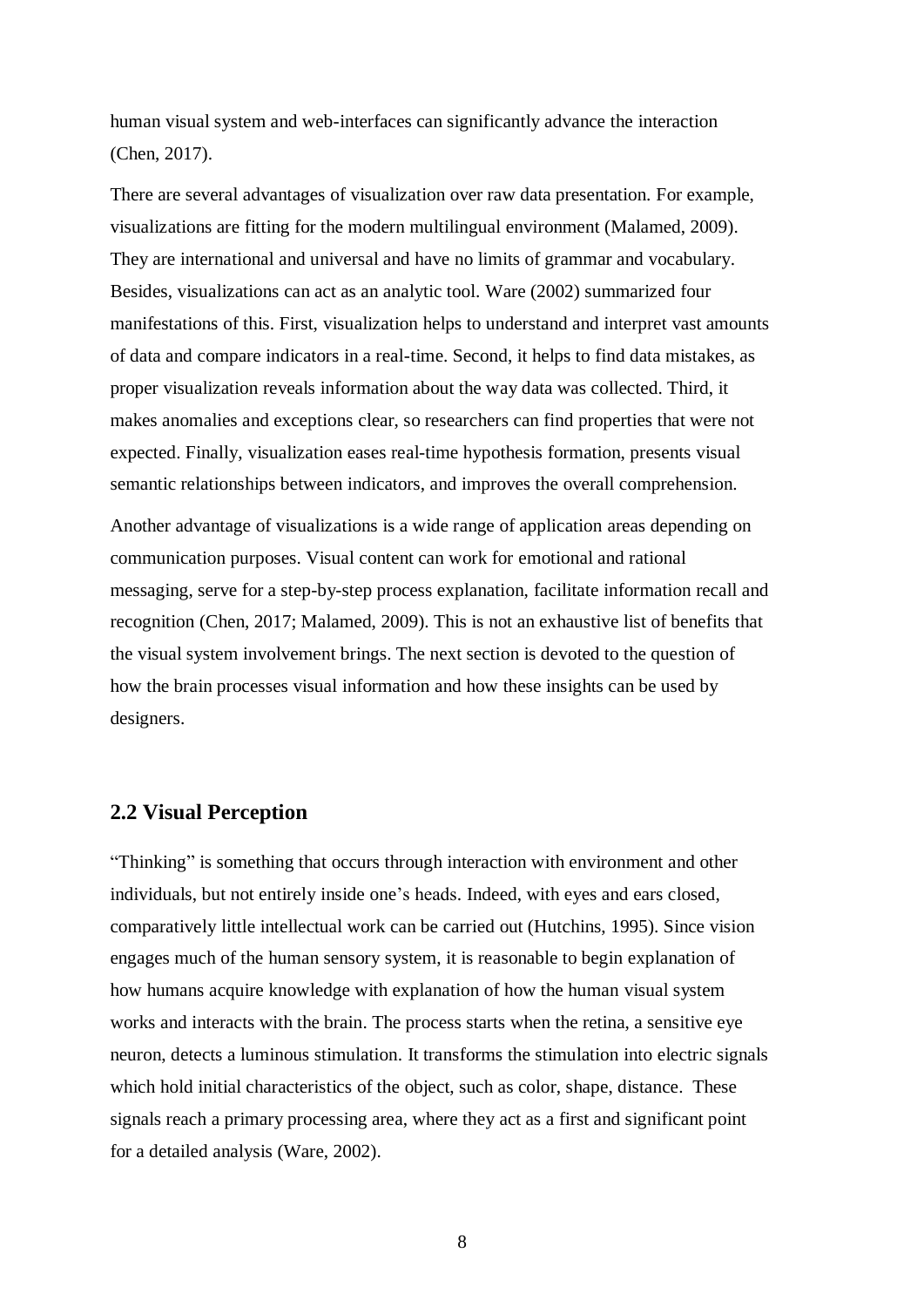According to Ware (2002), the further process can be divided into three main phases. First, the primary visual cortex and eye neurons take part in parallel processing information and extracting basic features from the visual field, such as movement patterns, color, and texture. This stage is rapid and pre-attentive. Second, the visual field is slowly and serially analyzed in search of patterns, such as areas with the same colors and contours. This stage is highly flexible and influenced by working memory, long term memory and information available from the earlier stage. Both bottom-up feature processing, driven by external stimulus, and top-down attentional mechanisms, driven by memories and expectations, are involved. At the third, highest level of perception, the brain constructs sequences of visual queries in the working memory in order to find patterns for analysis. For example, if a person looks for a road on a map, the visual cortex will start a search for two cities (visual symbols with text labels) and a line between them (standing for a road). In this way, the visual perception is not a simple, unidirectional process, but a result of interaction between previously acquired knowledge, acting as a reference system, and external information, gained by the human visual system (Rensink, 2002).

From that, there are several challenges for visual designers. Visual perception is driven by emotions and experiences, and therefore is influenced by cultural background, age and gender, cognitive abilities, motivation of a viewer (Ware, 2002). Quite often, this causes the difference between perceived and intended meanings of the visuals, as artists and designers have more enhanced skills of visual information recognition. Besides, complex tasks, such as problem solving and new knowledge acquiring, demand active involving of working memory, provoking *cognitive load* (Ware, 2002). It results in information miscomprehension and overlooking of significant facts. Already in 2011, Martin Hilbert from the University of Southern California estimated that everyone is exposed to the equivalent of 170+ newspapers of data per day (Hilbert, 2012), and results of eye-tracking studies prove that users read at most 28% of the words on an average website (Weinreich et al., 2008). Therefore, the primary goal of visual designers is to overcome the cognitive load by grouping and organizing information in a meaningful way to make it clearly and accurately interpreted (Malamed, 2009).

Malamed (2009) argues that one of the potential solutions is to strategically use primitive features of the visuals, which activate mechanisms of early vision and parallel processing. A person detects the presence of elementary visual stimuli, and primitive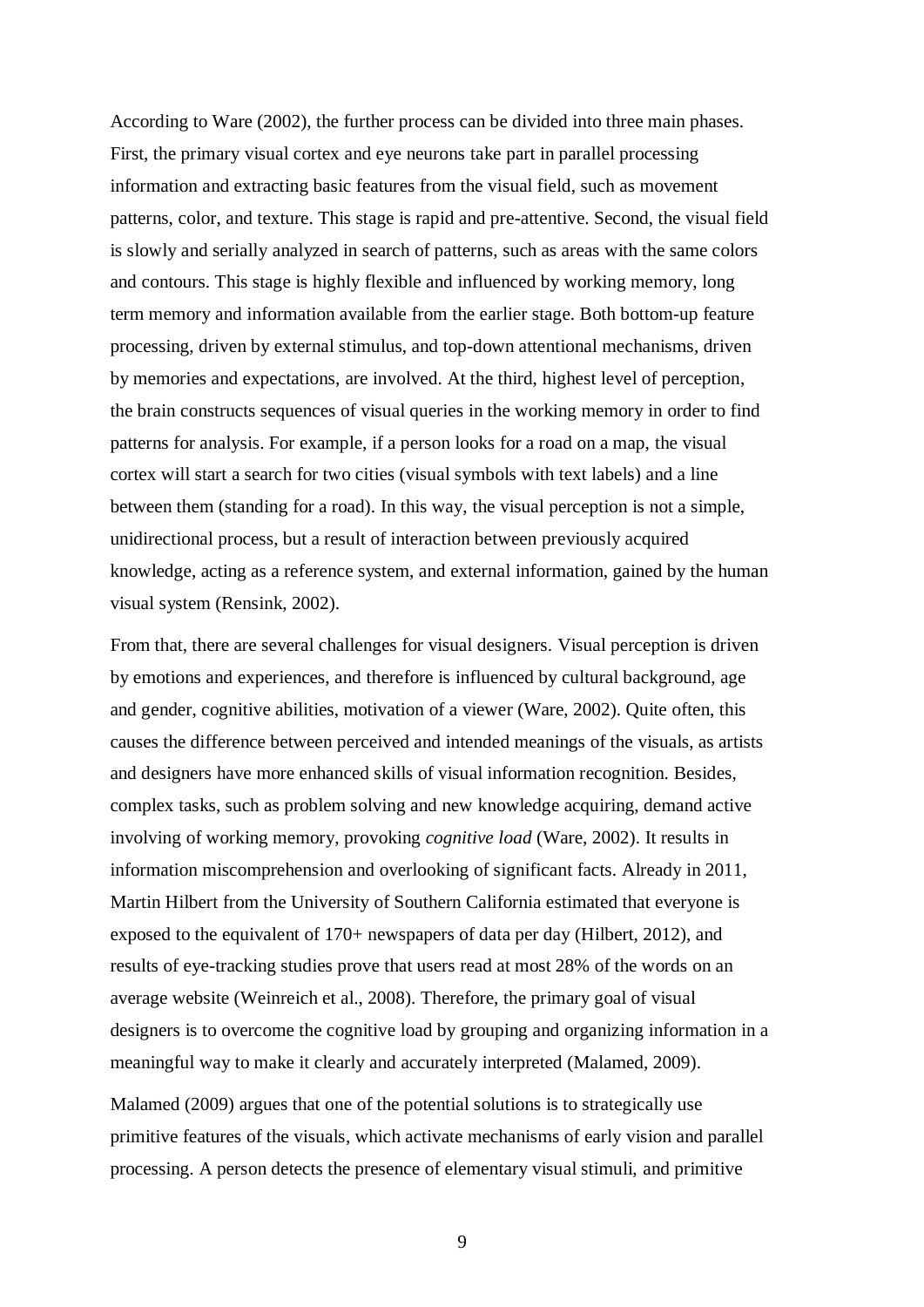features of objects, such as textures, color, orientation, size, and motion, are analyzed before a conscious choice. After the raw data is extracted, the viewer gets an overall perception and has a rough mental sketch of an environment. On this stage, a person unconsciously decides if more enhanced visual systems should be involved into analysis. Later, primitive features are merged into meaningful objects and forms. Therefore, design and a graphic's structure influence the way we recognize and interpret the surrounding reality.

Depending on a visual's informative purpose, designers can organize materials to involve the most relevant mental processes. For example, if a designer wants a viewer to be aware of a fact, and the only request is further recognition, the graphics should catch attention and be memorable, so that it can be encoded into the long-term memory. Using bold typefaces, bright colors and out of the ordinary visuals can be a decision for posters or outdoor advertising. At the same time, instructions, and other materials, created to advance knowledge and skills of viewers, should be simple and clear, wellorganized and accommodate ease of reasoning. The best strategy is to use simple figures and forms, which can be understood and recognized pre-attentively (Malamed, 2009). By understanding these principles, designers can improve complex visual systems and significantly speed up visual processing in order to communicate with viewers more effectively, as well-structured visualizations reduce demands on memory, improve comprehension and facilitate interpretation of information (Ware, 2002).

#### **2.3 Words vs. Images**

According to Bertin (1983), all the signs that surround us can be divided into two major sign systems. Music, math symbols, and natural language make up the first group of signs, related to auditory information. Visual signs, primarily graphics and figurative imagery, constitute the second system. Four years after Paivio (1987) applied Bertin's theory to brain activity and presented the dual coding theory, claiming that the working memory operates with two fundamentally different types of data, namely *logogens* (for language information representation) and *imagens* (for visual information processing). In other words, visual text enters through the visual system but is processed by structures of logogens, together with sound information. The systems are strongly interlinked; however, they are separate. This theory is not indisputable, also it has been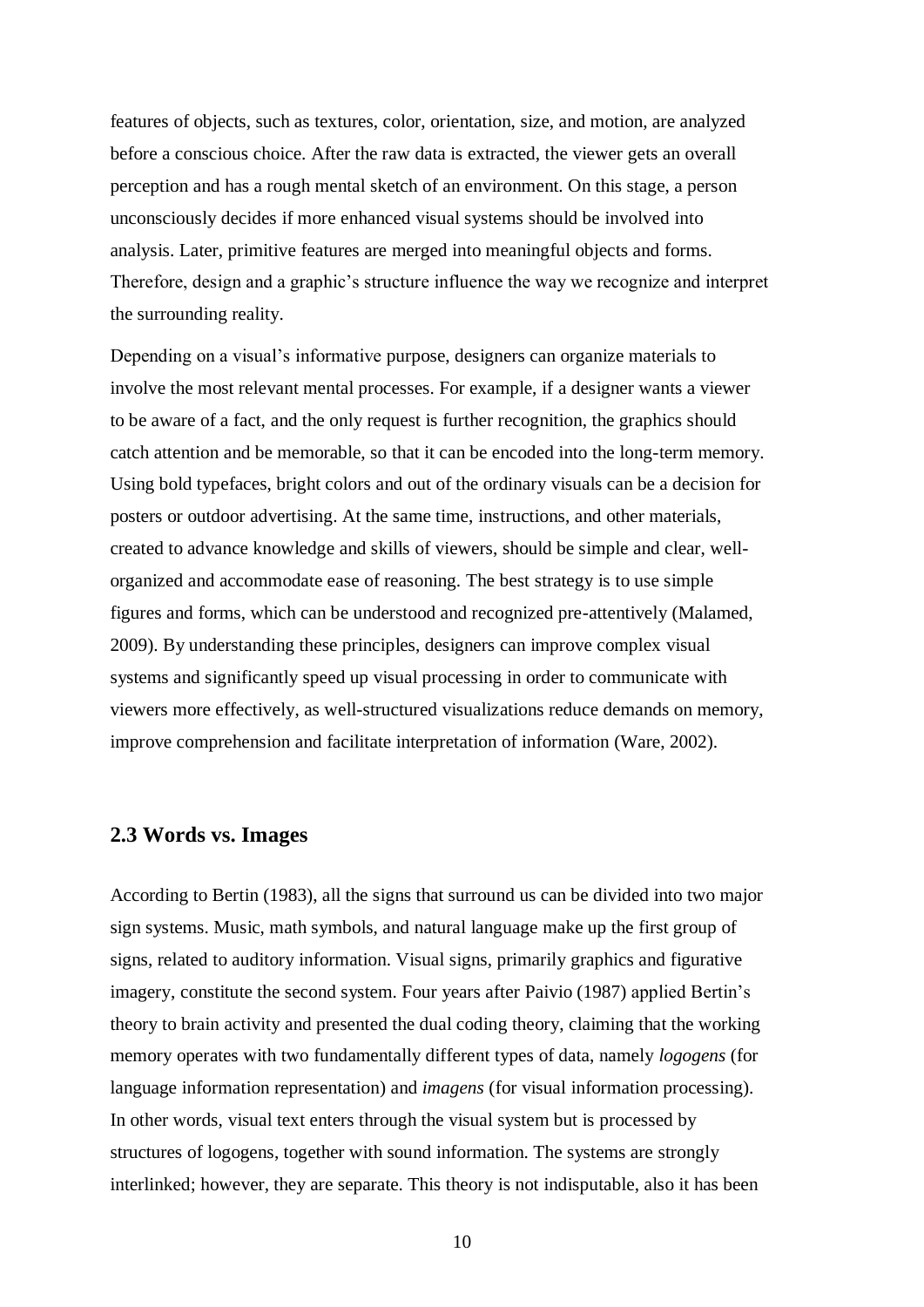known that visual and verbal information are processed in different neural centers. The most revolutionary idea was that humans can "think" visually. Nevertheless, when people are asked to compare sizes or colors of objects without images in front of them they use mental images to complete the task. Results of positron emission tomographic studies also show that this task is performed in visual processing centers (Ware, 2002).

As images and text are processed separately, their application areas significantly differ. Images are processed automatically and instantly, without relying on formal logic, and can be understood by regardless of one's language and culture. Research demonstrates that images work better for representing details and spatial structures (Ware, 2002). In particular, they are best for demonstrating structural relationships, for example in routes planners and time planners, such as Gantt charts. Besides, images are better than textual information in terms of recognition and recall, as they can be encoded imaginally and verbally, while abstract concepts can be remembered only verbally (Paivio, 1987). Pictured objects are more familiar for humans, due to their physical presence in real world, which is why it was concluded that people remember images better than text, especially over longer periods of time (Clark & Pavio, 1991), so schemes and charts are actively used in education. At the same time, spoken and written words are ubiquitous, and such systems of signs are the most widely shared, complete, rich, and familiar (Ware, 2002). For this reason, visuals are preferred only if there is a strong need in them and discrepancy is not crucial (Ware, 2002). As a rule, words provide the framework for communication and represent logical conditions, abstract concepts. These insights are used in education (Clark & Pavio, 1991), advertising (Hartnett et al, 2016), graphic and user interaction design (De Angeli et al., 2005).

However, and most importantly, text and visuals in combination are more effective than either in isolation and lead to better information comprehension (Faraday and Sutcliffe, 1999). In this scenario, visual and verbal memory structures form cross-links between each other, and *logogens* with *imagens* are processed simultaneously. Levie and Lentz (1982) conducted a meta-analysis of papers on the effects of text illustration and concluded that in 98% of the case-studies visuals improved understanding of textual content. Thus, programmers, teachers, communicators should use hybrids of visual and natural language codes in order to get most benefits from multimedia presentations, websites, infographics and educational content (Ware, 2002).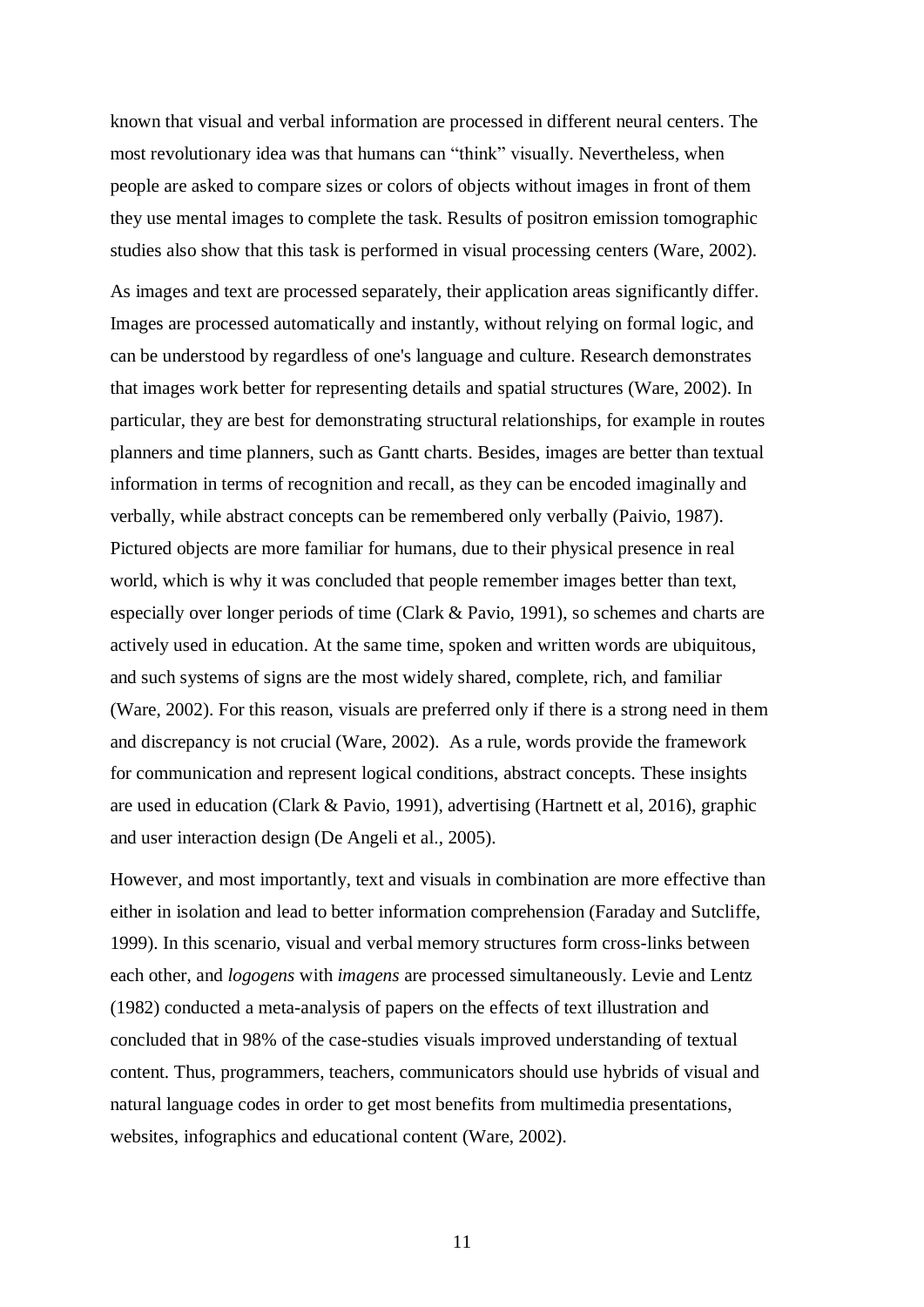#### **2.4 Making Better Visualizations**

Considering that we live in the era of information overload, increased competition for an audience's attention needs proven solutions for creating visualizations understandable on an emotional and cognitive levels. In the book "*Visual language for designers*," Malamed (2009) summarized five principles for creating understandable visualizations based on how the brain processes information.

The first principle is closely related to the concept of pre-attentive vision. Visuals should be organized and grouped for rapid scanning, quick recognition, and response (Malamed, 2009). On the one hand, this can be achieved through making important parts of the visual prominent by color, size and orientation, animation, depth, and shape. Special attention should be paid on textures, as we unconsciously identify, and group objects based on how they are separated from background. By that, texture perception provides cues for space and depth perception, and it can be used for either stimulating surface qualities of an object or capturing its essence as a whole. On the other hand, objects themselves should be organized in a meaningful order based on Gestalt principles, such as similarity, proximity, and symmetry. In this way, the meaning of the graphic can be enhanced and facilitated.

Second, unlike books and movies, most of the visuals do not prescribe an order of content consumption, and the time spent looking at visuals is remarkably brief. Therefore, the eye movements control is of critical importance, as they mirror mental processes (Malamed, 2009). Visual designers can draw viewer's attention to the most critical information by establishing visual hierarchy, and, by that, improve content comprehension, promote speedy perception and even manage viewer's emotions. The list of techniques includes, but not limited by, signaling techniques such as size, color, numeration, arrows and caption, and compositional techniques, such as reinforcing the sense of movement or changing the position of the object.

Third, realistic qualities of graphics should be reduced if it does not affect overall comprehension and if the audience possess nominal knowledge (Malamed, 2009). Unlike nuanced photographs and sophisticated 3D renderings, low-fidelity visuals promote quick response and improve focus on details. This happens because highfidelity graphics with extensive details distract viewers, overload working memory and require several encodings and transformations. In this way, cartoon-like, iconic, and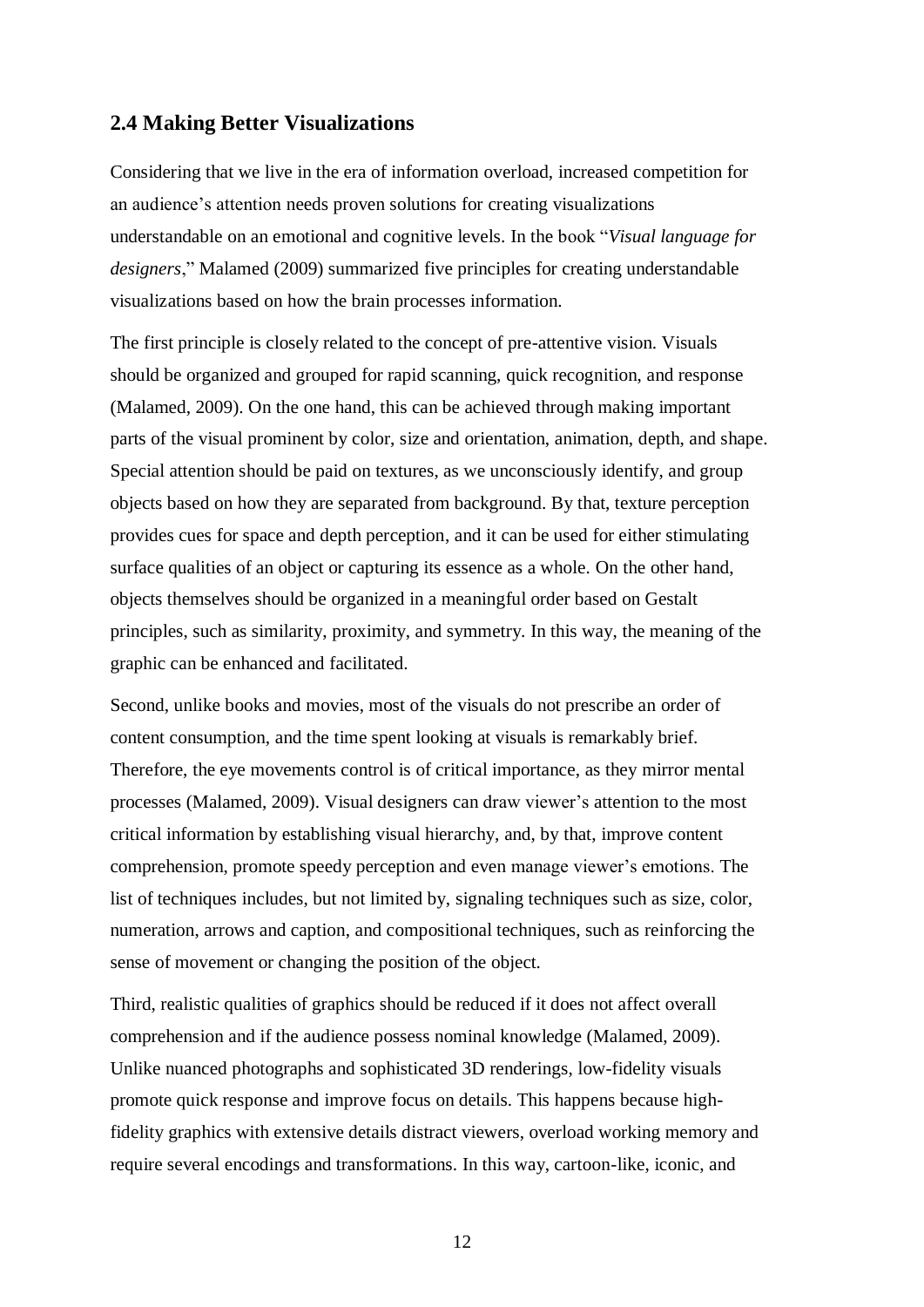sketchy visuals with a limited number of elements are best suited for educational materials, wayfinding signs and explanatory graphics.

Fourth, visual communicators should seek for full graphical explanation while involving limited viewers' cognitive abilities, as visually complex visuals produce disordered eyetracking paths (Malamed, 2009). In practice that does not mean simplifying information but organizing it into smaller units and explaining it gradually with chronological blocks, zoom-ins, or animated frames. This can be also achieved by giving coherent explanation and the context of the data. The former involves cause and effect explanations and meaningful structure of the overall content. The later refers to clear and extensive explanations which guide the viewer's attention and affect interpretations. Providing context in visualizations influence meanings that viewers assign to visuals, because taken out of context, visualizations often do not make any sense.

Fifth, the best visualizations create emotional response of the audience (Malamed, 2009). Emotive graphics arose interest, capture attention before the message is processed, influence decision-making and promote attitude change. Although cognition and emotions are opposites, it is their interplay that influence the way we perceive the world and act. Another advantage of visuals with emotional content is that they generate a so-called state of activation in moderate amounts, which reminds the sensations of newness and positive change. This can be achieved through incorporating visual metaphors and narratives, novelty, humor, and emotionally salient elements. Adherence to this principle leads to improved message recall and recognition.

#### **2.5 Synthesis**

Thanks to the visual cortex, humans think visually. Research demonstrates that visual information is processed significantly faster than text, and the role of visuals is growing with the development of information technologies. However, even though in the most cases presenting information in a visual form is beneficial and leads to improved comprehension, advantages of images are doubtful when abstract concepts should be explained, and when the meaning of the message should be conveyed univocally.

Although visuals are a native language for all the humans, a limited number of them can be considered visual communicators. Information visualization requires technical skills,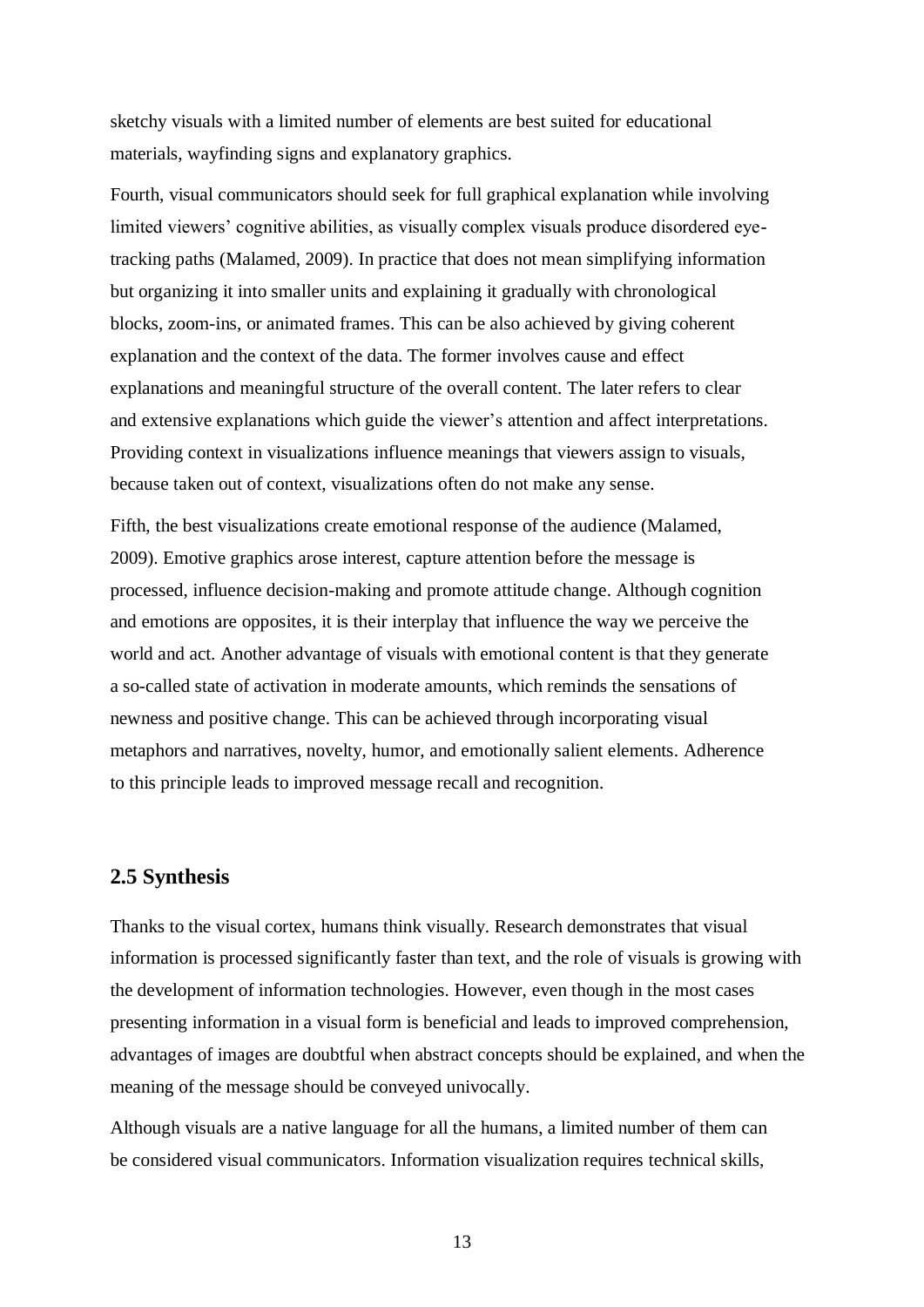understanding the basic principles of how the brain works and how visuals can help to achieve communication goals. This knowledge is limited. Besides, as Richard Gregory wrote, "We are so familiar with seeing that it takes a leap of imagination to realize that there are problems to be solved." Indeed, the number of papers on how organisation's purposes can be expressed visually is not sufficient. In this way, the next chapters will be devoted to the question of visual communication from a strategic perspective, and the insights will be used in the further analysis.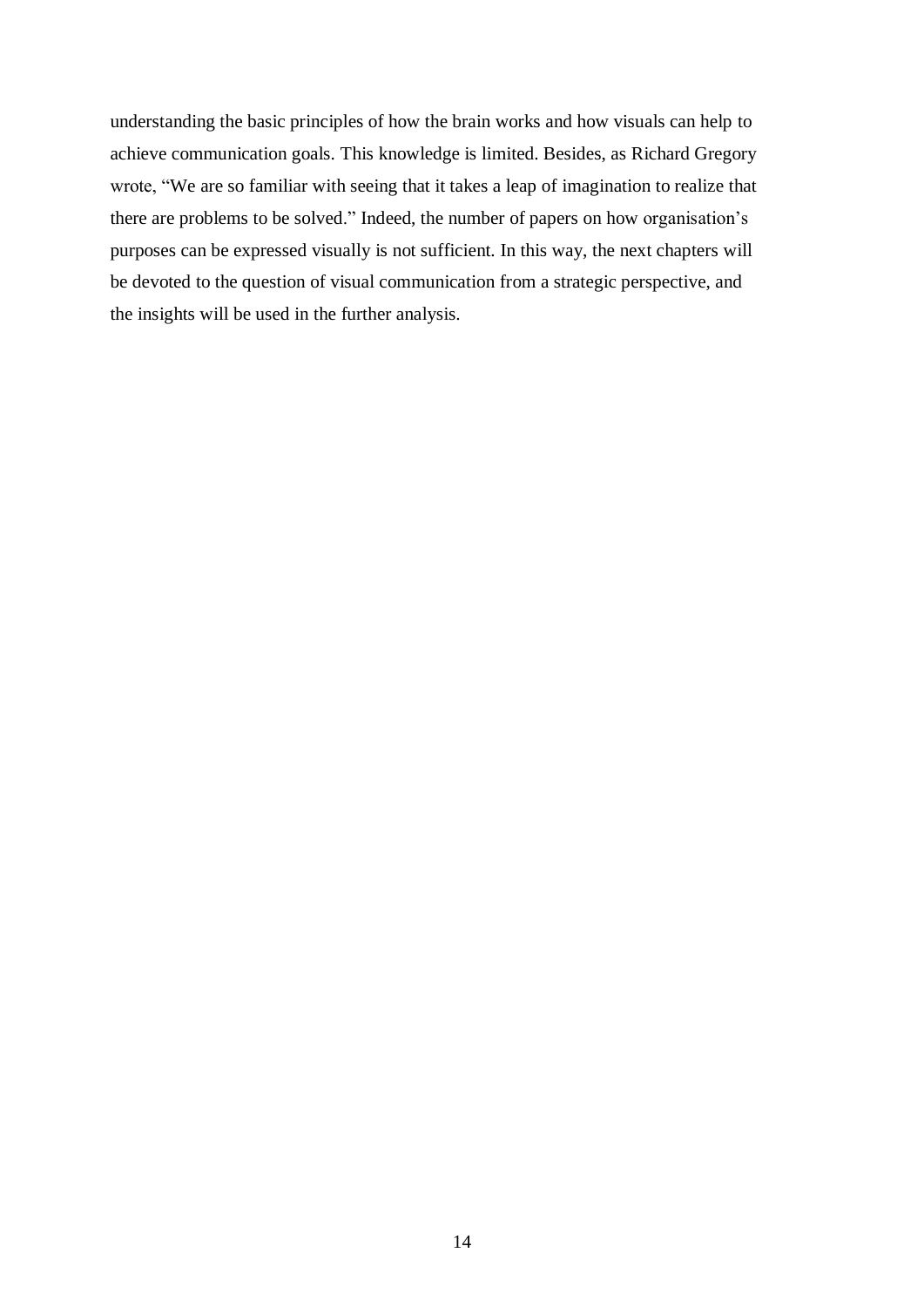Visual data storytelling and narrative visualizations are eclectic concepts. Relevant literature could be found in papers and books on media and communication studies, visual studies, human – computer interaction, psychology, graphic design, etc., that is why a complex overview of previous studies is needed. The first section will introduce the field of visual strategic communications. In the second part I will describe the current state of strategic communication practice. After that, the concept of visual content marketing will be analyzed closer.

## **3.1 Visual strategic communication as a research field**

Our society is increasingly visual (Machin, 2014). In the era of information overload, visuals allow viewers to sort and clear information more quickly while steadily improving likelihood of message recall. Latest information technologies, primarily internet and social media, change culture, society, and people's relationship (Becker, 2004), and has a significant impact on how visuals are used in our daily life (Fahmy et al., 2014). The concept of visuals in organizational communication go beyond promotional and advertising materials, such as brochures and leaflets, organizational films and pictures, drawing, arts, and could be extended to strategic plans, diagrams, project management tables, graphs and diagrams, schedules as well as signs on the walls and place decoration (Davison et al., 2012).

This shift reflected in a growing body of studies on the visual aspects of communication. Barnhurst et al. (2004) noted that the field is expanding and there is a growing interest in the phenomenon of visual in other disciplines, primarily anthropology, sociology, and education. Goransson et al. (2018) conducted an analysis of scientific journals in the field of strategic communication and concluded that visual approaches in public relations, advertising and marketing research are increasing. More importantly, they claimed that visual aspects of communication are involved in all the aspects that Hallahan et al. (2007) addresses, such as marketing communication, social media management and public relations, management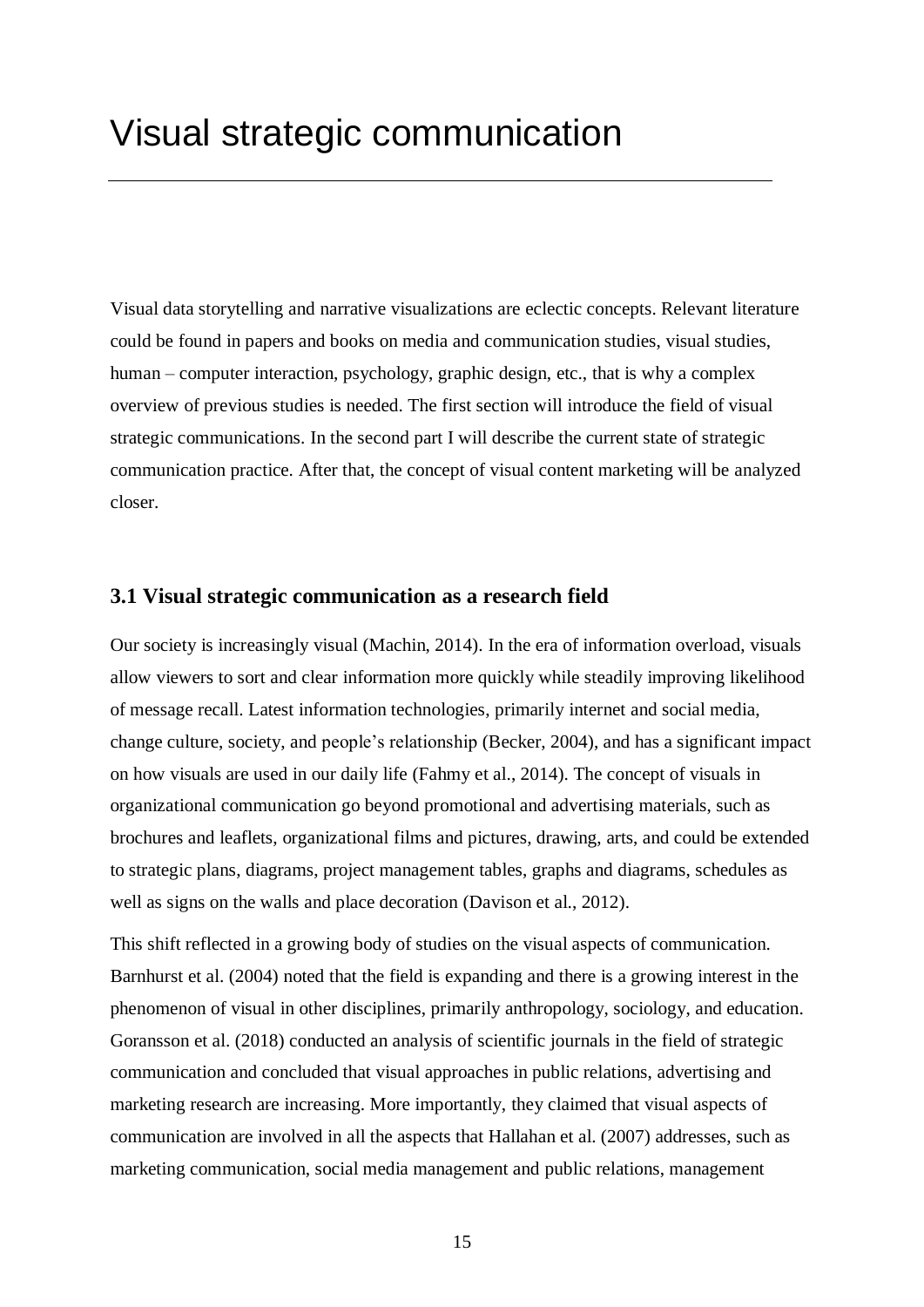communication, technical communication, or political communication. In this way, due to a growth of interest in visual communication, there can be seen a "visual turn" in research (Goransson et al., 2018; Mitchell, 1994; Becker, 2004).

However, when it comes to the studies of strategic aspects of communication planning, studies of how communication practitioners use visuals in their daily work, and how visuals can support organization's strategic efforts, the knowledge gap exists (Davison et al., 2012). Empirical insights into results application are still missing (Zerfass et al., 2017). Besides, the role of the visual has been systematically downgraded by scholars within organizational and management research, and visuals themselves are treated as *"trivial, constituting decoration, insubstantial rhetoric, illusion, or at best, partially reliable information"* (Davison et al., 2012). In other words, visual research in the organizational context requires more theoretical, conceptual and methodological development (Davison et al., 2012).

Among the reasons for the current state of visual communication research are historical roots of the disciplines (Goransson et al., 2018). Visual studies and strategic communication grow largely independently. Strategic communication as a discipline and as a field primarily originates from social sciences, social psychology, and sociology (Hallahan et al., 2007). At the same time, several fields influenced visual studies, including but limited by anthropology and sociology, graphic design, art, film studies, communication (Barnhurst et al., 2004). Visual studies appeared from humanities in the late 1950s, more precisely, from popular culture, film studies and the history of photography. Roland Barthes, Daniel Boorstin, Sol Worth saw an increasing visuality in culture and, to a large degree, used ethnography and semiotics (Barnhurst et al., 2004). Only by the late 1970s visual studies had entered the mass communication scene with the analysis of visual practices in advertising, but that research was limited and widely criticized for highly subjective methods of research. For example, an art historian James Elkins (2003), wrote that visual studies are no more than "*a set of overlapping concerns*" and "*an overconfident activism based on an under-interrogated discourse*." He also criticized the field for a lack of theory and a narrow object and called for more reflective discipline.

Nor visual communication, nor strategic communication have their own method, as well as central or several unifying theories (Moriarty, 2002; Elkins, 2003). However, an increased focus on the visual has opened a diversity of research approaches at the junction between art, art history, digital media, religion, medicine, politics, and law. Relationships between culture, visual and organizations often become a new empirical object. The most notable attempt to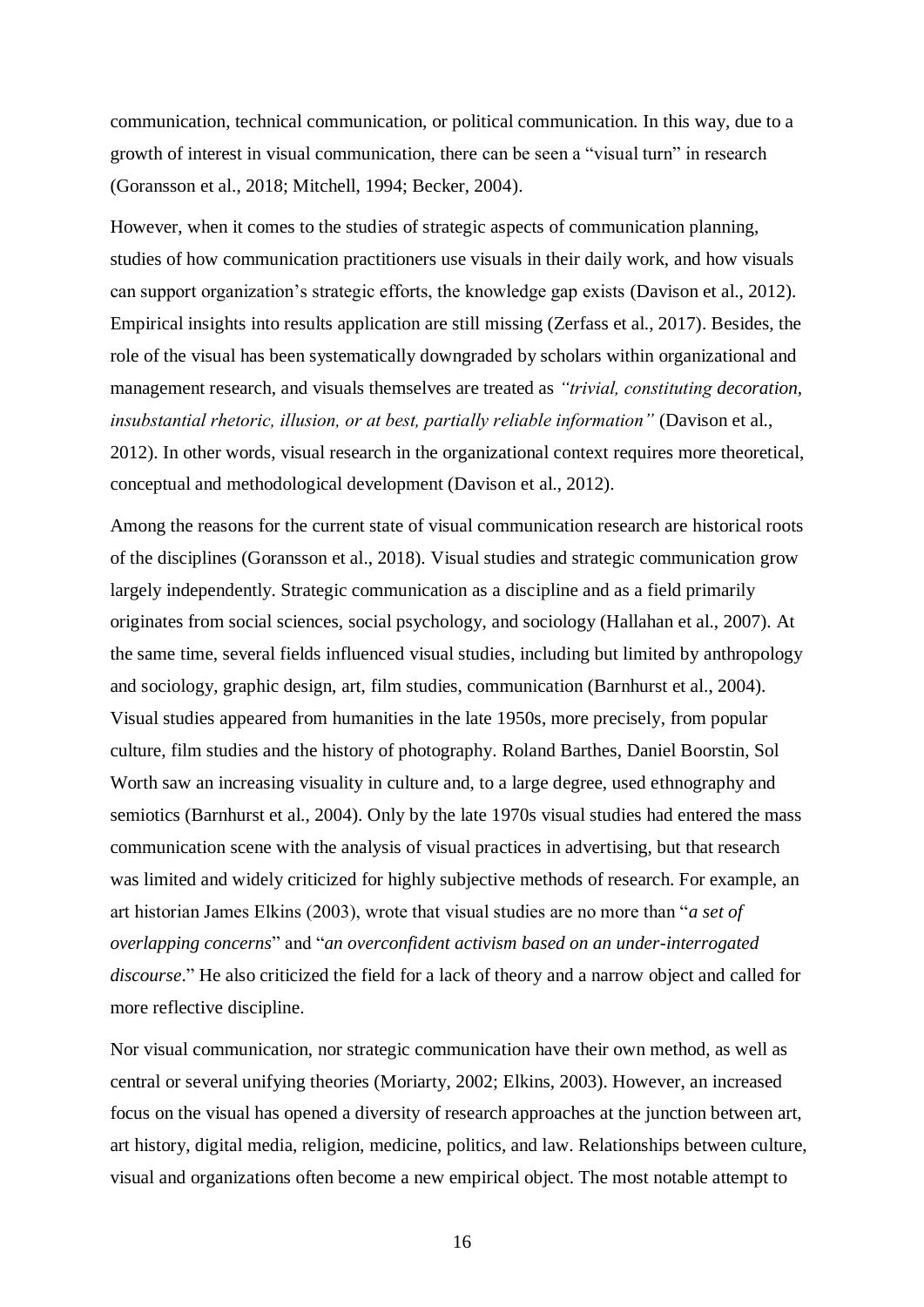synthesize the disciplines within the framework of strategic communication was made by Goransson et al. (2018). It worth to note that the research methodology was not without flaws but in overall terms the paper brings a completely new and innovative perspective on visual strategic communication research. The rationale behind the statement is that all communication has a visual dimension (Barnhurst et al., 2004), and therefore isolation of visual studies from other research approaches is often problematic, so by limiting the scope of the papers for analysis by such keywords as *visual* and *strategic communications,* a large number of relevant articles is expected to be ignored. However, what is more important is that he researchers proposed an innovative approach, *visual strategy*. Within this framework, Goransson et al. attempt to combine previously defined perspectives, namely visual rhetoric, visual studies and visual communication, with an emphasis on purposeful use of communication by an organization. The authors argue that a growing number of articles on the subject are focusing on how visual elements, symbols and identities guide and translate organization's strategic communication efforts into a visual language.

Visual strategy approach is not yet common among scholars. Even though the role of visuals in communication is considered important, comprehensive studies are yet to come, and the ways visuals can be used strategically by organizations are not classified and systematized.

### **3.2 Visual strategic communication as a practice**

Worth to note that strategic communication practice goes ahead of research, mostly because of the rapid development of the Internet. Being thought of as an ordinary entertainment channel, it is now the main means of communication, especially for Millennials and Generation Z. Worldwide, more than 3.5 billion people have access to the Internet (ITU, 2018), with approximately 2.5 billion active daily users of social networks (eMarketer, 2018a). The impact of the Internet on organizations and consumers has led to an exceptional transformation of marketing and branding, as well as the rise of e-commerce.

Companies respond to these trends by shifting budgets to the digital channels. In 2017, global advertisers spent more on digital than traditional TV (Magna, 2017). These trend makes companies seek new ways of communicating and fundamentally reconsider their approaches to marketing (Christodoulides, 2009; Kim et al., 2010), branding (Scott, 2015, Christodoulides, 2009), and communication in general (Scott, 2015, Hutter et al., 2013).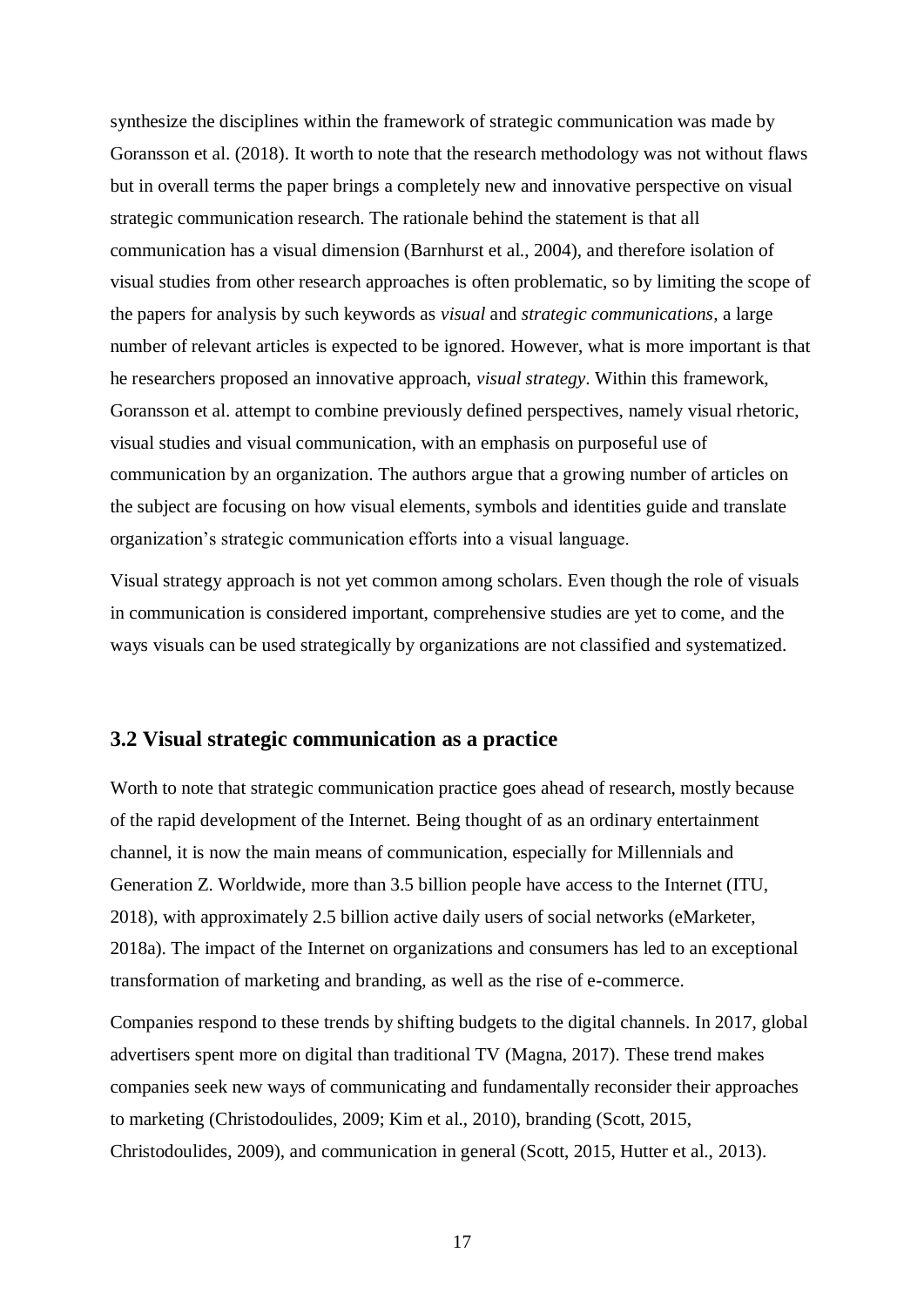Visual communications become a part of daily routines of communication practitioners. The rapid growth of social networks conditioned in a growing demand in visual support for messaging, and consequently 94.4 per cent of European communication practitioners feel certain that visual communication will grow in importance. Modern communicators are required to have more competences in visual communication, have a better understanding of new technologies, and professionally use publishing web tools (Zerfass et al., 2017). Compared to 2014, infographics, online videos, instant photos, and business graphics are the areas with the most considerable increase in demand (Zerfass et al., 2017).

Using visual forms in organizational communications pays off. Results of a recent Adobe study demonstrate that Facebook posts with images produce a 650% higher engagement rates than regular text posts (Adobe Systems, 2014). Visual social media tools, primarily Instagram and YouTube, become principal elements of organization's strategic positioning. Overall, there is an increasing presence of the visual in the communication professionals work (Meyer et al., 2013).

Organizations work with images on three levels, namely strategic, operational and design. The *strategic* level of corporate visual communication management focuses on the purposes an organization wants to achieve, the ways it presents and distinguish itself through corporate branding and corporate identity (van den Bosch et al., 2004). The process is two-fold. An organization translate a corporate identity into visuals, and such a self-presentation affects an organization's image in stakeholders' eyes (van den Bosch et al., 2004).

In the best-performing organizations, visuals are used strategically to enhance conceptual understanding of marketing materials, sales proposals, business reports, corporate presentations. However, in the social media era, their widest application area is organization's content marketing efforts, where visual and strategic aspects of communication are treated as a joint variable (Naylor et al., 2012).

#### **3.3 Visual content marketing in strategic brand communications**

The evolution of the Internet environment led to ubiquitous digitalization of information products and opened huge opportunities for content creation and dissemination (Varadarajan & Yadav, 2009). Nowadays consumers have more power to decide which content to follow, and this fact marketers to reconsider the idea of brand communications with consumer (Scott,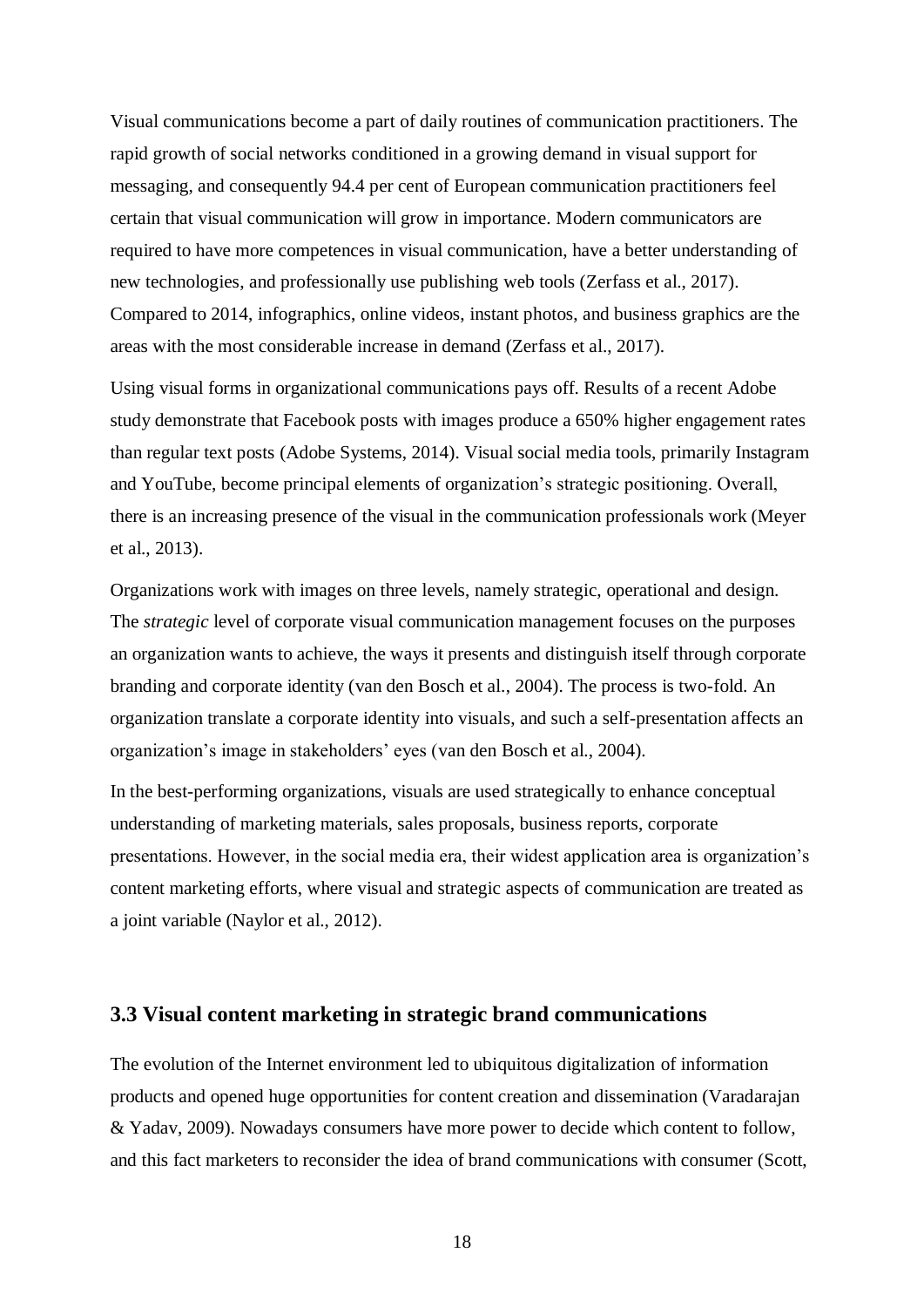2015). Content marketing become a key element of modern brand strategies. According to Content Market Institute (2017a), 92% of marketers say their brands view content as a business asset, while 89% of B2B and 86% of B2C companies use content marketing in their online strategies.

Content marketing exist in a variety of forms and is not limited by social media activities, email marketing and blog posts. Other examples may include white papers, webinars, research reports, infographics, online presentations, livestreaming and prepaid video, virtual conferences, interactive tools (Content Marketing Institute, 2017). In a modern digital environment, an increasing number of communication professionals understand the role of digital content as a basis for competitive advantage in organizations. The shift towards publishing instead of paid advertising is a fixed phenomenon, and companies like Burger King, Red Bull, American Express are turning themselves into a "media houses" (Feng & Ots, 2015). Their communication teams focus on in-house production of high-quality content for owned websites, social media, and media partners.

Recent technologies, primarily social media, has changed the way consumers interact with product-related information and caused structural differences in message presentation. Visualizations ubiquitously replace text-based elements, as the users express their preference for visual content (Kim, Oh and Shin, 2010). In non-academic articles, image-based content is considered a driver of customer engagement (McCoy, 2017) with a power to communicate brand stories (Adekunbi, 2018) and enhance click-through rates (Steimle, 2017). The role of visuals in organizations' promotional efforts was demonstrated by PR Newswire. An internal analysis of more than 10 000 customer press releases showed steadily increases in response to the documents that had multimedia. Press releases with photos generated 14% more responses, adding both video and photo resulted in 102% more reactions, while adding other files (e.g. PowerPoint) led to 357% increase (PR Newswire, 2011).

One of the few examples of research that combines visual and business sides of content marketing was a paper of Kim, Oh and Shin (2010). They concluded that visual appeal and musicality of design is a pillar of solid content strategies, together with creativity and entertainment value of scenario, and conciseness and unity of structure. The researchers also stressed that these elements are directly linked to customer satisfaction. Naylor et al. (2012) worked in the same direction. They tracked consumer response on visual Facebook posts and concluded that mini-connections with consumers have positive effects on purchase intentions, word-of-mouth, satisfaction, and brand evaluations.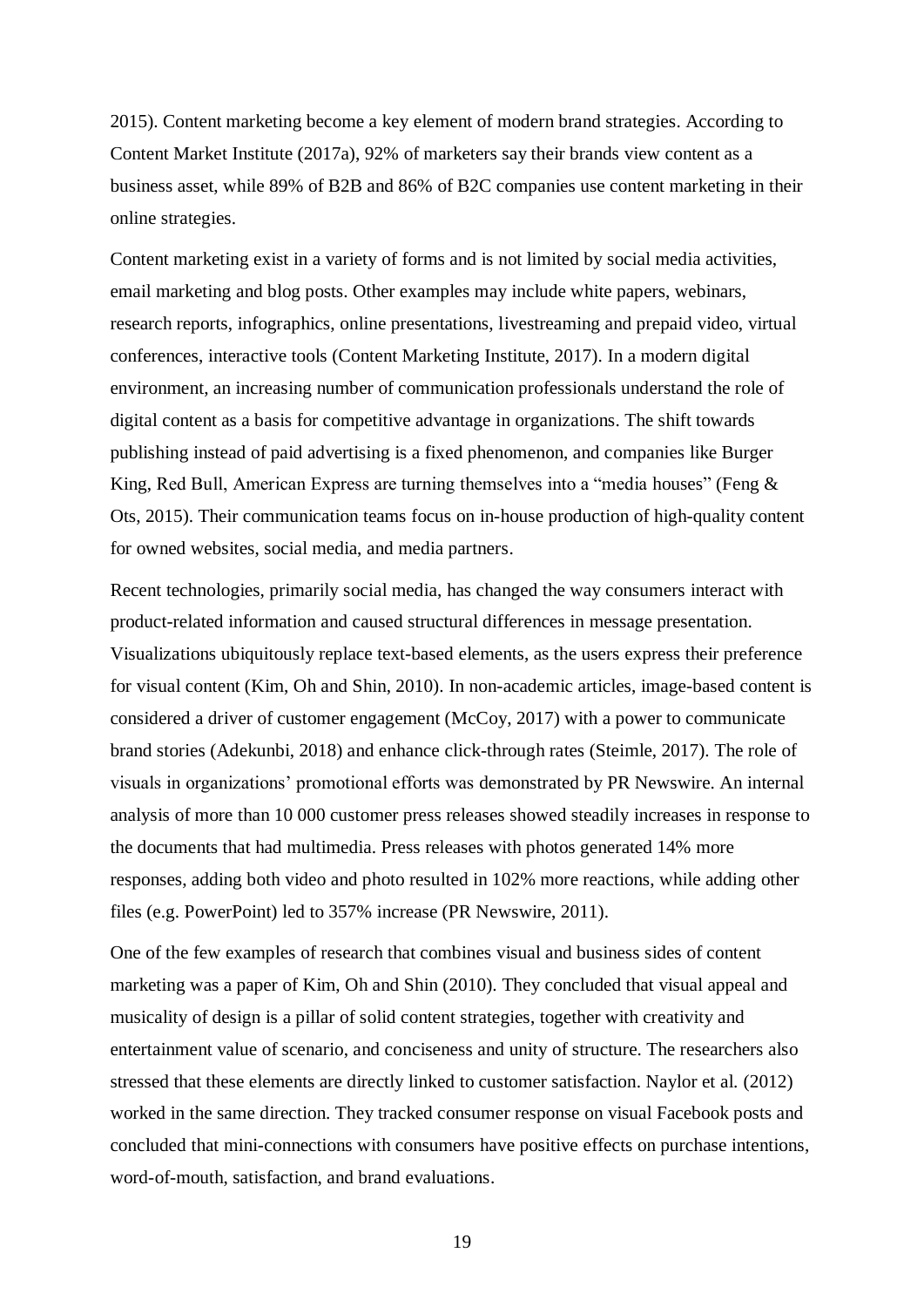However, the research gap can be identified between the studies on strategic aspects of content marketing on the one hand and visual design aspects on the other hand. Fetscherin and Usunier (2012) conducted a cross-analysis of 264 relevant articles and concluded that a relatively small number of scholars relate corporate identity to visual identity, even though they agree on the fact that that these areas are interrelated. In particular, in 57% of cases design literature was not cited in business-focused articles.

In this way, visuals should not be considered exclusively from the graphic design perspective, and in this paper, I attempt to look on the visual content from a strategic point of view. Following the arguments above, I argue that visuals can be used successfully to support organization's values, create a mutual understanding among the stakeholders, manage corporate reputation, create a consistent and coherent brand image at all the stages of brandto-consumer communication.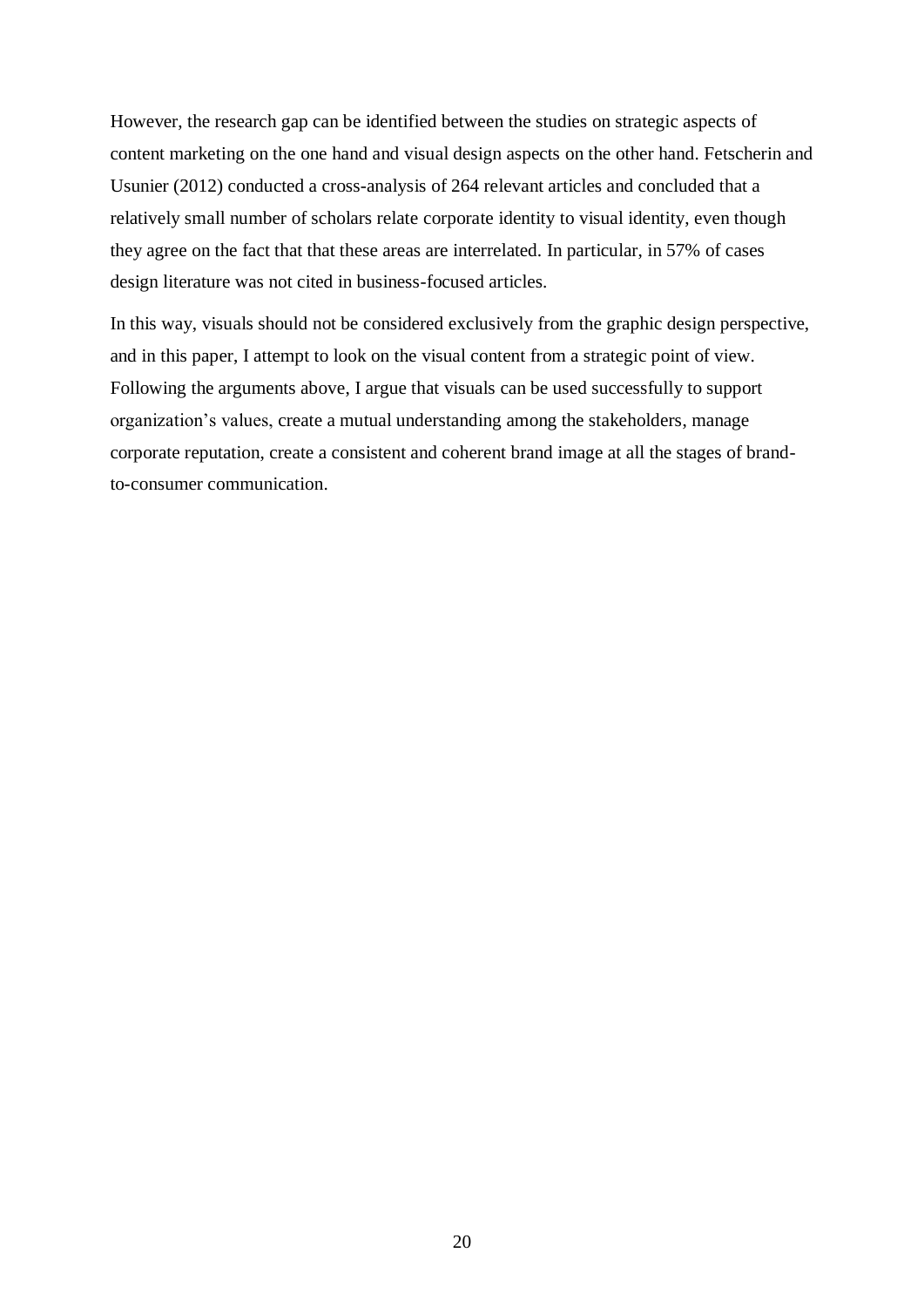# **Storytelling**

Stories appeared simultaneously with the emergence of humankind (Duarte, 2010; Fisher, 1985; Lowe, 2000). Back in the years, in the tribes of old, stories circulated around the campfire. Through them, people made sense of the current events, explained occurrences in nature, sunrises, and sunsets, created more overarching metanarratives. These stories transformed into myths and tales and were repeated so often that hundreds of illiterate generations passed them down through hundreds of years (Duarte, 2010). Storytelling is such a universal behavior that a communication professor Walter Fisher (1985) proposed to conceptualize humans as *Homo narrens*.

In many ways, practices of prehistoric storytelling could be found in today's organizations (Barker & Gower, 2010). The stories circulate and define organization's values, mission and goals, enemies, and heroes in the eyes of customers and employees. This section is devoted to storytelling aspects of narrative visualizations, and I try to synthesize the knowledge of why it is beneficial to add storytelling into brand communications.

#### **4.1 Theoretical aspects of classical storytelling**

Stories are extremely powerful. Research demonstrates that they have an enduring effect on a child's imagination, critical thinking and creativity (Fredericks, 1997). They also have a psychological impact on adults, as they are deeply rooted in culture and in social psyche (Duarte, 2010; Hyvärinen, 2008). Stories are the most powerful and enduring tool of information dissemination and telling them is a universal cultural activity (Turner, 1980). That is why storytelling is often used in branding. Both storytelling and branding have the same starting point: values and emotions (Fog, 2010). Through telling stories, brands define "who we are" and "what we stand for" in a clear and accessible language, create strong emotional ties to stakeholders on the subconscious level.

A brand story is not limited by visual attributes, brand names and taglines; instead, it needs a compelling story that convince potential consumers in a power of a product to make their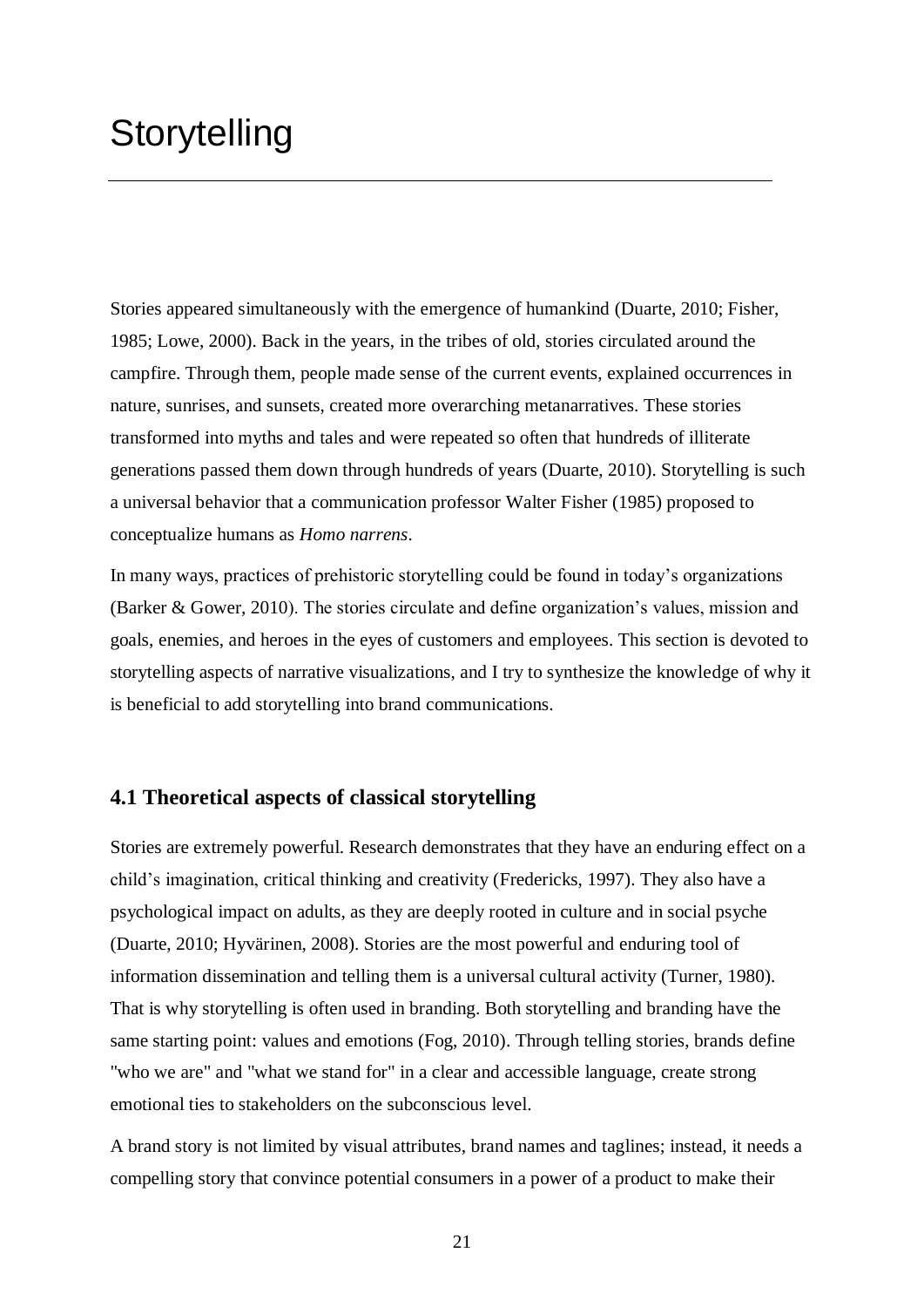lives better (Fog, 2010). What is more important, storytellers address deep beliefs and desires of message recipients (Alexander, 2011), and reinforce facts with reflective personal, intimate experiences years (Duarte, 2010). Taking into account that emotions are the main driver of consumer behavior, and consumers rarely take decisions based on reason alone (Murray, 2013), storytelling can become an effective tool of communication practitioners.

There is a common confusion between stories and narratives. For example, Roland Barthes and Luc Herman did not differentiate the terms (Ramsdell, 2011). However, they are not entirely equal. Lowe (2000) wrote that the terms story refers to *Fabula*, meaning that the series of events have to happen in chronological, natural order. In contrast, in *Sjuzhet,* or narrative, the same events can be reshaped and reordered, with an aim to better reach the audience or reader and convey the message. Moezzi et al. (2017) notes that the term *Story* is an umbrella for *Narraive*, as the first refers to the series of events or actions themselves, when the second refers to the form those events as represented. Understanding this difference is useful for further discussion on the notion of narrative visualizations, and in further research I primarily refer to stories, as they were defined by Alexander (2011):

# *A story is a sequence of content, anchored on a problem, which engage the audience with emotion and meaning.*

This definition includes the key aspects of an effective problem-based story core, which is often used in fairy tales (Alexander, 2011). An obstacle, a goal or a challenge should be presented. This creates a conflict that involves a reader or a listener. Characters try to overcome the difficulties, and "a new you" appears in problem solving. Finally, the mystery is solved, the goal is reached, and the new knowledge was created (Alexander, 2011).

Several aspects should be mentioned. First, every aspect of this story definition can be applied to nonfiction narratives, even though the term *storytelling* is commonly used for myths and fiction stories (Alexander, 2011; Fog, 2010). White (1973) told that all our experiences can be transformed into stories, and "*the absence of narrative capacity or a refusal of narrative indicates an absence or refusal of meaning itself*". Second, the story's narrative structure can include flashbacks and flash-forwards, as well as be presented in a non-chronological order. The key point here is extension in time, which lets researchers distinguish stories from anecdotes and data points (Alexander, 2011). Third, the notion of meaning can be placed at the roots of storytelling. Story is a summary of experiences, through which humans make sense of the world and find explanations for everyday conflicts. For example, Nick Montfort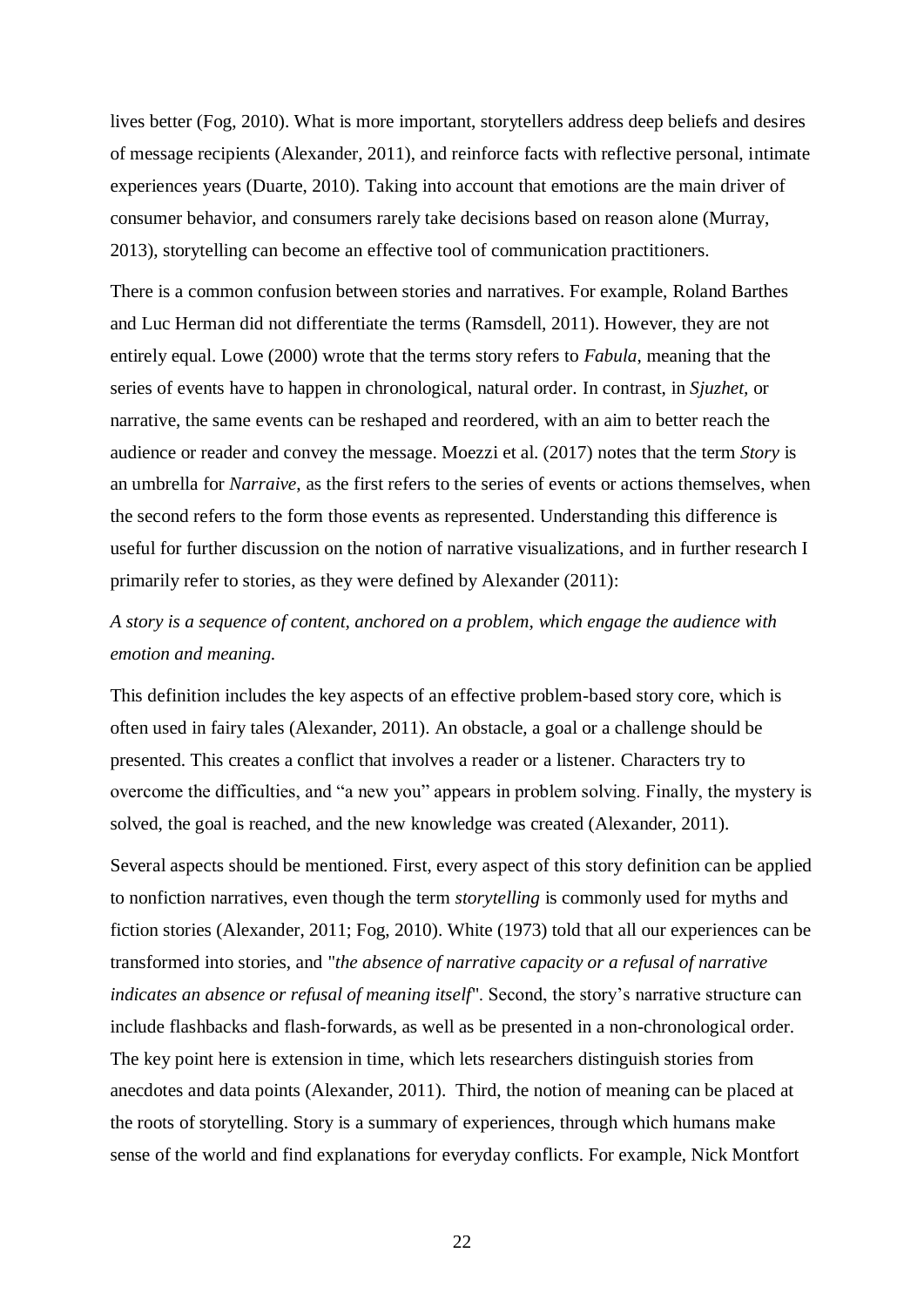(as cited in Alexander, 2011) argues that a story must have a point, which is the reason for bringing it up.

A classical three-act story structure, proposed by Aristotle, was further expanded into five, six, seven, and even twenty-two steps models. The most recognizable model was developed by McKee (1997). He suggested that compelling stories include five elements which can be found on all the levels of narrative, from beats and scenes to subplots and the global story. The five stages are the inciting incident (either intentional or accidental), progressive compilations, the crisis with a choice between at least two alternatives, the climax choice, and the resolution (McKee, 1997). Overall, "*a story expresses how and why life changes*" (McKee, 1997).

#### **4.2 Storytelling in the system of brand communication**

Because people think narratively rather than paradigmatically, the top advertisers use storytelling in their promotional efforts. As Roisin Donnelly, former Mars and P&G corporate marketing director said, "*The brands that are really succeeding today are the ones that differentiate themselves through storytelling*" (Bacon, 2013). The reason behind this statement is that storytelling is important for customers to make sense of their own consumption experience and feeling. Besides, corporate stories are easier to relate as they appear to universal values. Portraying real-life situations, stories inspire more trust than any other communication method (Fog, 2010).

Storytelling got wide acceptance among marketing and corporate communication practitioners because of its power to evoke emotions. As a corporate management tool, storytelling is used for establishing employer-employee relationships and in brand co-creation (Gill, 2011). In the best performing organizations, it goes beyond informing employees about safety issues or entertaining; it rather serves for inspiring people through conveying values, results and visions for the future (Barnes, 2003; Gill, 2011).

On the corporate and campaign levels, stories act as "*the central nervous system*" that ties all the organization's communication together (Fog, 2010). As a rule, the core story gives an answer to the question what the organization is, and all the other stories circulating around products and solutions create and support the organization's image (Fog, 2010). In other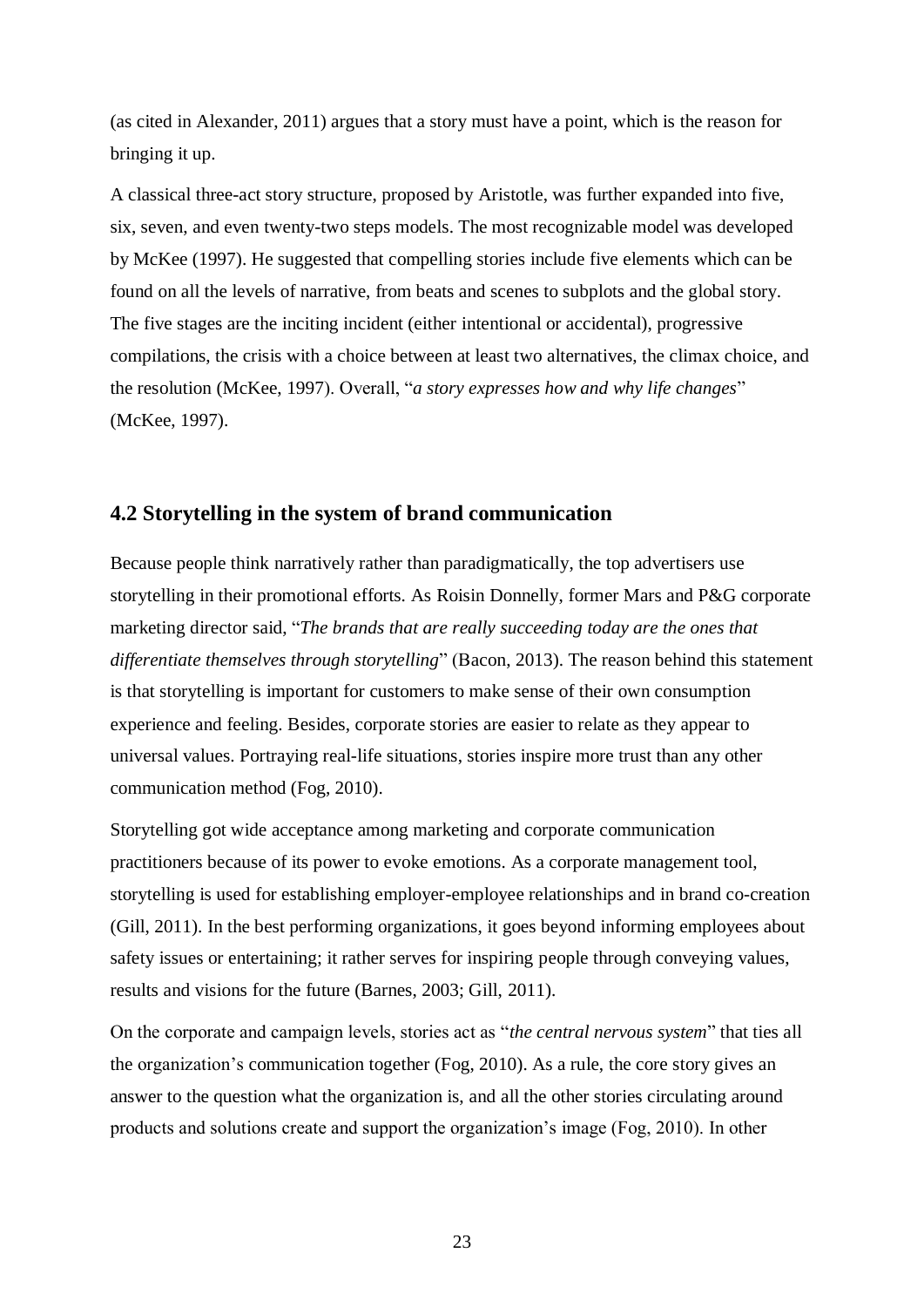words, brands use these stories to hold conversations between them and consumers, on both unconscious and conscious levels (Woodside et al., 2008).

Storytelling appear in the form of narrative commercials, narrative social media content and blog novels, podcasts, video clips, virtual reality simulations, online games. The toolbox is constantly growing, and in the digital era, storytelling application possibilities became almost unlimited (Miller, 2004).

## **4.3 Interactive (digital) storytelling**

Narrative visualizations are interactive stories placed into the digital environment. However, there is a small number of papers contributing to the field of digital storytelling with communication and media perspectives, since in the most of cases publications are devoted to storytelling usage for educational purposes (de Jager et al., 2017). This results in a lack of a digital story definition, as well as a lack of understanding, what constitutes the scope of digital storytelling examples. For example, Lambert (2009), one of the founders of the Center for Digital Storytelling, wrote exclusively about short audio-visual clips, in which text, music, pictures, animations are combined with voice-over. He also pointed out that such stories are supposed to evoke emotions and add meaning to events (Lambert, 2009).

De Jager et al. (2017) took this approach and referred to digital storytelling as an art genre, along with theater, poetry, and dance. However, this definition appears to be too narrow, as it is not applicable for non-video content and equates storytelling with participatory arts-based research strategies. On the contrary, Nilsson (2010) defined digital stories as those situated and created in online environment, regardless of their format. This understanding of storytelling is quite common, but it is not without flaws. For example, it stays unclear if traditional media stories placed into digital environment can be considered purely digital.

Miller (2004) used a much narrower definition and often referred to digital stories as narrative entertainments. He argued that there are two main distinguishing features of digital storytelling. First, thanks to convergence tendencies, digital stories take many forms. It is not always possible to classify digital content based on the dominant type of media. For example, narratives can be featured simultaneously in the text and graphic formats, combined with music and gamification elements. From that, text materials cannot be considered digital stories. (Miller, 2004).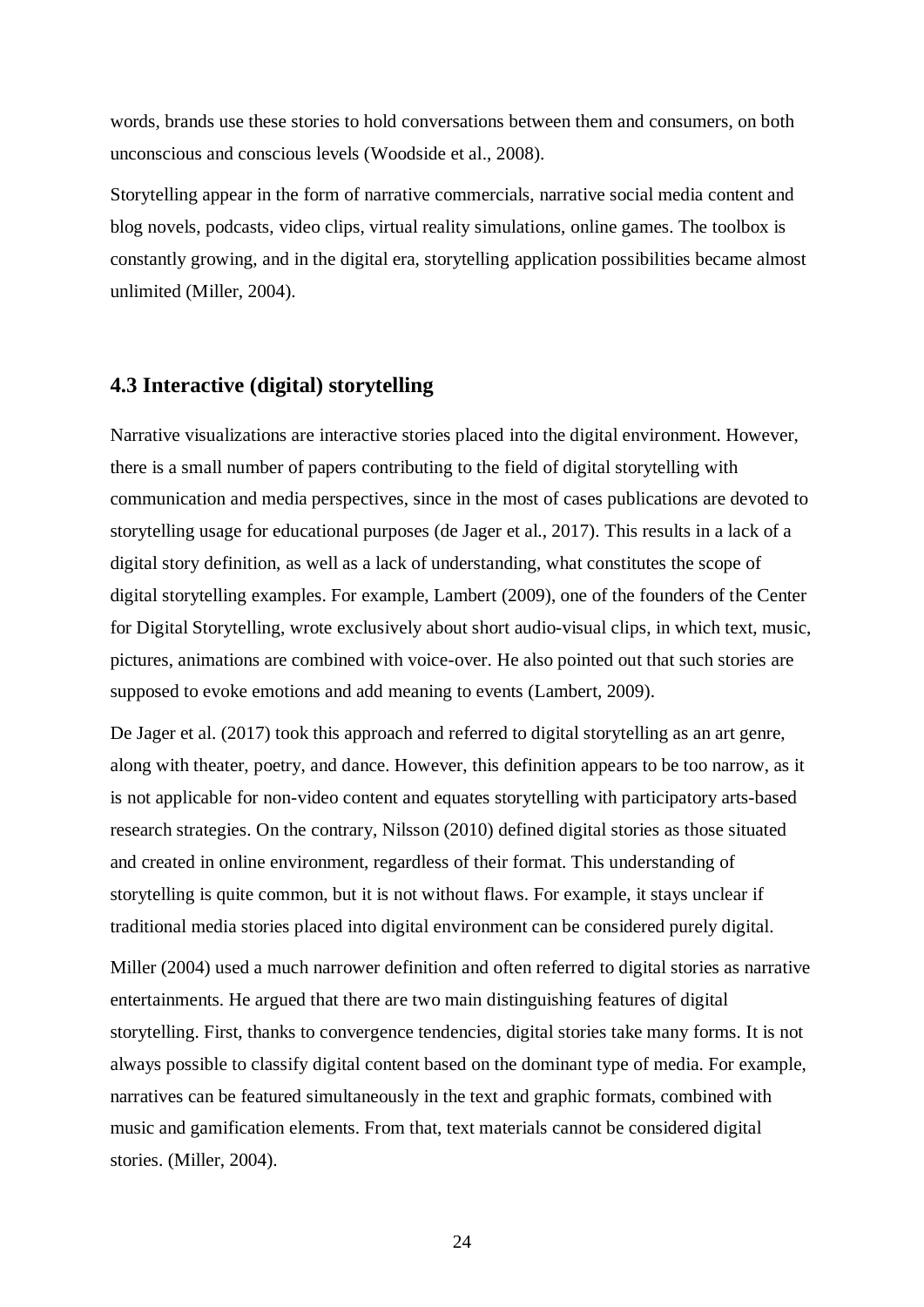Second, digital stories should be interactive, since older analog media did not support backand-forth communications between the material and the user. From that, there are no passive participants in interactive digital storytelling, as the word itself imply active experience and active relationship. Users can influence the material, explore it, and the content reacts on the influence in exchange. Miller repeatedly stressed the revolutionary nature of interactivity because it challenges the very foundations of storytelling theories. He wrote that in digital stories, the core material and the user experience are not placed around a fictional character's journey. Without a fixed sequence of events, it becomes difficult to create complex characters, reveal their needs, and give them arcs. Instead, in digital stories, users become the main heroes and the main actors. Even though the notion of digital storytelling seems to be close to the notion of online games, Miller found a significant difference. Story creators construct artifacts that users consume, while game developers let users explore the content independently and construct artifacts in the process of entertainment (Miller, 2004).

Considering the role of interactivity, this understanding of digital storytelling can be attributed to the concept of *interactive* storytelling, appeared in 1999 at the AAAI Fall Symposium on Interactive Narrative and mostly used in game development industry. This new discipline lies at the intersection of arts, humanities, and computer science, and has close ties with graphic design, game theory, artificial intelligence, and human-media interaction in general. Spierling (2005) defined interactive digital storytelling as "*a hybrid form of game design and cinematic storytelling for the understanding and creation of future learning and entertainment applications*".

The power of users to take meaningful action and see the effects of decisions and choices was defined as *Agency* (Murray, 1998). Knoller (2010) argues that this is the primary feature of interactive storytelling and a key part differentiating interactivity, as high-agency projects are what users want and expect. Besides, having agency within a story increase the psychological connection participants feel with the plot. Stern (2008) even proposed to replace the term "digital storytelling" by "digital storymaking", since the word "telling" cannot be correctly applied to high-agency stories with open endings.

Application areas of interactive storytelling can be categorized into three major groups, namely how-to instructions, narratives about historical events and personal stories that reveal events of one's life, experiences, and emotions (Robin, 2008). The main advantages of interactive narratives are higher attention and interest among target audience, as well as higher memorability rates. Besides, as a rule, they enhance the educational value. Being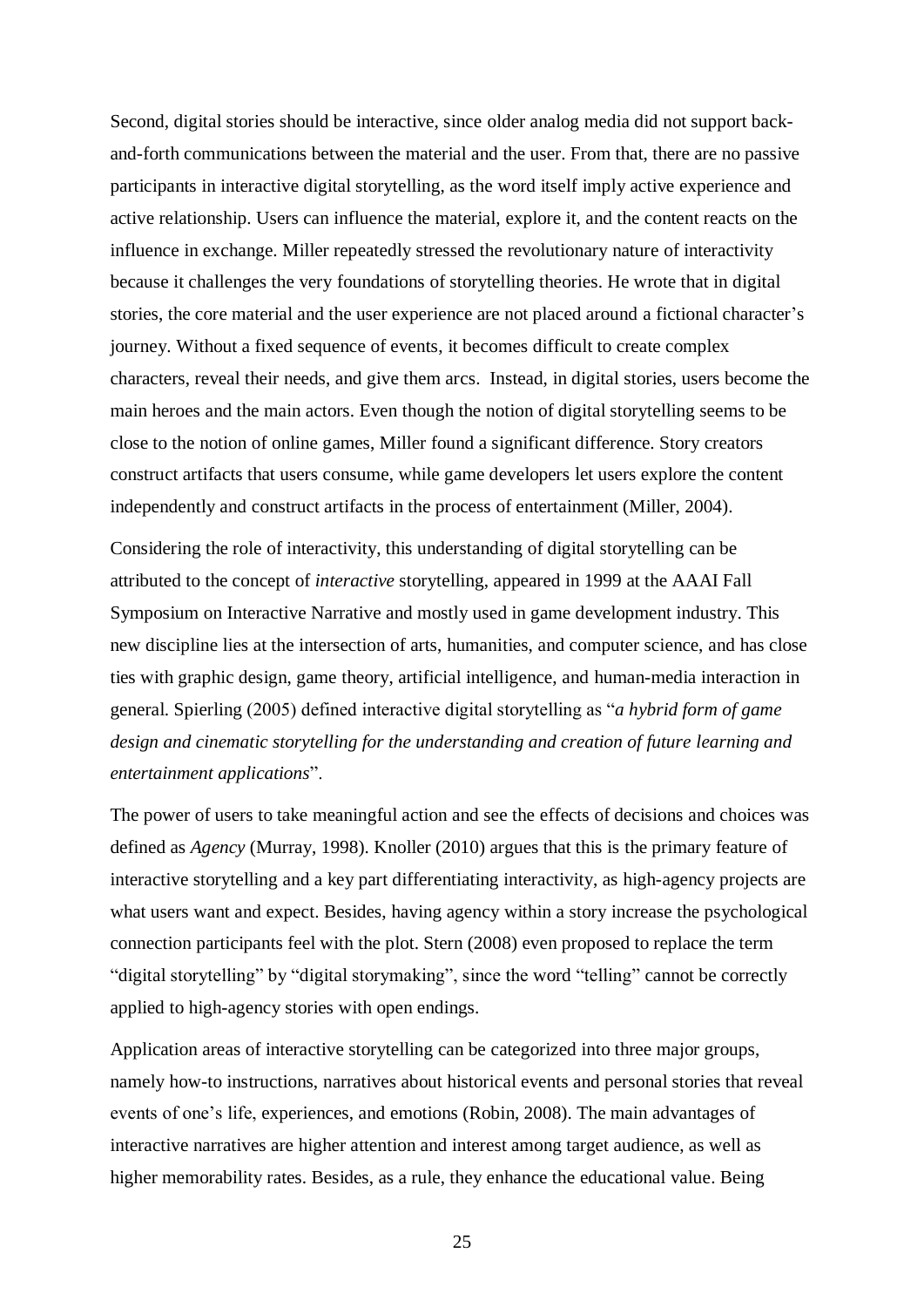involved in so-called edutainment and infotainment stories, users explore real-life situations and get helpful information in a less formal way (de Jager et al., 2017). In this way, interactive digital storytelling a huge step forward in education, as well as potentially in branding, promotion, communication, advertising.

# **4.4 Synthesis**

Most of the research about storytelling concludes that using stories by organizations is beneficial. If stories are accompanied with interactive or visual elements, they better evoke emotions, improve message recall and recognition, as well as the overall perception of communication. In this way, visual stories can become strategic assets of the companies. The interest in studying visuals and storytelling is constantly growing, so in this study, I try to synthetize the concepts and add the dimension of quantitative facts that are supposed to be communicated. Considering that visual data stories, which are in the center of my research, are mostly used among media professionals, I will have a closer look on how data can be transformed into shared interactive stories based on the examples from data journalism and relevant research.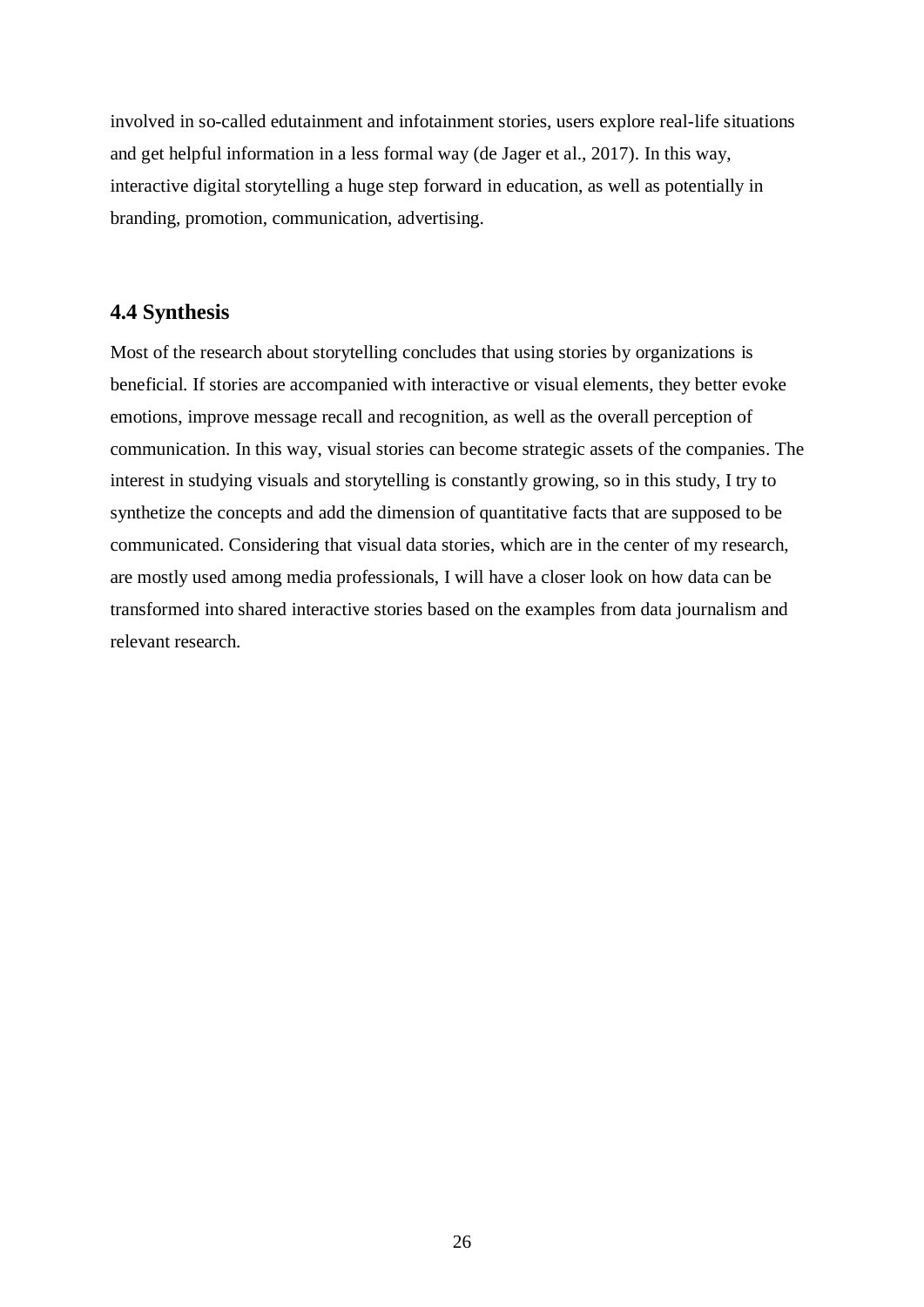In the previous chapters, the visual and narrative aspects of strategic brand communications were discussed. However, as narrative visualizations are a focus point of the study, the dimension of data should be added. In the next section, I will discuss the concept of data visualizations, which will be later integrated into the proposed framework.

## **5.1 Data Visualizations**

Contrary to widespread belief, visual representation of quantitative information is not a modern development in statistics. Rooted in 15-16<sup>th</sup> centuries, visual thinking and data visualization have strong ties with cartography, astronomy, economics, and probability theory (Friendly, 2008). However, the discipline of data visualization in its vibrant, hybrid sense, was formed in the last quarter of the 20<sup>th</sup> century. It owes its origin to the development of interactive statistical computing systems, new methods for visual data analysis and reinvention of visualization techniques for data structures (Friendly, 2008). Nowadays, data visualization is mainly used by those who routinely work with datasets and communicate findings to stakeholders (Bryan et al., 2016), by media professionals, in promotional materials and reports, as well as in educational and training resources.

There is no unified typology of visualizations, so the list includes but limited by charts, graphs, diagrams, big picture views, maps and timelines, data displays. Regardless of whether visualizations are human-generated or computer-based, they can be defined as a cognitive tool that enhances our ability to process, understand and interpret data that is too complicated to be managed by the working memory*,* such as how phenomena change over space and time or with rotation (Malamed, 2009). The main purpose of data visualizations is to concretize abstract concepts and ideas and to force the audience to instantly comprehend the message (Malamed, 2009).

As it was said before, the human brain process visualizations more easily than long text fragments and lines of numbers, because humans perceive the spatial relationships between the graphic's components to be representative to physical space. These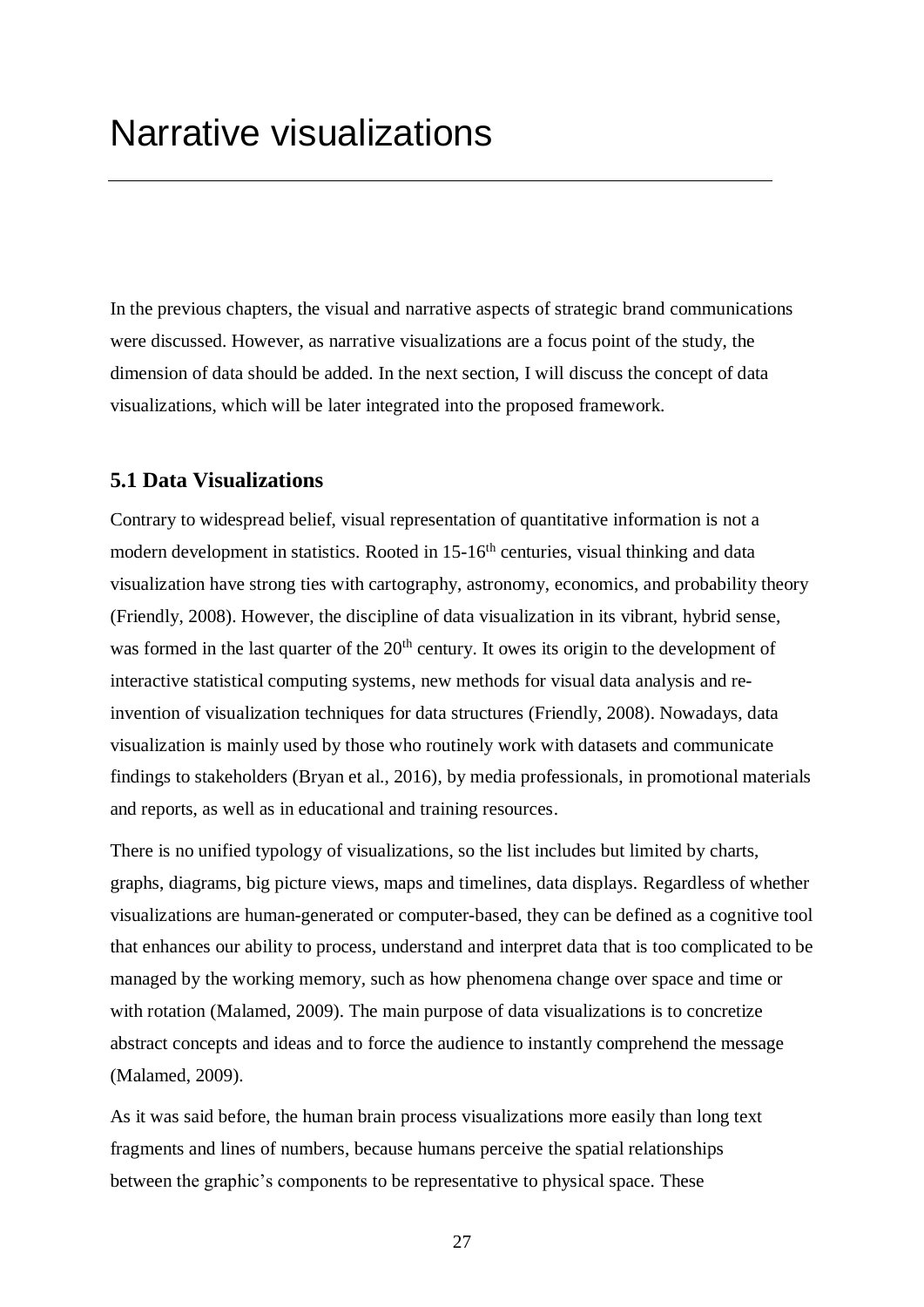relationships are metaphorical in charts and graphs and tangible in geographical maps. The message can be communicated by the order of objects and the sequence between them. For example, if event labels are placed close to each other on the timeline, we assume that these events happened one after another. In this way, if designers strategically use the rule of proximity, viewers spend less time and effort on acquiring and processing information. Another important consideration is the role of experience. Humans get visual codes to process abstract graphic through education. For example, unlike children, adults can recognize countries by their contours and get insights from line graphs that compare variables. This means that designers should ensure that the viewers are familiar with a notational system and adapt the visual code if it is not understood by the audience. Contextual notes, captions, labels, and call-outs make abstract graphics more appropriate for a generalized audience, so text can work as an additional channel for transmitting information.

The choice of visualization format depends on communicative goals. For example, timelines are used to help the viewer to make sense of the past events and to anticipate the course of events through series of causes and effects. Organizations can use timelines to explain the company's story and present accomplishments in a more structured and concrete way. Time is a dimension of much stories, and timelines can be used for explaining how a sequence of events led to the current result, how events are connected. However, time can be conceptualized in many ways, not only as a metaphor of a line going from left to right forward into the future. For example, seasons and other natural occurrences can be visualized as a cycle, and reoccurring events can be presented as a spiral. Designers can also present facts in a non-chronological order by placing the most important scenes first (Malamed, 2009). Diagrams are suitable for demonstrating structural and functional relationships between parts of complex systems. In this type of data visualizations, each element stands for the object to which it refers. Hierarchical diagrams illustrate hidden structures, for example, organizational levels; tree diagrams disclose and structure the content; flow and cyclical diagrams explain either linear or recurring processes. Lines, dashed lines, and arrows also communicate meanings and relationships between elements. Data displays and graphs communicate quantitative information. These types of visualization are used for detecting and demonstrating comparisons, trends, and patterns, as they simplify phenomena recognition, provide a shortcut to the message, and promote visual processing.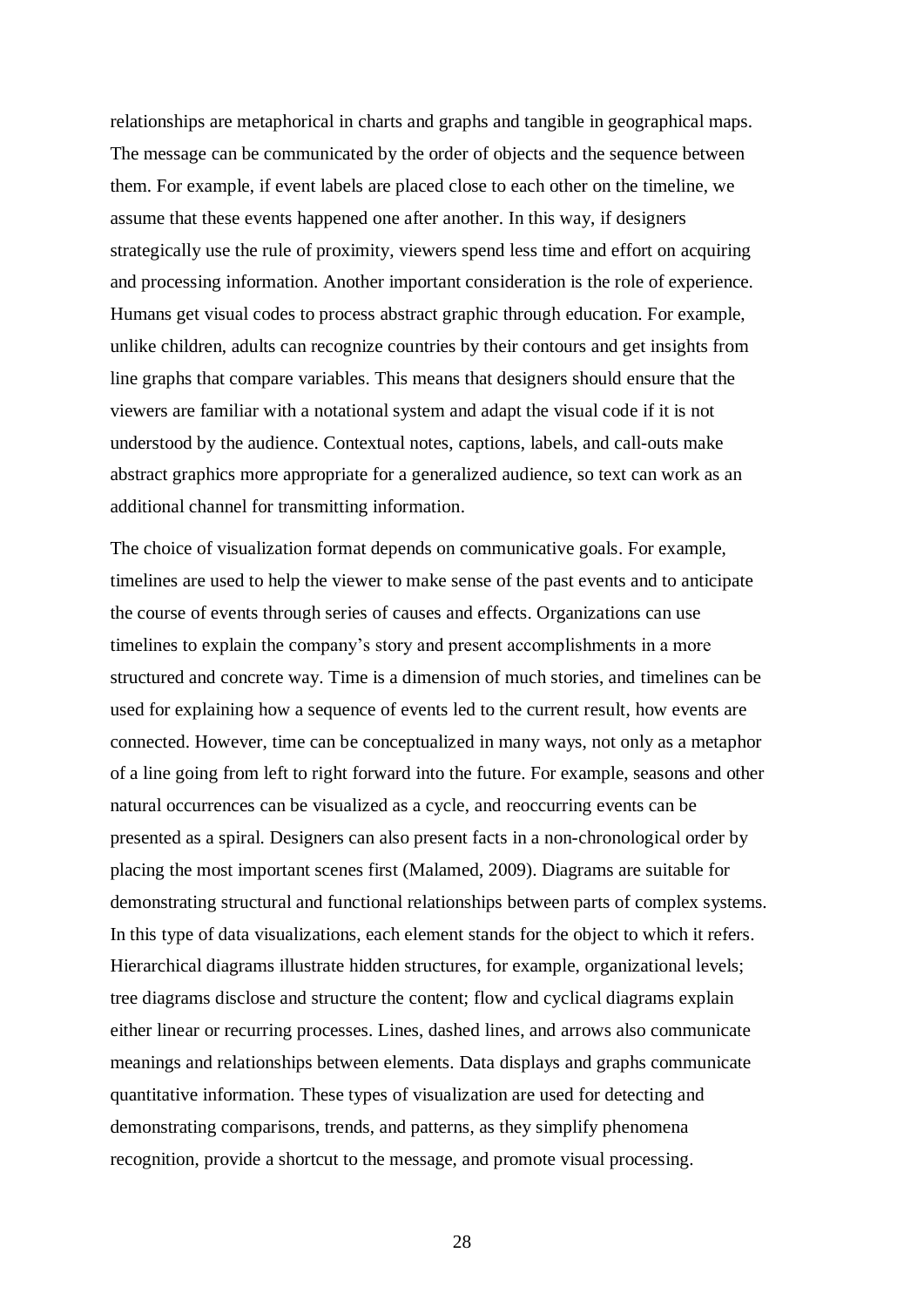In this way, data visualizations improve overall content comprehension and ease information recall and recognition. They can be used by communication professionals for visual explanation of complex phenomena, both on the organizational level (e.g. maps and timelines) and the level of campaigns (e.g. visual content marketing efforts).

#### **5.2 Infographics**

In many cases, researchers mean the same things using the terms *data visualizations* and *infographics* (Krum, 2013). However, the words are not exact synonyms. *Data visualizations* are pictures created from big sets of numerical values. Above all, they are used by data analysts and data administrators and they are not final products that can be used in organization's communication. The term *infographics* implies more than data visualization. According to Krum (2013) infographics combine data visualizations, text, and illustrations, and they are more similar to articles than charts. Unlike data visualizations, infographics are created with the aim of persuading the audience but not for data presentation or analysis by itself. In other words, infographic designers do not illustrate given information but interpret the content in order to communicate the meaning to the viewer in the most accessible way.

Infographics became mainstream with the raise of the high-speed Internet. The relative number of queries of the term grew more than 25 times over the last eight years. Infographics often serve as marketing tools, solving the challenge of communicating directly to the consumer and grabbing their attention. Krum (2013) gave examples of popular topics for infographics. For example, companies explain how products work and what problems users can solve, what unique features or value propositions there are and how the company deal with environmental issues. Besides, infographics are used in resumes, internal data visualizations, in advertising and PR purposes, e.g. as visual press-releases (Krum, 2013).

Even though a significant role of infographics in marketing, communication, media, education is increasingly recognized by researchers and practitioners, high-quality infographics are still rare. Cairo (2013) argues that the root of the problem concerns the system within which visualizations are created and perceived. To begin with, infographics are evaluated from the aesthetic point of view. For example, in media outlets, they have traditionally been created within art departments and treated as decoration, which makes articles look more attractive for potential readers. However, the main goal of an infographic is to be understandable first, and beautiful after that. Cairo (2013) concluded that the primary function of infographics is to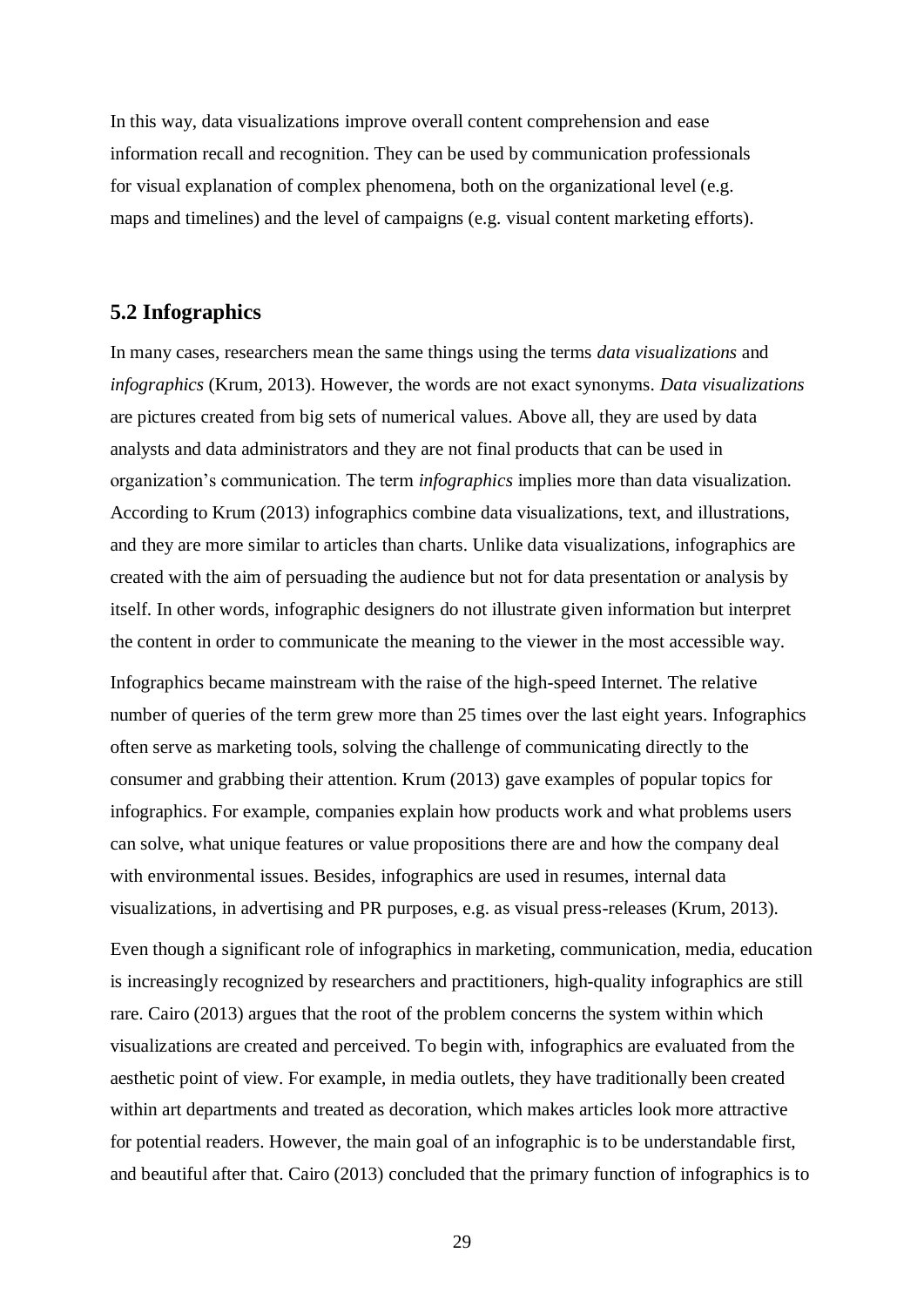improve cognition and perception of the content and proposed a concept of *"the Functional Art*". The concept explains what unifies the best visualizations and how complex information can be simplified.

First, infographic designers should not exclusively present variables and values in an artistic way, but also organize data (e.g. from biggest to smallest indicators), allow viewers to compare data at once and make relationships and correlations evident with color coding, size and other visual accents (Cairo, 2013). As Ben Shneiderman emphasized, "*The purpose of visualization is insight, not pictures,*" meaning that information graphics should primarily fulfill information needs. Second, visual projects are good if they communicate a lot with little in the smallest space (Cairo, 2013). Third, the complexity of content and visualization should correlate with audience familiarity with the topic and audience age (Cairo, 2013). In this way, infographics can become one of the best tools for explaining copious amounts of data and unfamiliar concepts in a simple and accessible language.

Among all the typologies of information graphics, the most relevant in the context of the study is that proposed by Lankow et al. (2012). According to them, *explorative* visualizations show the information in a neutral way, and encourage viewers to analyze it on one's own. On the contrary, *narrative* infographics appeal to the audience, and openly or covertly communicate desirable judgments. It worth noting that there are no universal approaches, and the choice of communication style depends on goals at the first place (Lankow et al., 2012). Interactive infographic is the most sophisticated type of data visualization (Krum, 2013). Their primary advantage is higher engagement rates and longer time spends on the webpage, as users can control and manipulate data in real-time. This creates a personalized, unique experience. Interactive infographics are most commonly used in forms of timelines, maps, and diagrams, so that users can navigate through the categories over time and space and make sense them (Krum, 2013).

### **5.3 Narrative visualizations**

At the intersection of interactive infographics (Krum, 2013) and narrative infographics (Lankow et al., 2012) is the concept of *narrative visualizations,* which was introduced and further developed by Segel and Heer (2010). Narrative visualizations are data stories that differ significantly from written stories and films. While traditional stories present events in a predetermined order, narrative visualizations are interactive; they raise new questions and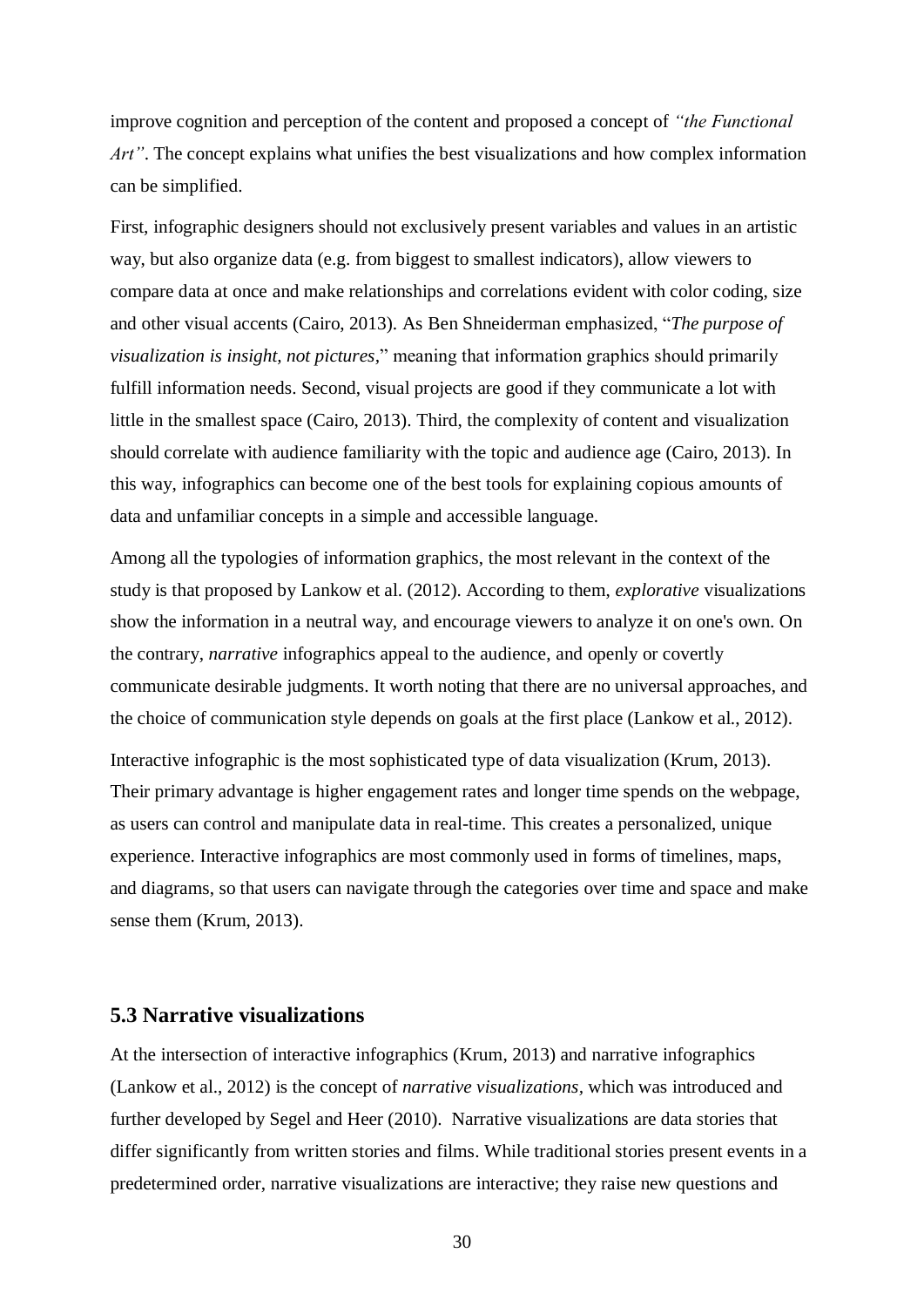propose alternative explanations. The emphasis here is on communicating value and leaving users with specific messages. In this way, narrative visualizations present difficulties for storytellers, as narrative control over the story flow is given to the reader.

Segel and Heer (2010) identified two polar types of narrative visualizations. A strongly *author-driven* type has an almost linear story structure. Interactivity is limited, and, in a greater degree, it serves for information explanation but not examination. This type of data stories relies on messaging and is used by data journalists instead of traditional written stories, in interactive business presentations and educational materials. On a contrary, *reader-driven* stories are highly interactive, and they do not have prearranged ordering of messages or images. These stories are more convenient for hypothesis formation and data diagnostics and are traditionally used in addition to research projects and integrated statistical research.

There is an ongoing discussion on whether reader-driven narrative visualizations can be considered as examples of storytelling. For example, Lee et al. (2015) proposed to redefine the concept of visual data story to exclude reader-driven web-based visualizations that provide completely free exploration of data. There were two reasons behind. First, according to Lee et al. (2015), narration should emphasize the univocal message, and all the story pieces should work for avoiding ambiguity. Second, they stated that all the story pieces should stay in a meaningful order with clear connections between them to support the author's communication goals.

Based on these remarks, I am not intended to completely exclude reader-driven stories from the scope of narrative visualizations. However, I consider that reader-driven stories should provide introduction to the problem, written explanations and messaging that help users to come to the intendent conclusion. Regardless of the approach, narrative visualizations are data stories that help users to work with the data and make insights out of it, and the role of author is to find the balance between readers' possibilities for story discovery through interactive exploration and the intended narrative flow through the interface features (Segel and Heer, 2010).

Based on this classification, Segel and Heer (2010) identified three typical structures of narrative visualizations. So-called *the Martini Glass* structure is the most common across the scope of visualizations. It employs author-driven approach, where the key message is placed in the beginning of the story, and after the key idea is introduced, readers are free to interact with the data. The stem of the glass stands for the path of the author-driven narrative, and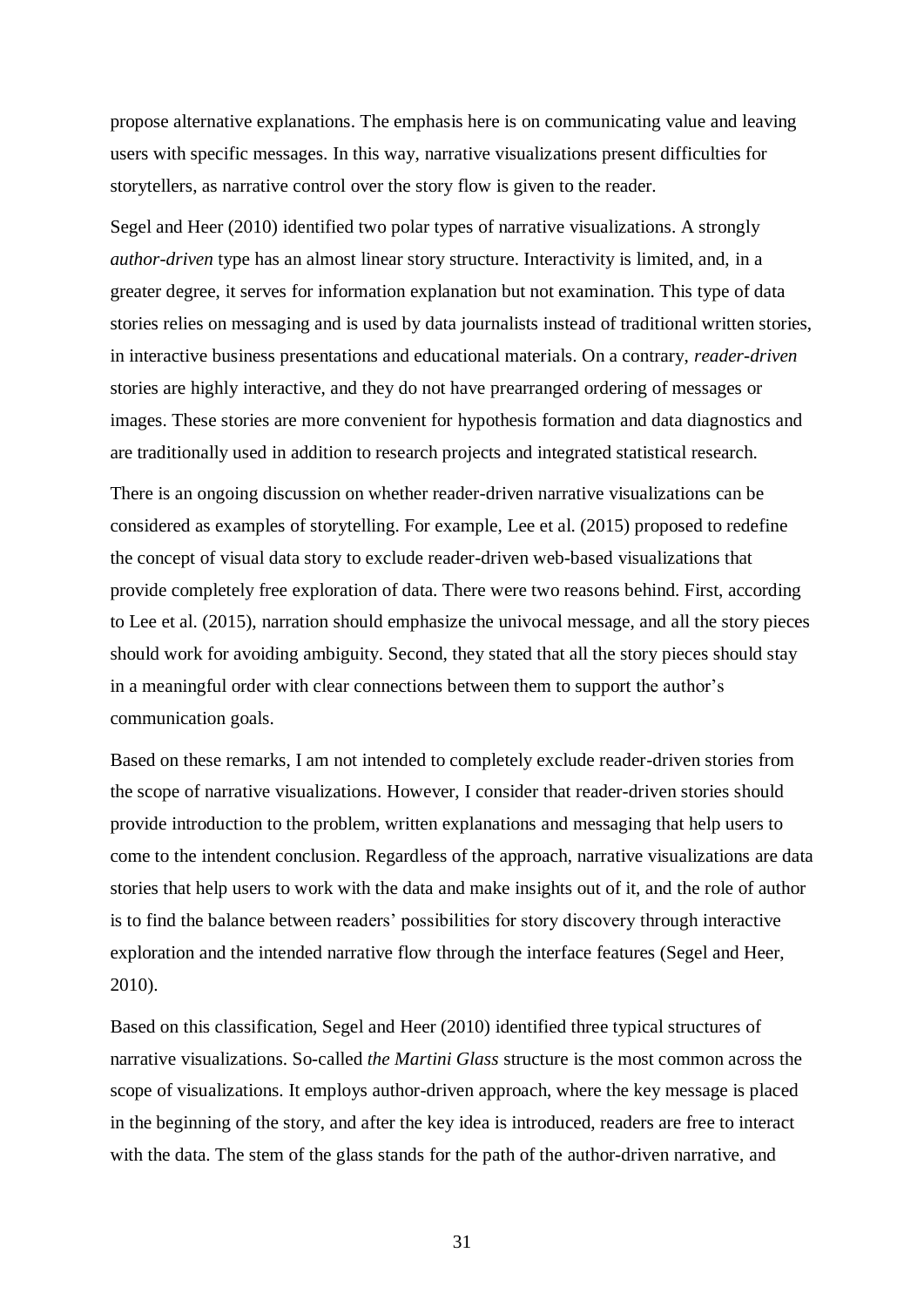mouth shapes correspond to varying degrees of reader-driven interactivity. In some cases, author-driven elements can be found in the data interaction part, taking the form of observations, cross-links, and additional questions. *The Interactive Slideshow* structure resembles classical presentations, with the difference that interactive elements are added to each slide. Quite often, individual slides follow the martini glass structure, communicating intended messages prior to interactivity. This approach to the structure gives a balanced mix of reader-driven and author-driven strategies. The typical *Drill-down Structure* is readerdriven. Users interact with data without prescribed scenarios, by choosing points of the theme and revealing backstories. The author role is to choose stories in a meaningful way, making users to come to an intendent conclusion without direct messaging.

### **5.4 Current state of narrative visualization practice**

The most widespread use of narrative visualizations is in the field of data journalism. The term *data journalism* got wider acceptance in 2010, when media organizations, primarily the New York Times and Guardian, presented the results of the analysis of the data released by Julian Assange and Wikileaks (Dick, 2014). The term describes the way journalists conduct in-depth investigations into a given topic to draw attention to the problem and to increase the coverage.

The growing status of narrative visualizations on the news websites and on the profession is recognized by both researchers and practitioners (Gray et al., 2012; Van Es & Schäfer, 2017). Several data driven journalism conferences, summits and master classes have been taking place on an annual basis for the last ten years. Examples include but are not limited by the Global Investigative Journalism Conference, the Nordic Data Journalism Conference, the Digital Media Europe conference, IEEE sponsored conferences and symposiums (Data Driven Journalism, 2018). The best practices in this field receive recognition in the form of grants and awards, such as the Data Journalism Awards, launched by the Global Editors Network and Google in 2012, the Digital Award of the British Press Awards, or Digital Innovation of the Amnesty International Media Awards. In other words, data journalism is becoming the industry standard for media organizations (Dick, 2014).

The similar trend can be seen in journalistic practices and in news rooms structures. Engebretsen et al. (2018) conducted a series of interviews with journalists in 10 major news organizations of Scandinavia and in all the media organizations there were groups of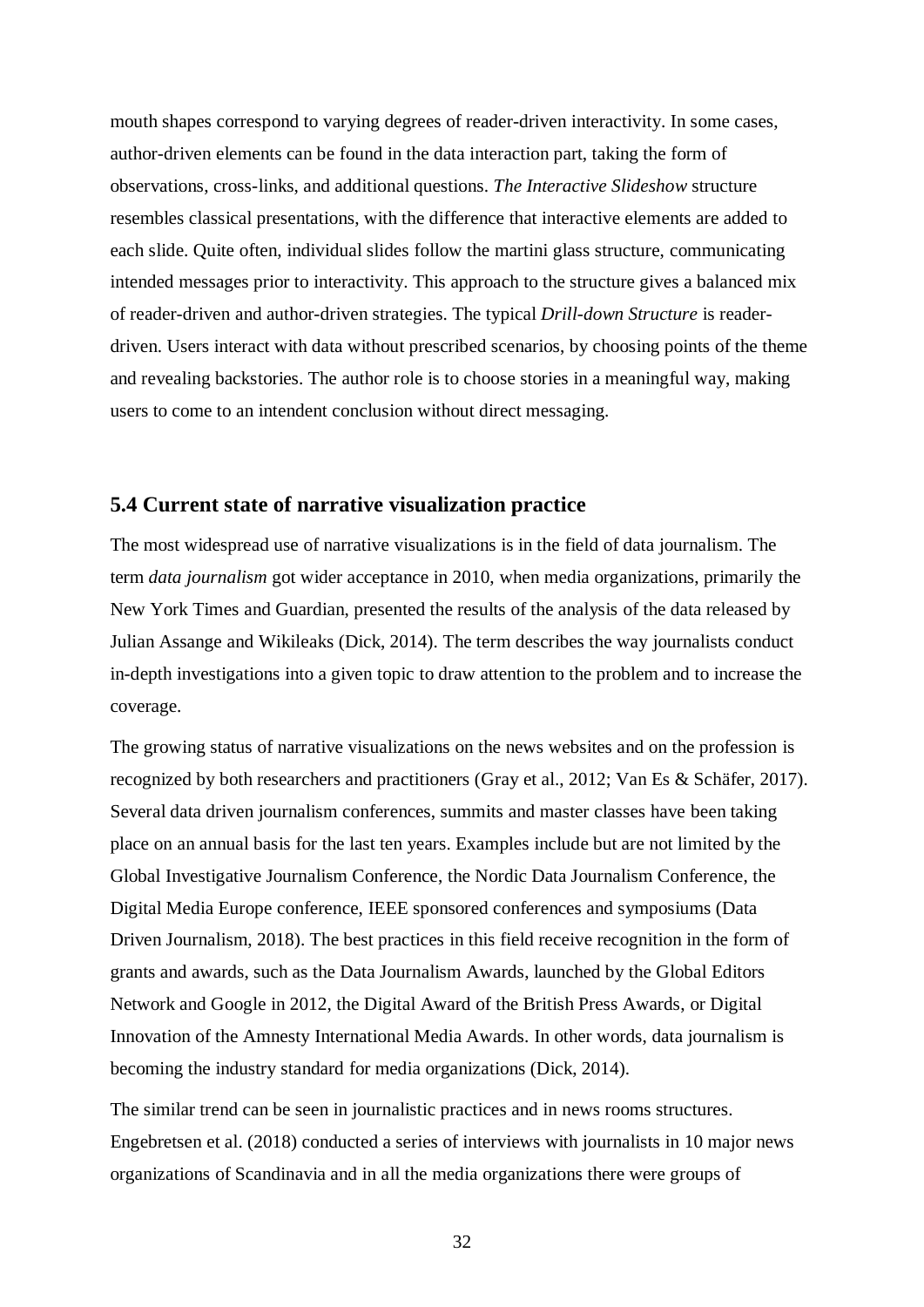employees responsible for data visualizations and digital storytelling. Specialists had backgrounds in web-design and in graphic design, data analysis and programming. Howe et al. (2017) analyzed the best practices in digital journalism across 32 major digital newsrooms, including Wall Street Journal, The Guardian, Financial Times, Bloomberg News, New York Times, BuzzFeed, Vox. Based on 72 interviews with employees, they concluded that the newsrooms characterized by collaborative atmosphere and distributed workflow, as the key element of successful organizations is a teamwork of gifted web developers, data journalists, graphics editors, and project managers.

Data journalists reinvent the whole news industry, setting up new standards of how stories should be told. There are several reasons for industry development. Traditional journalism is going through tough times (Wellbrock, 2016). Newspapers lose readers and advertising revenues. In the USA revenues from newspaper advertising have dropped from \$47.4 billion in 2005 to \$14.97 billion in 2015 and this trend is expected to continue (US Census Bureau, 2016). Back in the years, media organizations were exclusive providers of news content. Today can news materials can be gathered from a countless number of websites, eyewitnesses and civil journalists, blogs, and social media accounts. Besides, the information is ranked, filtered through social connections, and feed algorithms, commented, liked and more often, ignored. On the contrary, data journalists make a much better, more accurate job than ordinal news editors, by creating materials fast and direct to the point on an unattainable level for a layman. Such materials tell richer stories, have stronger arguments and have a growing value (Wellbrock, 2016).

Data is a tool, no different from other tools used in journalism, like quotes, videos, and photos. It has long been used by practitioners, but today it can be used for new purposes. For example, journalists can aim to give independent interpretations of official information and to give the whole picture, reveal how abstract threats affect everyday lives of the readers, demonstrate invisible connection between events. In this way, data journalists describe reality in a reasoned way, give people information that allows society to function better and that allows people to live better lives (Gray et al., 2012).

Crisis tendentious in journalism lead to the decrease of positions available, as well as closures of media outlets. For example, in the United States, the information industry saw a decrease of 27 percent in employment between 2001 and 2011, and the number of people working in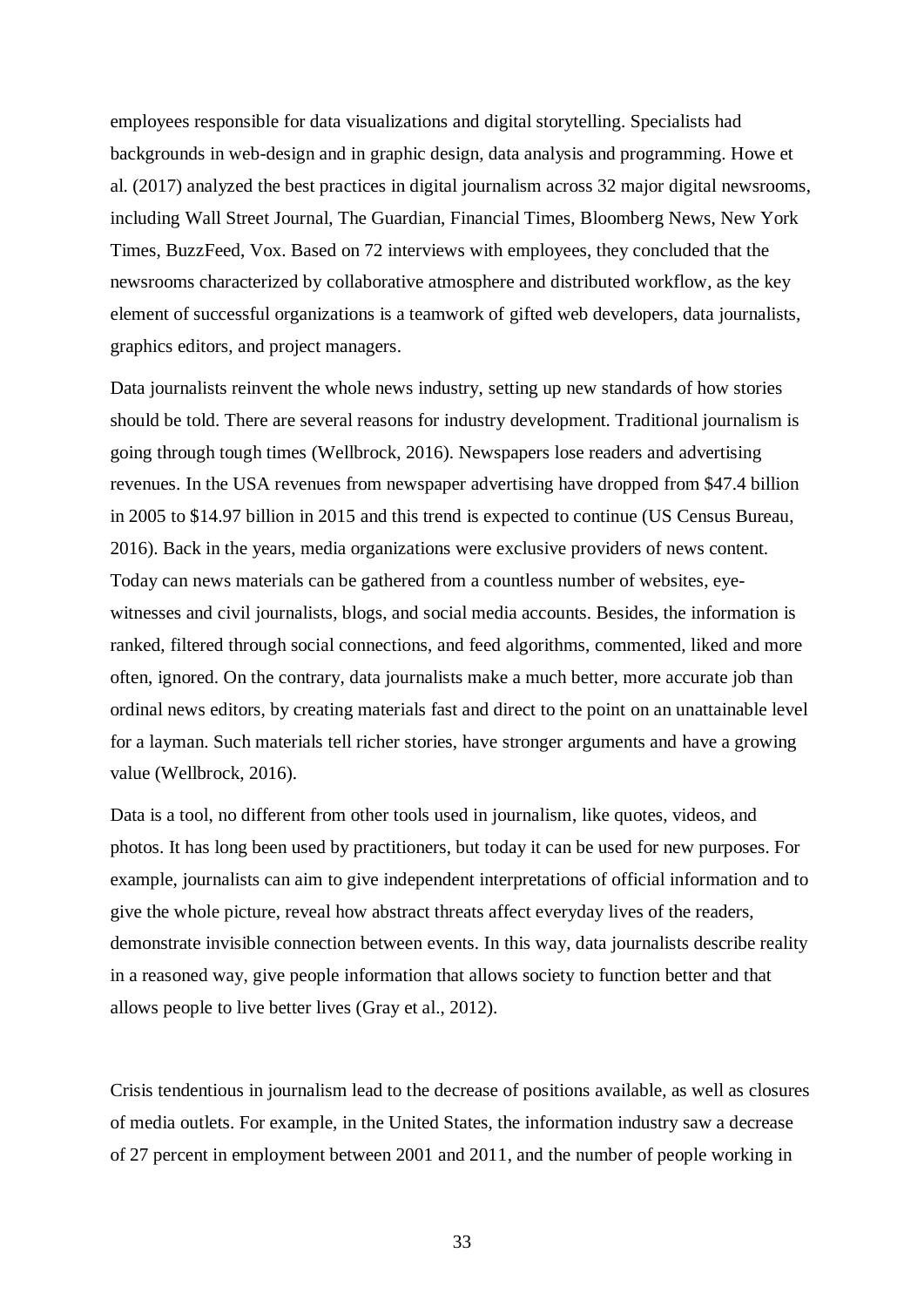the industry was projected to decrease (Bureau of Labor Statistics, 2013). This stays in contrast to the rising demand for communication professionals. Considering common roots of journalism and PR, as well as the increasing blurring of lines between two professions, there is no surprise that quite a few media professionals change their occupation. To place this trend in perspective, it can be beneficial for both sides. Former journalists can bring their knowledge and expertise into the field of strategic communications, causing positive changes in daily practices.

As it was said before, narrative visualizations are perceived by researchers as an exclusively journalistic genre. However, practice shows that it can be used successfully in strategic communications. For example, the most famous aggregator of visual content visual.ly has a section devoted to interactive microsites, and there are examples of projects created for such companies as Nike, Nissan, McAfee, Toyota. In research literature, data-driven PR is also not an entirely new concept. For example, it was mentioned in the context of journalism and narrative visualizations by Gray et al. (2012). However, no real-life examples were given. Hullman et al. (2013) discussed advantages of implementing narrative visualizations into communication practices, but again, spheres of application were not systematized. Segel and Heer (2010), Lee et al. (2015) used some examples of corporate narrative visualizations but discussed them exclusively from a design perspective. In the next section, narrative visualizations will be considered as strategic tools, and the synthesis of the concepts will be conducted.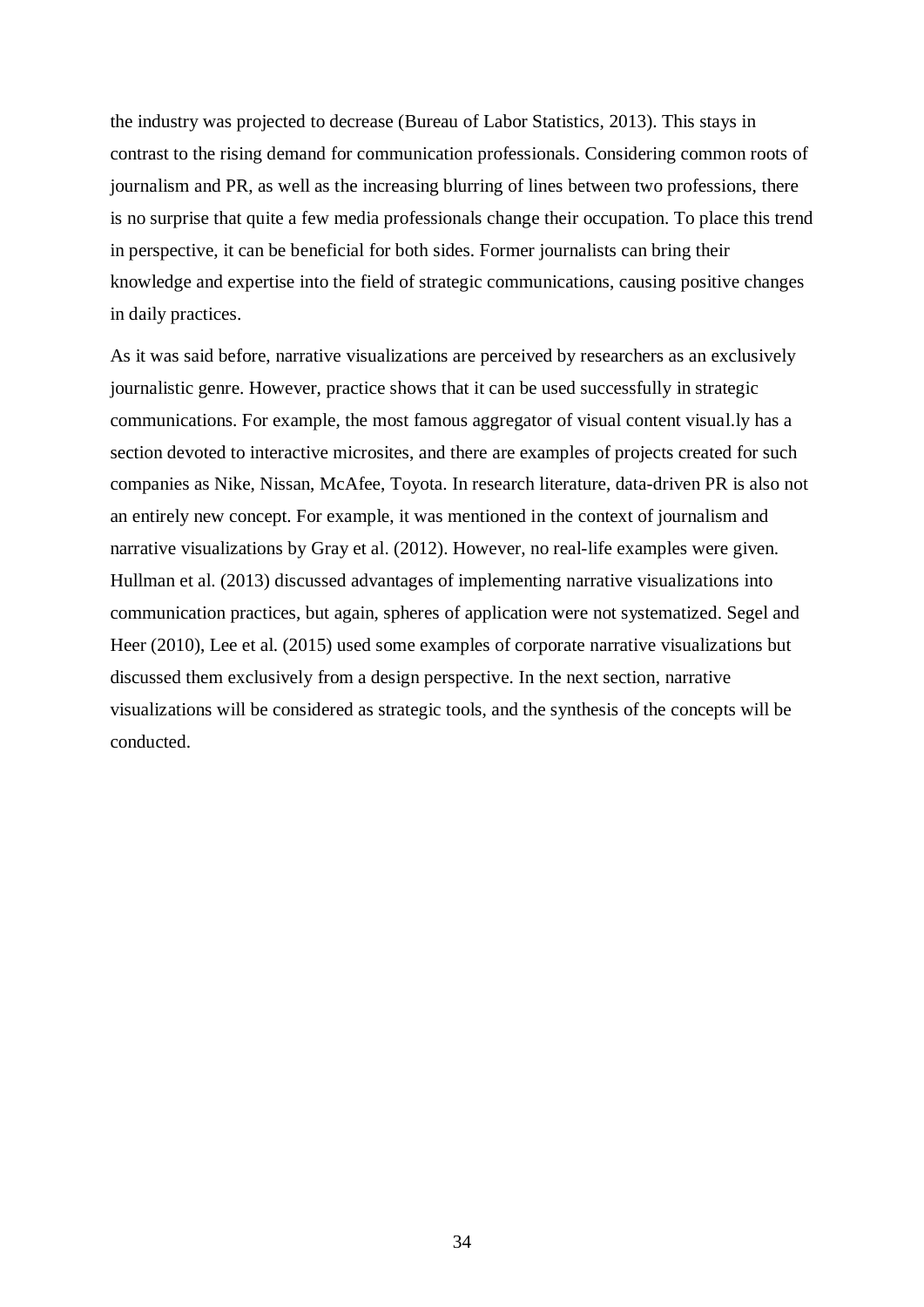# **Synthesis**

Organization's corporate identity is a strategic issue. It is influenced by the corporate personality and reflects company's philosophy, goals, style of communication with internal and external stakeholders (Schultz, Hatch and Larsen, 2000). At the same time, it helps to differentiate the organization from competitors and affects corporate values. A strong identity motivates employees, creates a "we-feeling", attracts partners and customers. Corporate visual identity is an integral part of organization's positioning (Schultz, Hatch and Larsen, 2000). It contributes to its image and reputation and makes an organization recognizable. Contrary to a widespread opinion, it is not limited by a company's logo. Instead, it includes all the visual elements that convey the symbolic meanings (Schultz, Hatch and Larsen, 2000). In this way, narrative visualizations can be considered a part of organization's brand communications, and in this way, a holistic view on how and when narrative visualizations can be used, there advantages and disadvantages is needed.

### **6.1 Narrative visualization advantages**

**1. Narrative visualizations increase user engagement.** Engagement is one of the key metrics in digital marketing. Unlike the number of visits or time on a site, it shows the level of customer involvement, and in its turn, it results in a deeper brand-consumer relationship and brand affinity (Fernandes & Esteves, 2016). Research demonstrates that the better relationships consumers have with brands, the more likely they are to be loyal and to make repeat orders (Srivastava & Kaul, 2016). Being interactive in nature, narrative visualizations can generate up to 70% more conversions than passive content and positively affect other digital metrics, such as CTR and average time spent (Demand Metric, 2014). Besides, it positively affects websites' positions in search engines.

**2. Narrative visualizations improve content understanding.** The simultaneous usage of visual and textual materials activates two separate processing structures of the working memory (Paivio, 1987)*.* This means that the content is processed faster and with fewer mistakes. Due to the possibility of implementing contextual notes, remarks and crosslinks,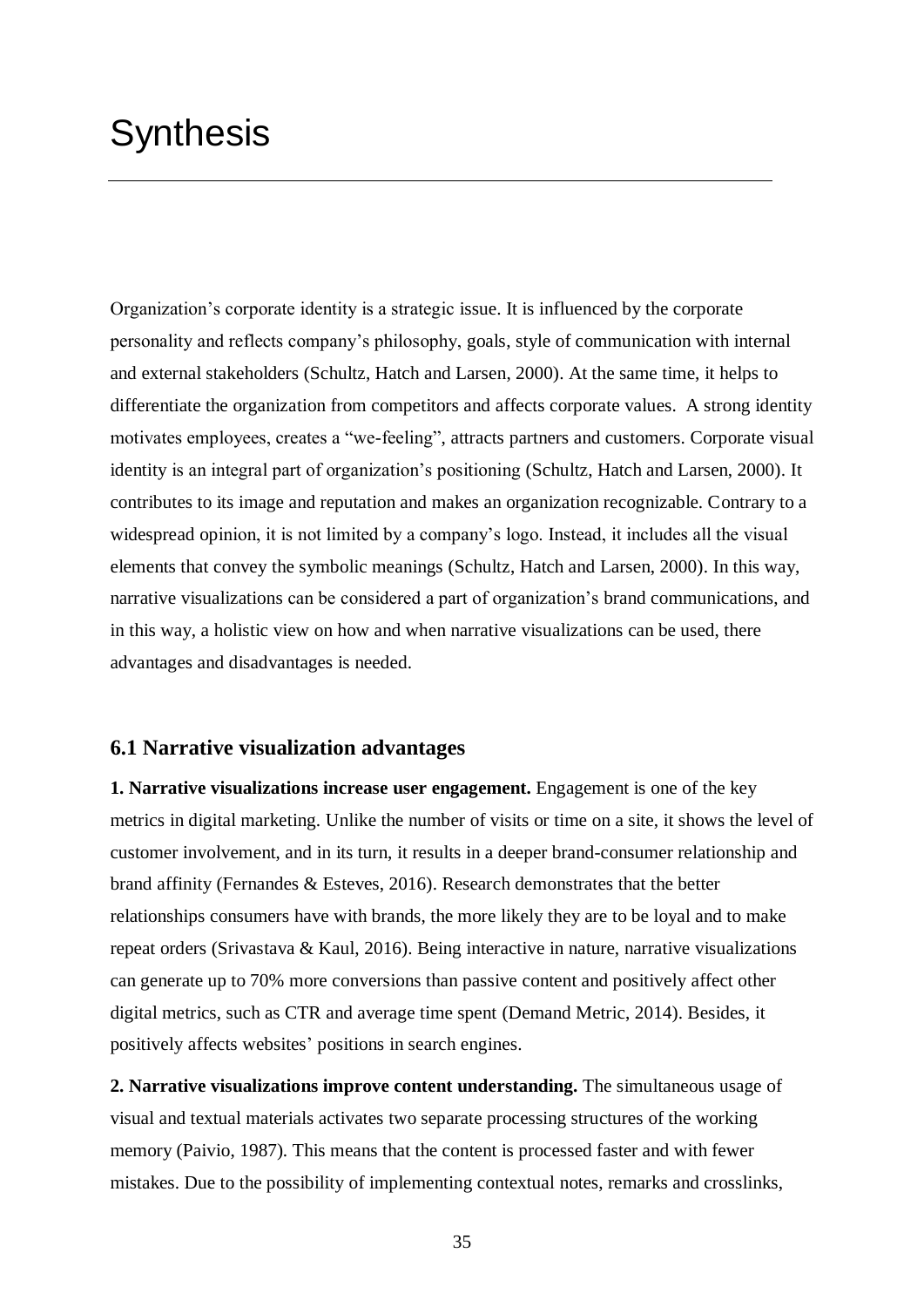viewers can answer their questions without leaving the web page (Segel & Heer, 2010). In their turn, visuals, diagrams, and charts concretize abstract concepts and ideas, which entails better comprehension (Ware, 2002). Eventually, this means that the best strategy to make appealing and persuasive content is to support theses with relevant explanatory visuals. For example, General Electric Canada used an interactive graph to explain the topic of heat recycling in energy production (GE Reports Canada, 2016). The complex process was presented in a simple cartoon-like form, accompanied with relevant notes and interesting facts. This visualization is noticeably more accessible for a general user than a text block.

**3. Narrative visualizations impart memorable knowledge.** This becomes possible due to the combination of narrative and visual elements. On the one hand, story-based content intertwine emotion into meaningful experience, convey values and beliefs, and is better remembered than figures and facts (Duarte, 2010). On the other hand, picture-based materials activate visual memory and visual attention, which are more powerful than verbal and auditory memory in terms of recognition and recall (Ware, 2002). In other words, interactive visual stories engage with users and make both the content and the brand more memorable and attractive.

**4. Narrative visualizations allow users to create personalized paths.** Interactive elements create unique experience for each user. The users can decide which scenario to follow depending on personal interests and goals, and by that, get deeper insights into topics of interest (Miller, 2004). For example, those who visit GE Transformation webpage, can learn how the company developed its practices over 140 years in 8 areas, namely leadership, light, energy, transportation, aviation, healthcare, capital, appliances, and broadcast (General Electric, 2016). This creates memorable experiences and deeper engagement, as well as higher comprehension scores. In this way, users can focus on the aspects that are relevant for them and get deeper, more detailed knowledge.

**5. Narrative visualizations are something of a novelty.** Although traditional infographic is one of the most powerful tool of content marketing, it becomes difficult for organizations to stand out of competitors by using them. The fact of the matter is that about 67 percent of B2B organizations use infographics and this number is about to grow (Content Marketing Institute, 2015). While static visualizations are becoming easier to make because of the development of graphic design software, interactive visualization creators are required to have more enhanced and diverse skills (Rose, 2017). In this way, narrative visualizations create a positive novelty effect, which enhances memory and bring overall satisfaction.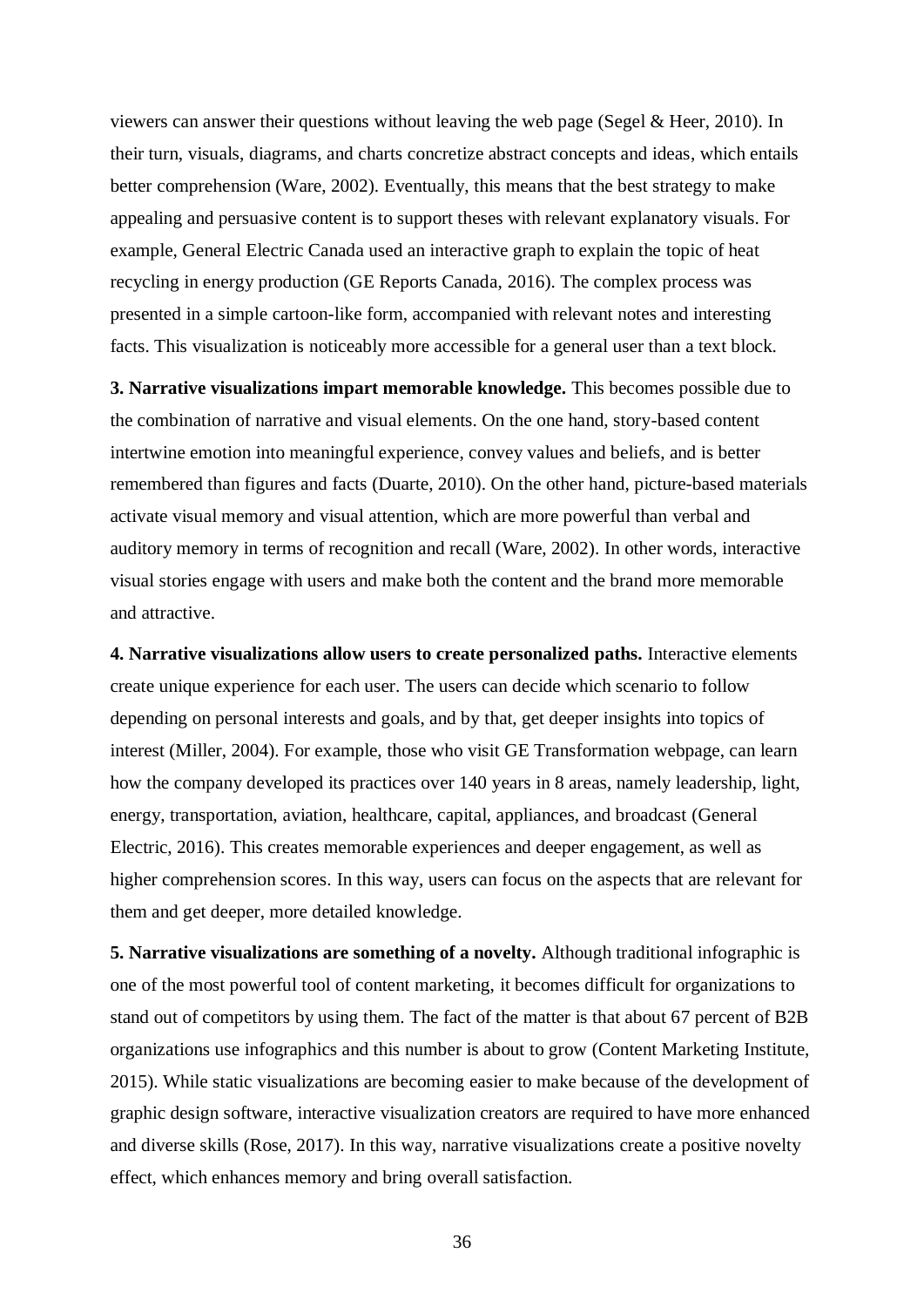**6. Perceived trustworthiness increases.** In the era of information overload, data-rich stories are more reliable than statements without proofs and testimonies (Gray et al., 2012). With the help of narrative visualizations, communication professionals can build a strong position supported by data and by that, make a brand an object of trust. Besides, when a comprehensive analysis is carried out and persuasive facts are presented, users feel less like something is consciously hidden from view (Gray et al., 2012). An iPad app "GE Annual Reports" is a vivid example of this principle integration (Fathom, 2011). Users can explore 5480 pages of GE reports 1892-2011, seeing how certain keywords were used over time. This app reveals a history of GE as a company and a history of the USA, demonstrating how economic depressions, world wars, and energy crises were discussed and portrayed. In this way, users can see the whole picture and get valuable, personal insights.

To sum up, well-made interactive narrative visualizations transform bullet points into engaging experience, where a user has a private conversation with an expert on the data. This provides a rather limited opportunity for modern organizations to stand out of competitors, so narrative visualizations can serve as a source of competitive advantage.

#### **6.2 Narrative visualization disadvantages**

Although advantages of narrative visualizations are clear, there are important disadvantages that need to be considered. They can be conditionally divided into three major groups.

**First, sophisticated narrative visualizations require rare technical expertise, specific skills and knowledge from creators (Lankow, 2012).** Therefore, most of data journalism professionals work in project groups, and this practice must be adopted in data-driven communications. This can be expensive for small and middle businesses, where a lack of sufficient budget and technical expertise are observed. Narrative visualization production is also time-consuming, as processes, such as scenario writing, data analysis, design, web development, and tests cannot run at the same time (Gray et al., 2012). However, the development of software tools makes it easier to create visual stories for those who do not have relevant hard skills. For example, a software company Tableau provides intuitive solutions for interactive data visualization. Narrative visualizations with limited interactivity can also be created with PowerPoint and Adobe CC tools. In this way, companies with limited resources available can still take advantage of narrative visualization implementation, but not as a permanent part of a content marketing plan.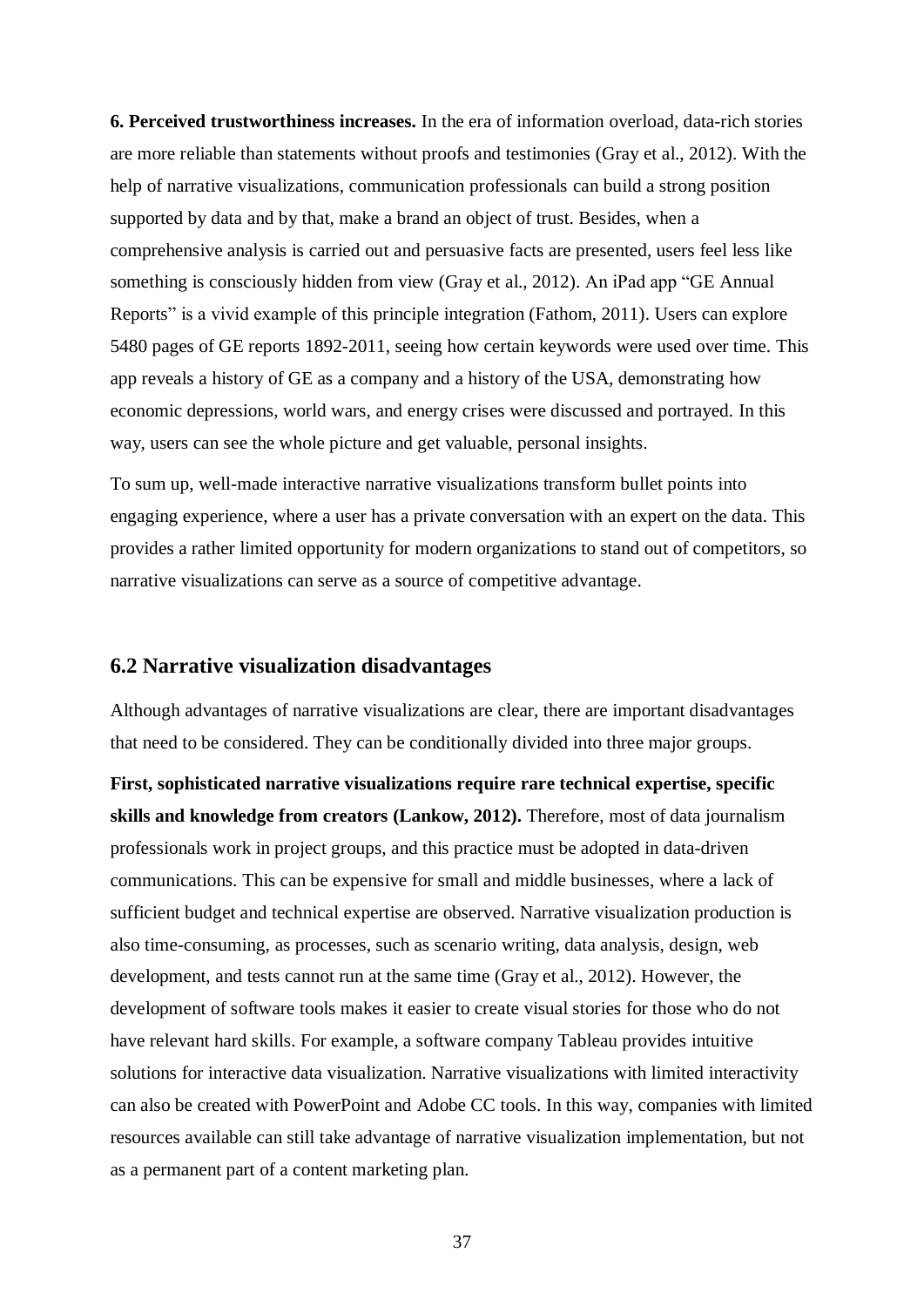**Second, unlike image and text-based articles, interactive visualizations may be incomparable with certain devices.** Besides, some web-based formats, such as Flash, become obsolete and not compatible with modern web-browsers, so the content cannot be displayed. For example, most of the visualizations on the GE Visualization webpage were created in 2009 – 2010, and they cannot be accessed without an embedded Adobe Flash Player. Even though the visualization 'Measuring Hospital Quality' can be accessed, it does not work correctly as some blocks are displayed on top of each other (General Electric, 2009). Another technical restriction is the load time, because technically complex visualizations can slow down the website and be annoying. However, this does not mean that narrative visualizations should be abandoned at all. Instead, I argue that they should be repeatedly tested over time, reasonably simplified and posted on subpages, so that they are available by click and for interested users.

**Third, and most important, only 10–15% of users interact with visualizations (Baur, 2017).** This number was estimated by Gregor Aisch, a former graphics editor at The New York Times, and it worth noting that The New York Times has one of the best content creators team in the field. This means that the vast majority of users prefer to consume the content passively, and information placed as tooltips or rollovers will not necessarily be read (Baur, 2017). This is an important fact, but it rather refers to how the design space should be organized. The basic framework of the story and messaging should be presented on basic layers when interaction can be used for entertainment and content clarification. In other words, visualization designers should focus on the audience and use the power of primitive features to show desirable paths of interaction, but the narration itself should be placed on the top.

In this way, although narrative visualizations are an excellent source of competitive advantage, their practical application is quite limited for objective reasons. However, they can be used by organizations for strategic problem solving, and it can be assumed that in future their usage will expand.

# **6.3 Application areas**

Narrative visualizations can be used in all the strategic communication sub-disciplines, such as marketing communications, public relations, organizational communications, and corporate communications. More precisely, I argue that their application areas are wider than for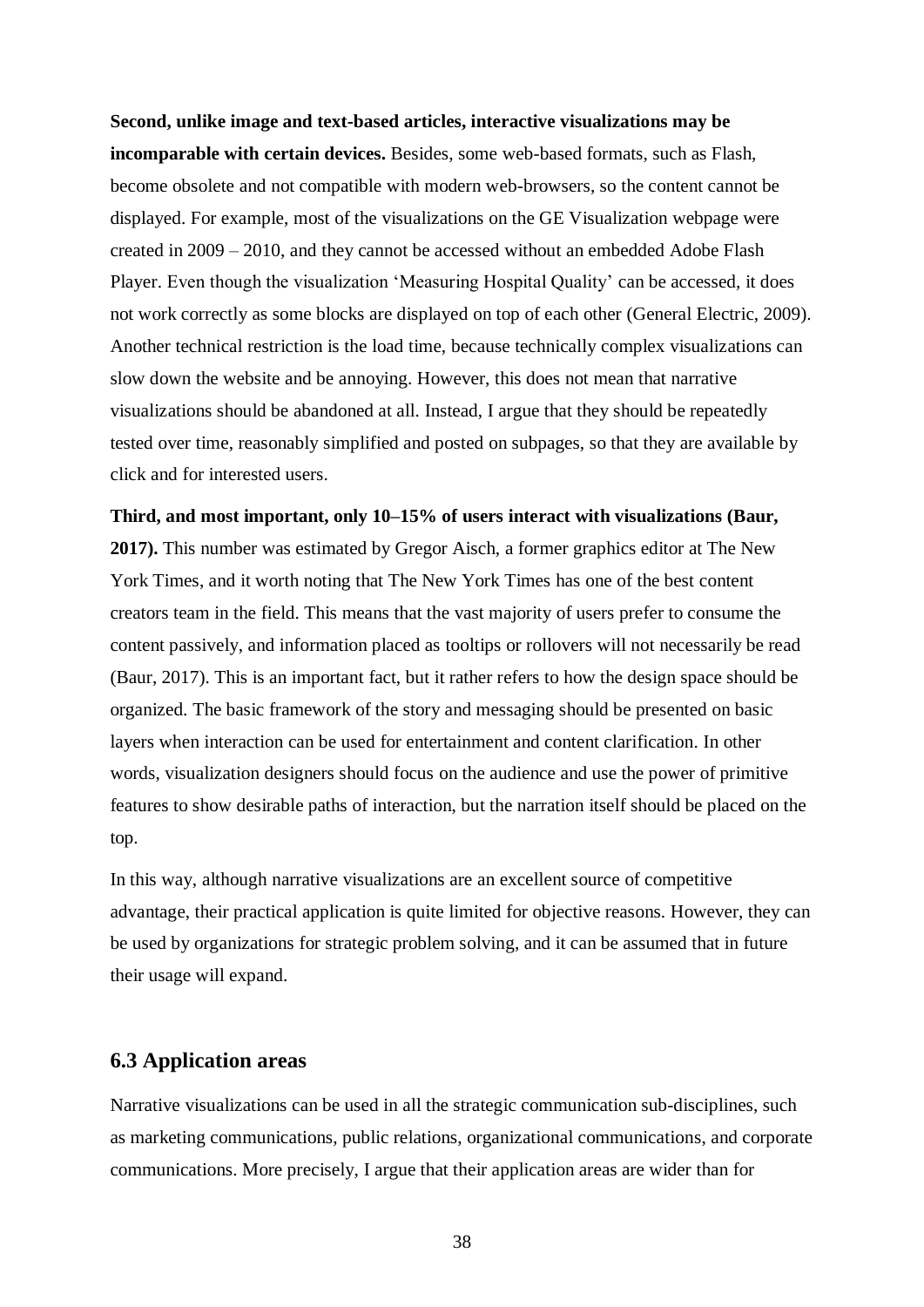traditional infographics and digital stories, and almost every organizational narrative can be transformed into interactive, viral experience. To begin with narrowing down the focus, I will consider infographics application areas and suggest how they can be expanded to narrative visualizations. Lankow et al. (2014) defined two types of infographics, namely brand-centric and editorial. The former communicates ideas that are directly related to the organization, its mission, and its goals. The later refers to visualizations that do not promote the brand directly. This dichotomy has the right to exist, however, I argue that there are hybrid forms of visualizations when it comes to interactive data stories.

#### **Brand-centric narrative visualizations**

**1. 'About Us' webpages.** According to Miller (2004), digital narratives are typically used in three situations, namely how-to instructions, personal stories, and stories about historical events. For further usage, I will combine historical and personal stories into the concept of organizational interactive narratives. With this tool, organizations can communicate to a general audience who they are, what they stand for, how and where they work. As it was said before, General Electric uses such interactive data stories in their promotional efforts instead of textual, bullet point explanations. For example, GE Transformation timeline (General Electric, 2016) shows how the company employed innovations over its history, and GE World in Motion interactive map (General Electric, 2018) allows users to explore how the organization invents the new industrial era. Users can navigate through data and learn more about aspect that they are interested in, so they get deeper and more personal insights. In this way, organizational stories can be presented in the forms of charts, complex graphs, maps and timelines, data displays, and be used in communication with both internal and external stakeholders.

**2. Instructions**. How-to instructions (Miller, 2004) can also be presented in a digital story form. On the one hand, with this type of narrative visualizations, companies can demonstrate how they operate on a corporate level, for example, how goods are produced and how information is transformed into valuable assets. Google used such narrative visualizations to explain how search works (the link is now unavailable), while the Engine Alliance (2016) used how-to stories to explains the way the company uses big data in aviation. On the other hand, narrative visualizations can be used on a product level. In particular, if the company produces technically complicated goods or works with digital products, visual data stories can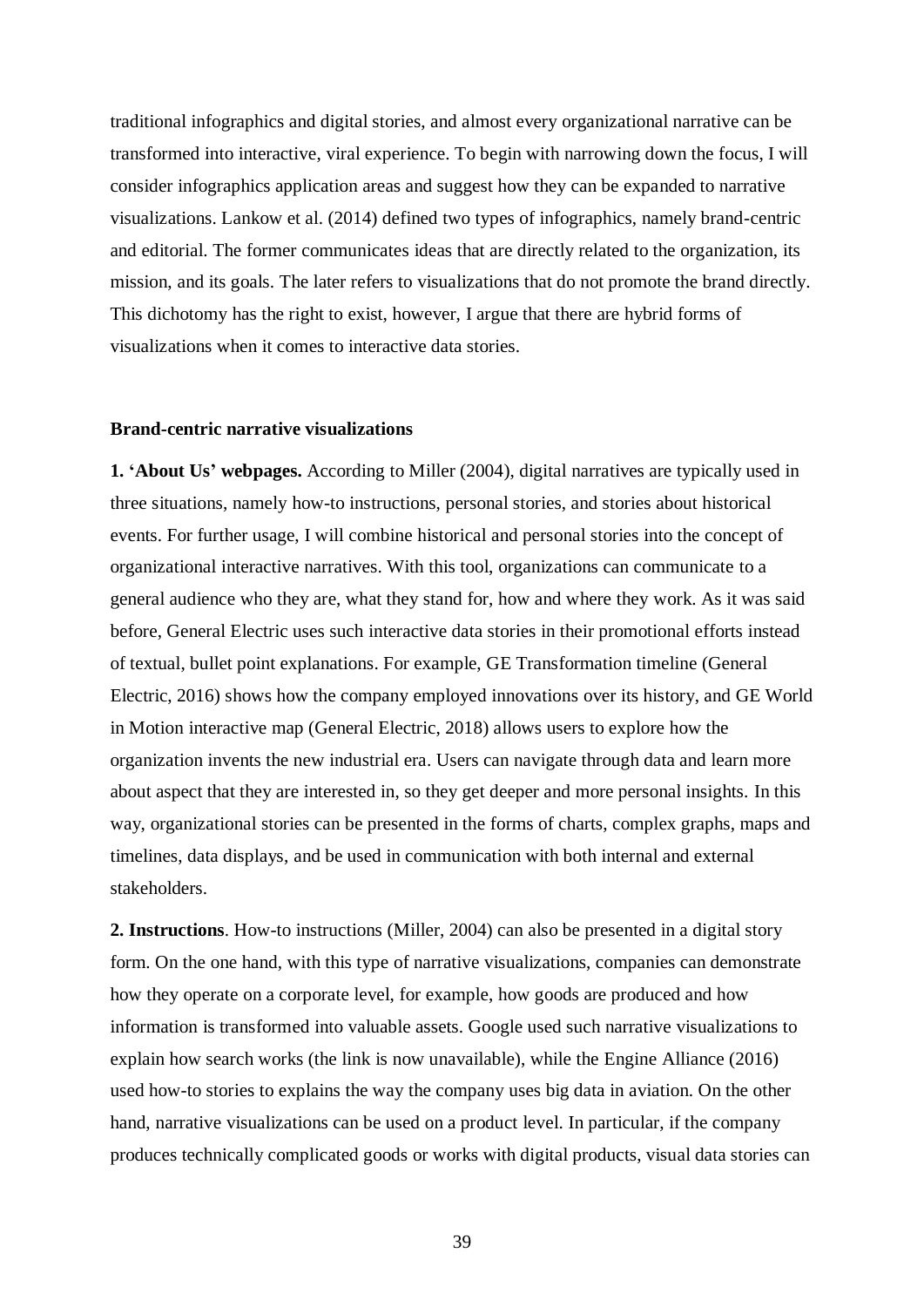be used to explain the product or a service in a more accessible form. As a rule, companies create traditional infographics for these purposes. However, considering narrative visualization advantages, it can be expected that interactive stories will be used more widely.

**3. Corporate documents.** Another area, in which narrative visualizations can be used, is corporate documents for public usage, such as white papers and annual reports. Unlike static web sites produced by taking an organization's brochure without consideration of new medium possibilities, interactive documents are engaging and attract more attention. This becomes possible because consumers are provided with targeted and personalized information, placed in a smaller space. GE 2015 Annual Report (General Electric, 2015) is not an enhanced but still a representative example. Users can choose a subtopic they are interested in and learn about company's reasons for pride and plans through videos, animated pictures, text blocks and simple infographics. There is also a possibility to learn more about a topic of interest with hyperlinks embedded into captions and notes. Unlike other types of narrative visualizations, such stories are more author-driven and are close to interactive magazine format.

#### **Editorial narrative visualizations**

One of the most important application areas of narrative visualizations is content marketing. By content marketing here I mostly mean comprehensive interactive projects and blog posts similar to data journalism publications that are affiliated with concrete brands but do not have an aim to promote it directly. In other words, following the argument of Lankow et al. (2012) I argue that such editorial infographics should not have references to the company except for the logo at the bottom of the page. Instead, it should cover an interesting topic and be related to the general industry of an organization.

Even though such editorial stories are the most common among the scope of interactive data visualizations, only a few of them can be attributed to the best practices due to a lack of narrative elements or excessive direct promotion of goods or services. One of the good examples of interactive data stories is the Viacom Fan theory website (2017). It presents results of the analysis of how culture affects the cinematic and TV stories and how such stories affect culture. This is an exemplary example of both content marketing and narrative visualizations, as the authors provide users with surprising and statistically proved facts that are interconnected into a story. As users can freely navigate through the data, they can focus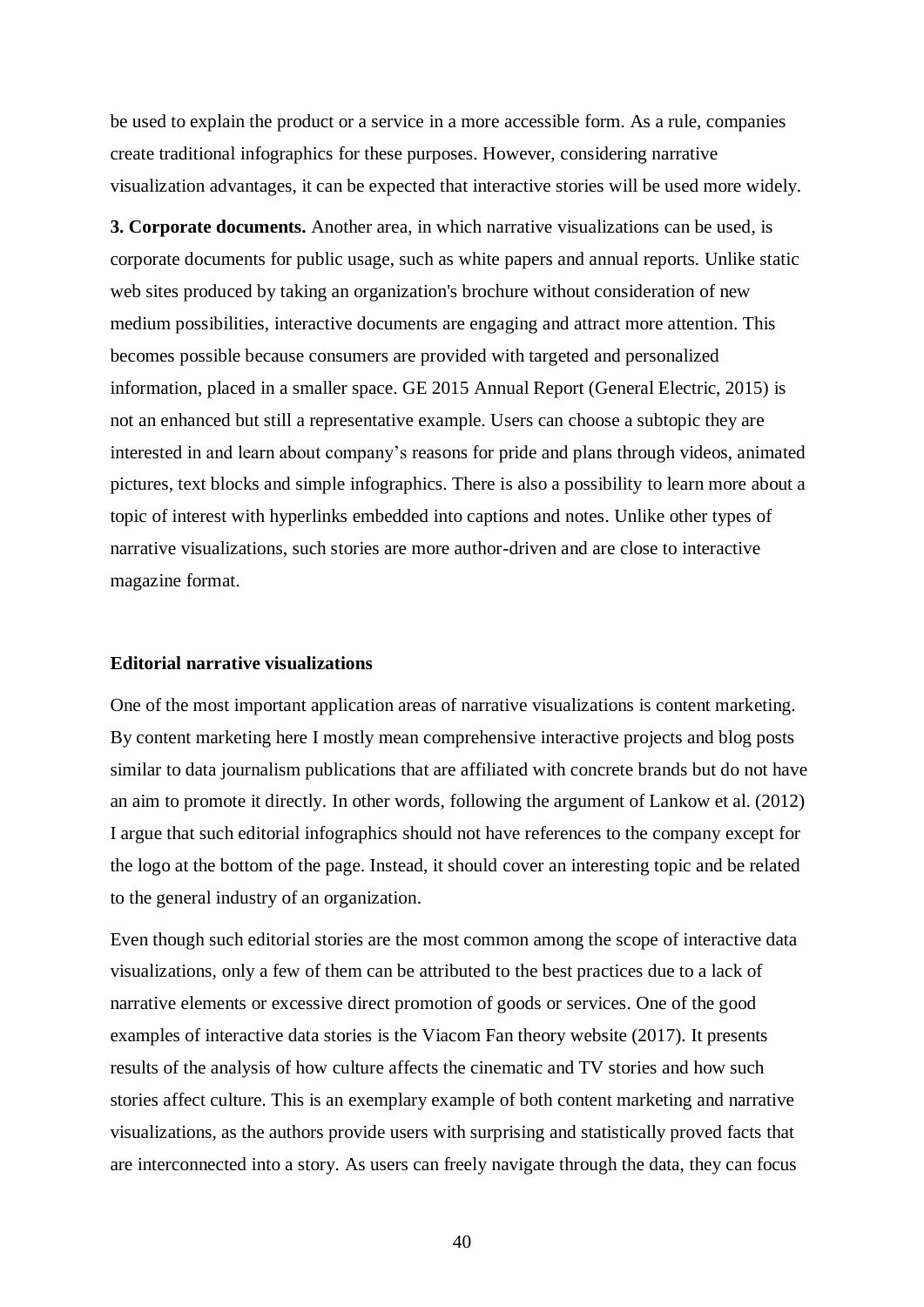on what they are interested in, but thanks to clear structure, captures and messaging their attention is guided. As visual data stories are still rare, they attract increased audience attention and have a potential to become viral. In this way, the brand can gain awareness and improve SEO positions, while the user gains entertaining and memorable visual experience.

#### **Hybrid formats**

In exceptional cases, narrative visualizations can be used for showing the features and characteristics of the digital product itself. For example, this tactic is used by Google. Google News Labs created a website, devoted to how the presidents of the USA covered the main themes of internal and external politics in their inauguration speeches (Inaugurate, 2016). In addition to the historical outlook, users are invited to explore, how popular these topics are in today's search. In their turn, Google Chrome team created a website named 'A Spacecraft for All', where the data of ISEE-3 is accumulated and visualized (Chrome Experiment, 2014). As it is written in the beginning, users gain the most sophisticated experience if they surf in the internet with Google Chrome, as WebGL and WebAudio help create an immersive experience of the story.

Although I did not find any existing examples, I argue that narrative visualizations can act as a final product, and this applies not only to the portfolio infographics of digital designers. Narrative visualizations can replace market reports as we know them, transforming numbers into visual stories, and such interactive reports can become the new medium. For example, Montclare SaaS 250 webpage presents results of an internal study conducted by Montclare (Montclare, 2017). It has nine major sections, and each of them contains interactive tables, maps and diagrams, which simplify the perception of content.

#### **Delimitations**

Although the areas where narrative visualization can be used mostly overlap with the areas of infographic application, I want to highlight that in two cases visual data stories implementation can be disadvantageous in terms of contribution/result ratio. First, this refers to infographic resumes, suggested by Krum (2013). Although such resumes will stand out and be memorable, their execution is generally too expensive, especially considering the fact that their audience is severely limited. In this way, static visualization usage is beneficial and sufficient. Second, I argue that interactive data storytelling is irrelevant for press releases, as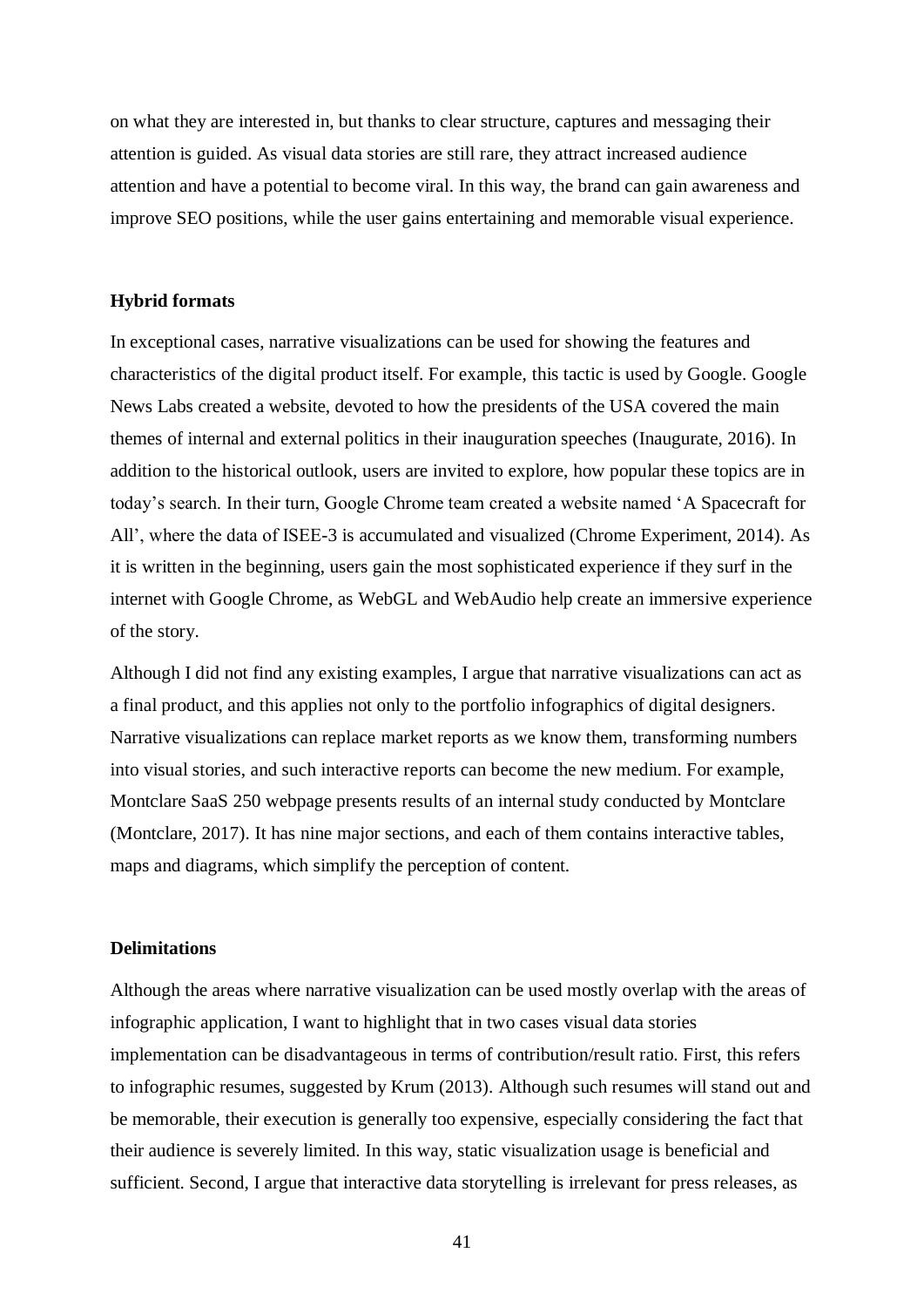was suggested by Lankow et al. (2012). Without doubt, such stories are interesting and appealing for both readers and journalists, however, due to technological limitations, they are inconvenient for distribution, quoting and reprinting.

#### **6.4 Ethical considerations**

Visualizations allow for an ambiguous interpretation in a greater degree than texts, offering controversial emphasis and misunderstanding of data (Ware, 2002). Therefore, content creators must be more pay more attention to ethics than ever before during all steps of the process, including planning, data gathering and data analysis, publication, and further dissemination. This is extremely important considering that narrative visualizations are a part of the knowledge and truth construction process, and the tool by which users make sense of the world (Cairo, 2013).

The first group of issues can arise during data collection. In the one hand, the Internet has made massive amounts of data available, however, that does not mean that it can be freely used by researchers and creators due to privacy and security of people involved (Schäfer, & Van Es, 2017). In other words, data should be collected with copyright and authorship consideration. On the other hand, sources should be verifiable and reliable. Data should be recent and supported by attribution of the original source whenever possible (Schäfer, & Van Es, 2017). Privacy, harm, and informed concern issues must also be taken into account. If the research can affect human subjects, ethical decision-making guidelines, articulated in the UN Declaration of Human Rights, the Declaration of Helsinki and the Nuremberg Code should to be adopted. Researchers must find a balance between the social benefits and the rights of people involved (Schäfer, & Van Es, 2017).

At the stage of data gathering and analysis, it is desirable for creators to share underlying data to increase the credibility and transparency of data stories. Ideally, stories should be constructed on the full data that was not manipulated in any way (Duarte, 2010). Creators should also refuse to include elements designed to make the story more 'spectacular' and do not exclude facts that do not stick to available evidence (Cairo, 2013). Finally, as it was said before, narrative visualizations are originally a form of visual journalism, so it is desirable for them to be created under the same ethical standards as other journalistic texts (Gray et al., 2012).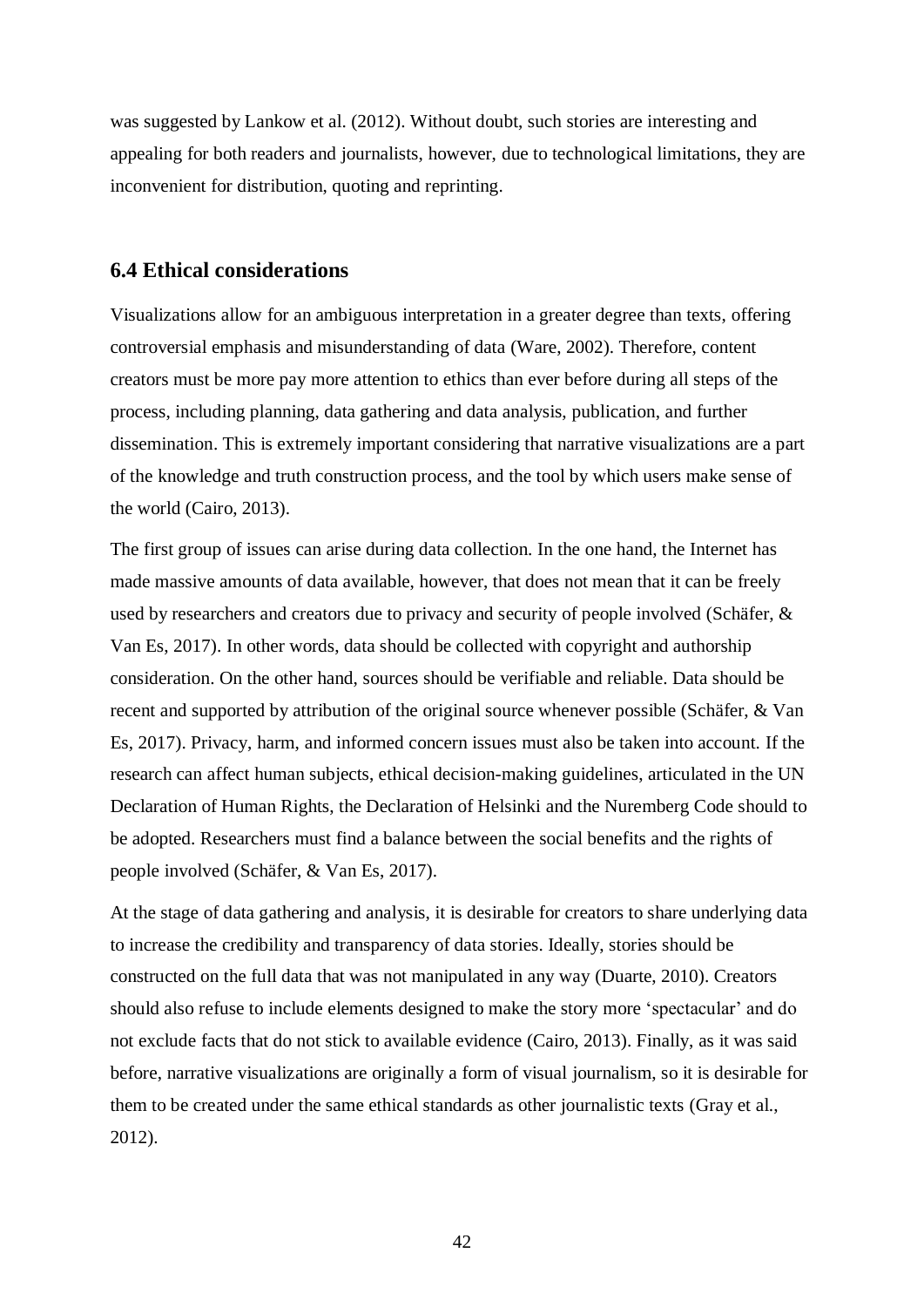Ethical concerns may also arise at the design stage. For example, it is a common situation when a designer must decide whether to change the scale of the chart so that it starts from a number different from zero to make the trend clearer (Huff, 1954). There are also other ways to manipulate data representation, such as usage of bubble charts instead of line graphs and exclusion of time intervals (Huff, 1954). These are not an unethical choice but a risky one, and it can further affect credibility of the whole visualization. In this way, designers should avoid visualization tricks that distort the perception of information, even if the data itself is not manipulated directly.

To sum up, I argue that narrative visualization creators should strive for visual and narrative excellence based on the material they have, without information manipulation or any legitimate but unethical solutions. Such an attitude towards information visualization pays off in terms of both reputation and, potentially, organization's core performance.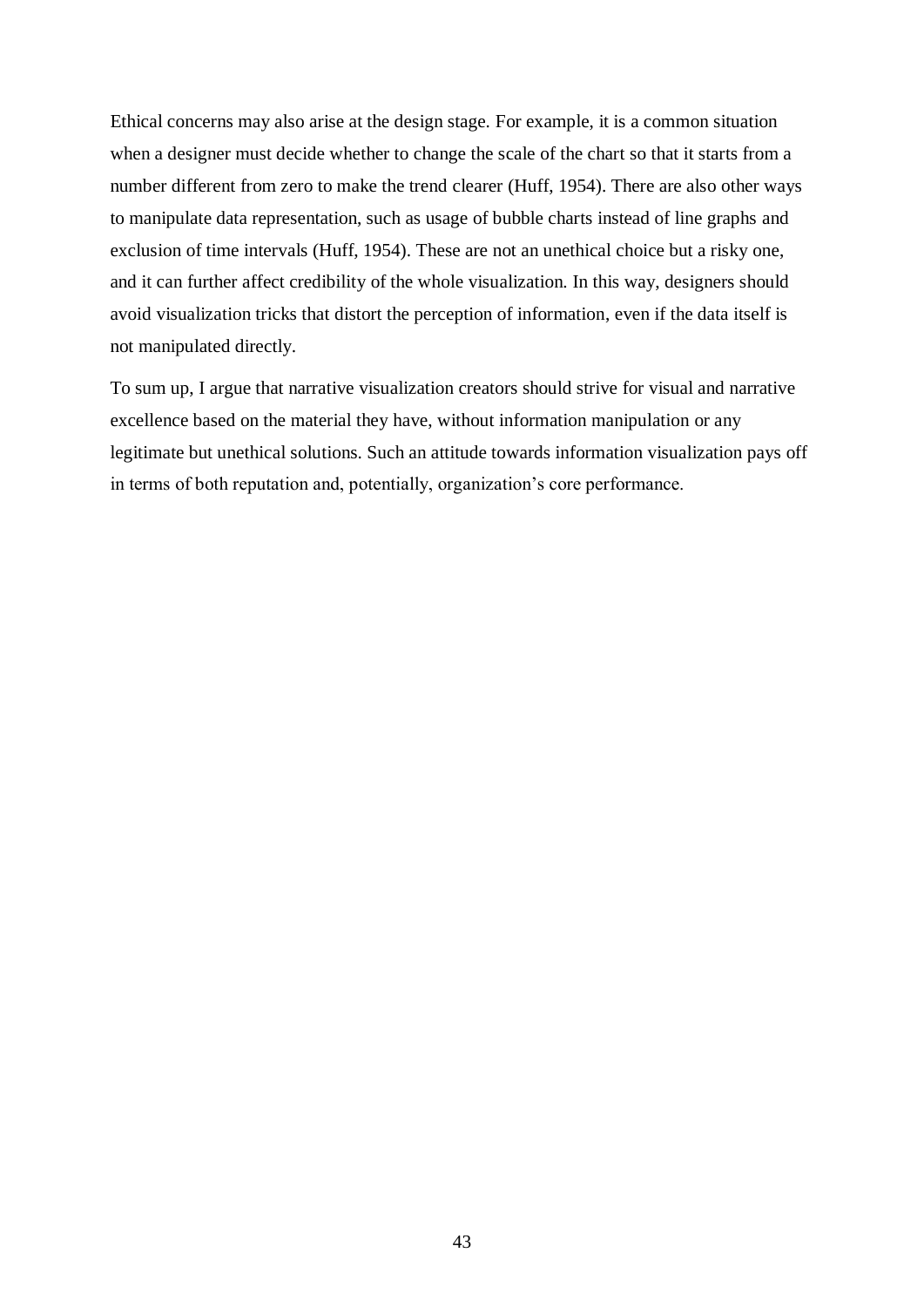# **Conclusion**

Nowadays, due to the changes in media culture and significantly increased competition from globalization, it becomes more difficult for organizations to reach their target audience with traditional business communication tools. In the pursuit of audience attention, an increased number of communication professionals turn to visual content, as according to research results, it improves content understanding and memorability. The concept of visual content is not limited by social media pictures and images that go with links and text materials. Instead, researchers and practitioners apply a wider perspective, noting an increased presence of visual materials in daily work. This study was focused on how narrative visualizations, an emerging form of infographics, can be used strategically by organizations in their communication efforts. The results indicated that although this tool is not without its drawbacks, it can be used in both short- and long-term communication activities.

### **7.1 Contributions of this study**

Taken together, the results of the study demonstrate several implications for practitioners and researchers. First, narrative visualization implementation is beneficial for organizations because such content brings benefits of narrative, visual and data-oriented campaigns. In particular, visual aspect has a special importance if an organization's goal is to show structural relationships between objects, moments and places, or present complex information in a more comprehensive manner. However, as pictures do not set up the unequivocal interpretation, the best results can be reached if visual information is accompanied by relevant notes and captures. In its turn, storytelling, either visual or textual, makes content more appealing, improving message likelihood and recall. As for data stories, they are generally more reliable and engaging. In this way, narrative visualizations can be used by organizations if a complex topic should be communicated in an accessible manner or it wants to involve stakeholders in an innovative and inspiring way.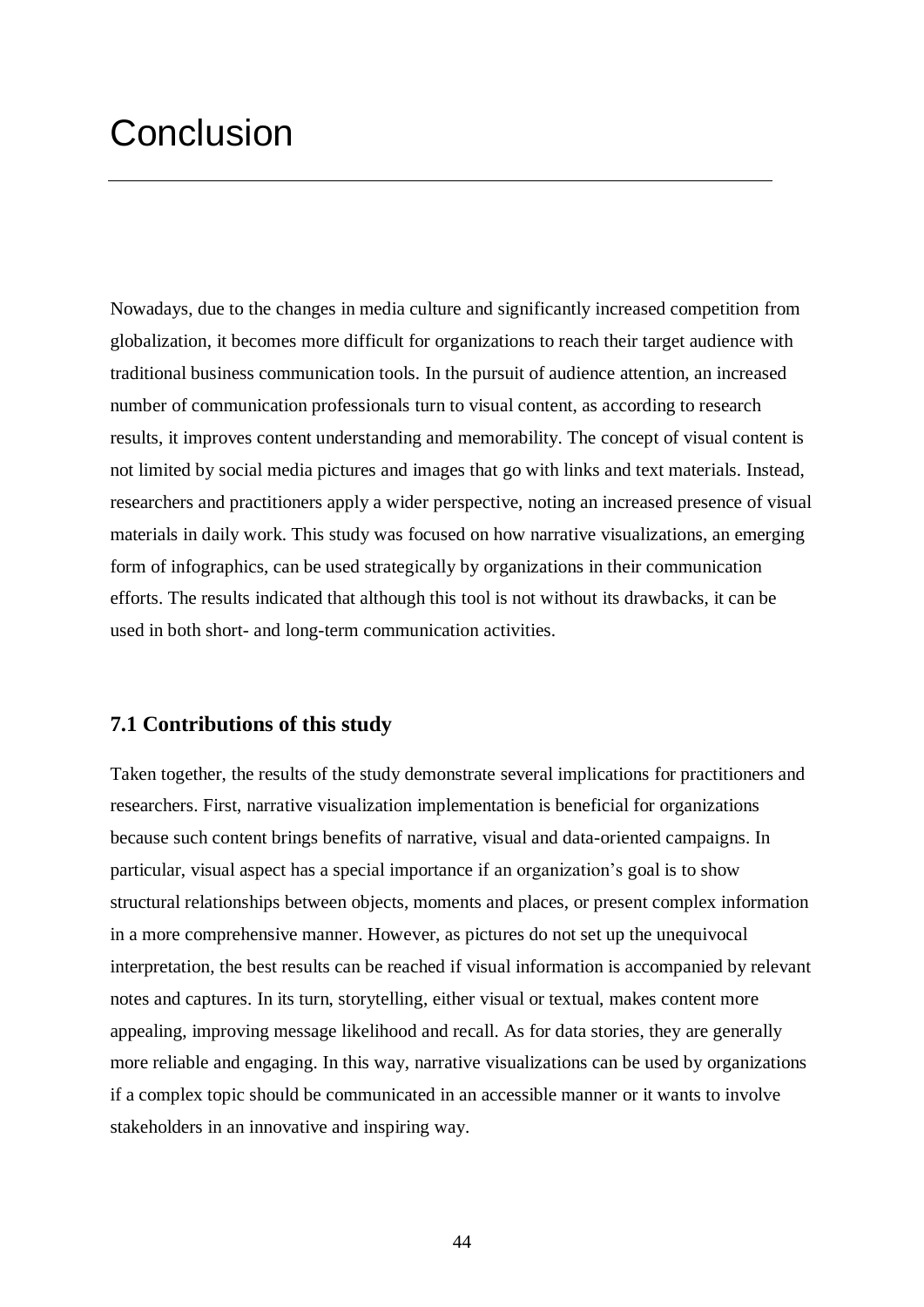Second, application areas of narrative visualizations are wider than application areas of traditional infographics. On the one hand, they can be used by organizations to explain what the company stands for, how and where it operates, and how certain solutions work. Such a type pf information representation allows users to create their own paths and make their own insights based on data presented. On the other hand, narrative visualizations can be used in content marketing efforts, as such data-heavy interactive stories are engaging, educative and sharable. Besides, as narrative visualizations are complicated digital products, they can be used to demonstrate the possibilities of technological products and services themselves, and even be on the market as independent services and studies. However, as narrative visualizations are both money and time consuming for content creators, their usage is expected to be limited among small and middle businesses. Therefore, I argue that this solution should be mostly used in the strategically important areas, such as to tell the organization's story, as in this case, narrative visualization will have a long-lasting effect on organization's image and a website's performance metrics.

The number of advantages of narrative visualization overweight the number of disadvantages. Being a new and innovative tool of content creators, narrative visualizations create memorable and powerful experience for website users, improving SEO positions and engagement rankings. Upon the whole, well-made narrative visualizations work better than texts and images alone. However, this is still an underappreciated tool among communication professionals, mostly because the role of visuals in strategic positioning had been downgraded for many years. Technical limitations and production issues, as well as a lack of best practices, prevents the spread of narrative visualizations. However, I argue that there are all prerequisites for a more active usage of interactive data stories by organizations, and therefore, as an answer of the market, development of technical capabilities can be expected.

In sum, the study indicates that narrative visualizations have a potential to be used more widely in brand communications and related spheres, as well as in education. In line with Goransson et al. (2018), I argue that visual content, and narrative visualizations in particular, can and should be used strategically by organizations, and there is a need in a better theoretical development of the topic.

### **7.2 Directions for further research**

This paper had a conceptual nature, as a role of narrative visualizations in brand communications was not problematized. The topic itself is new and underdeveloped, therefore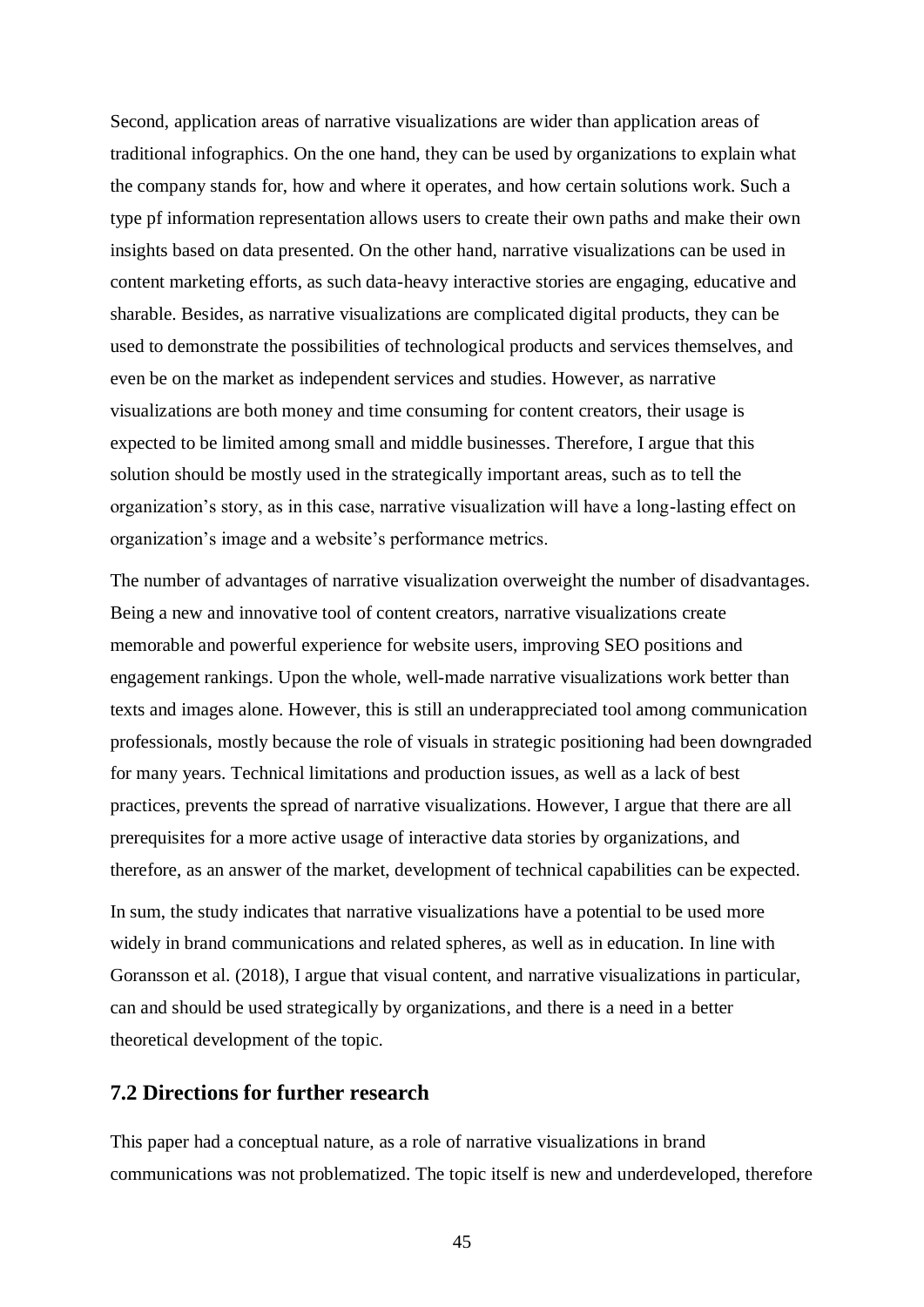it opens up ample opportunities for researchers. To begin with, I considered narrative visualizations exclusively from organizational perspective, and I used secondary data to prove the superiority of narrative visualizations. However, actual data on user response was not gathered, so I suppose that a study of how narrative visualization is perceived from a client perspective can be beneficial for both practitioners and researchers. It can shed light on other advantages and disadvantages of narrative visualizations, as well as improve the quality and efficiency of interactive data stories soon. A promising direction for future research is also to focus on the gap between intendent and perceived meanings in narrative visualizations.

Another research direction is the study on how storytelling elements can be incorporated into data stories. Although there are papers that are indirectly related to the topic, it is still not clear how the story should be structured and how interactivity influences users. Besides, it can be interesting to look on how leading visualization designers employ three- or five-steps narrative structure in stories that are partly driven by users. From design perspective, eyetracking studies and experiments could provide insights on how elements should be placed to make viewers understand content faster and with fewer mistakes. Besides, it can be interesting to investigate in what way interactive data stories should differ in communication campaigns and in journalism, and what rhetorical figures can be used in both cases for amplification of the effect. Finally, a comprehensive study of visualization ethics is needed, as current guidelines mostly take their origins in medical and psychological research of 1950s, being obsolete and not entirely relevant.

In conclusion, this paper lay the groundwork for future work on narrative visualization usage, primarily in strategic communications but also in data-journalism, education, and other related spheres. Based on the analysis, I argue that narrative visualizations should be used wider by communication professionals, and more in-depth research is required for further development of the tool.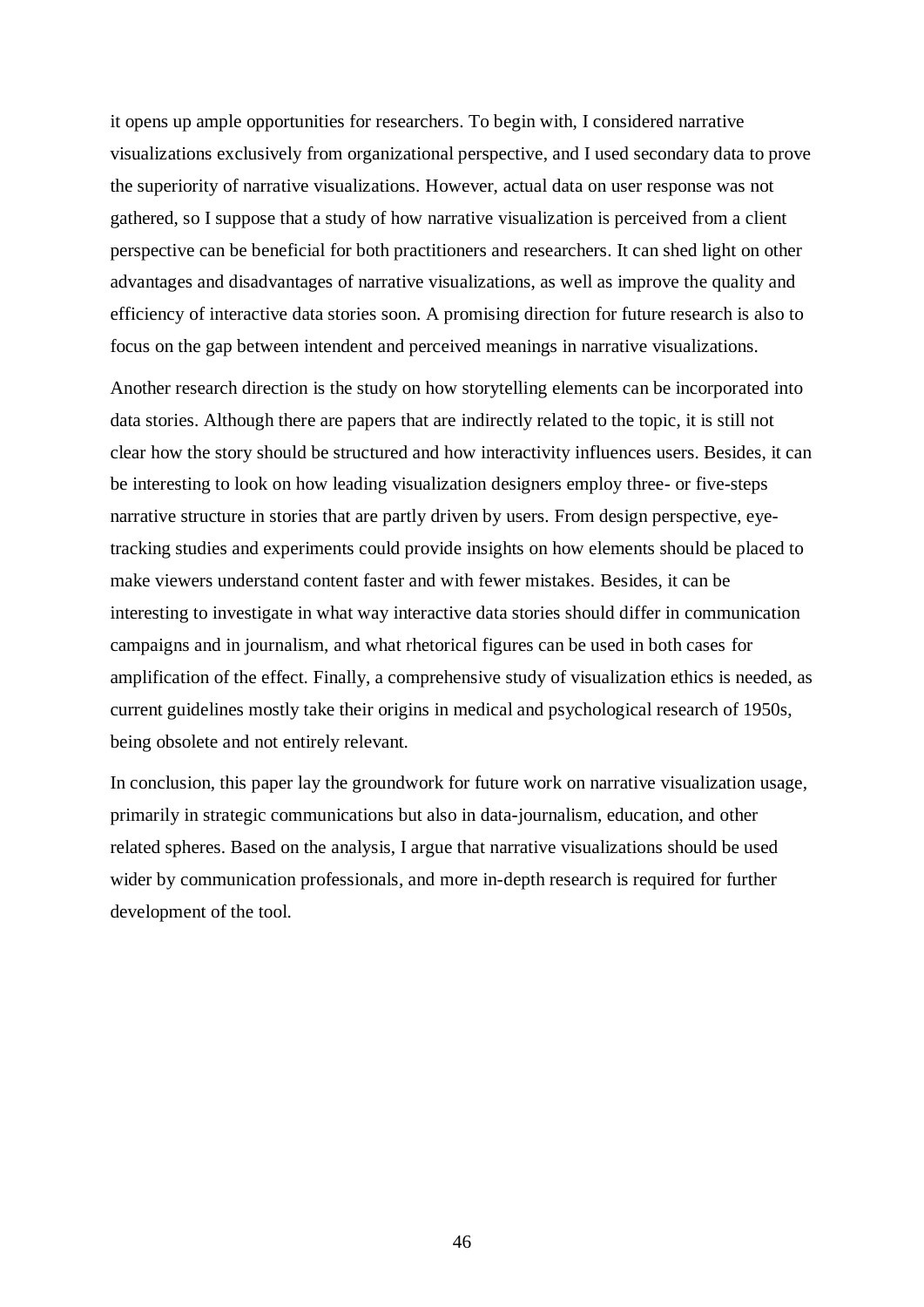# References

Adekunbi A. (2018). Three Ways to Make Visual Content Marketing Work for You In 2018. Retrieved from [https://www.entrepreneur.com/article/308166.](https://www.entrepreneur.com/article/308166)

Adobe Systems. (2014). Social Intelligence Report, Adobe Digital Index, Q4 2013. Retrieved from

[http://www.cmo.com/content/dam/CMO\\_Other/ADI/SocialIntelligenceReport\\_Q42013/ADI\\_](http://www.cmo.com/content/dam/CMO_Other/ADI/SocialIntelligenceReport_Q42013/ADI_SocialIntelReport_Q413.pdf) [SocialIntelReport\\_Q413.pdf.](http://www.cmo.com/content/dam/CMO_Other/ADI/SocialIntelligenceReport_Q42013/ADI_SocialIntelReport_Q413.pdf)

Alexander, B. (2011). *The new digital storytelling: Creating narratives with new media.* Santa Barbara, California.

Allen, M., & Preiss, R. W. (1997). Comparing the persuasiveness of narrative and statistical evidence using meta‐analysis. *Communication Research Reports*, 14(2), 125-131.

Bacon J. (2013). Brand storytelling: Narrative theory. Retrieved from [https://www.marketingweek.com/2013/07/17/brand-storytelling-narrative-theory/.](https://www.marketingweek.com/2013/07/17/brand-storytelling-narrative-theory/)

Barker, R.T., Gower, K. (2010). Strategic application of storytelling in organizations toward effective communication in a diverse world. *Journal of Business Communication*, 47 (3), 295- 312.

Barnes, E. (2003). *What's Your Story? Harvard Management Communication Letter July 2003*. Boston: Harvard Business School Publishing Corporation.

Barnhurst, K.G., Vari, M. and Rodríguez, Í. (2004), Mapping visual studies in communication, *Journal of Communication,* 54(4), 616-644.

Baur D. (2017). The death of interactive infographics? Retrieved from [https://medium.com/@dominikus/the-end-of-interactive-visualizations-52c585dcafcb.](https://medium.com/@dominikus/the-end-of-interactive-visualizations-52c585dcafcb)

Becker, K. (2004). Where is visual culture in contemporary theories of media and communication, *Nordicom Review*, 25(1/2), 149-158.

Bertin, J. (1983). *Semiology of Graphics*. University of Wisconsin Press, Madison.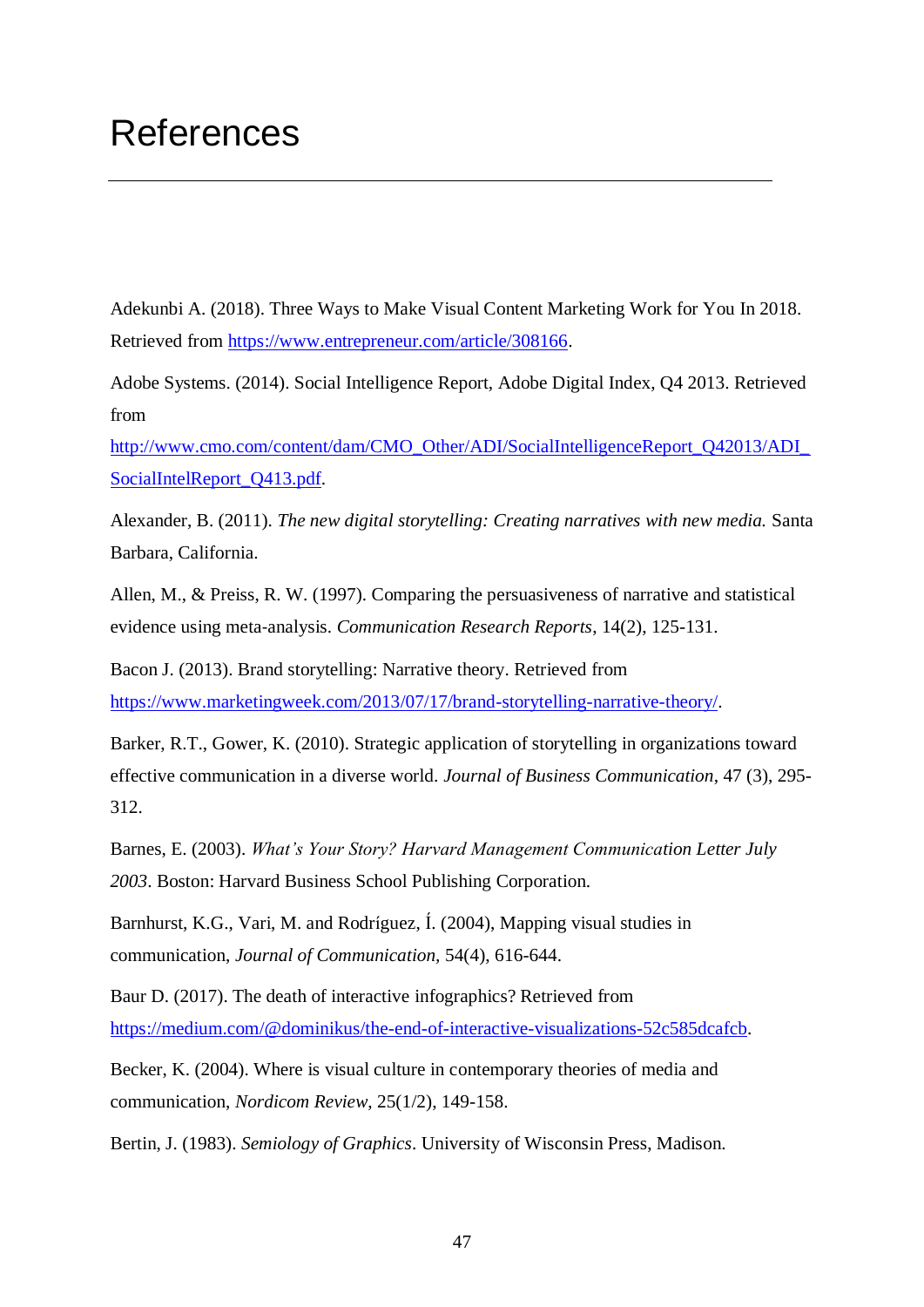Borkin, M. A., Bylinskii, Z., Kim, N.W., Bainbridge, C. M., Yeh, C. S., Borkin, D., Pfister, H., & Oliva, A. (2016). Beyond memorability: Visualization recognition and recall. *IEEE Transactions on Visualization and Computer Graphics,* 22(1), 519–528.

Bryan, C.; Ma, K-Liu.; Woodring, J. (2016) Temporal Summary Images: An Approach to Narrative Visualization via Interactive Annotation Generation and Placement. *IEEE Transactions on Visualization and Computer Graphics* 23(1): 511-520.

Bureau of Labor Statistics (2013). Employment in the Information Industry and its components, 1990-2011. Retrieved from [https://www.bls.gov/spotlight/2013/media/.](https://www.bls.gov/spotlight/2013/media/)

Cairo, A. (2013). *The functional art: An introduction to information graphics and visualization.* Berkeley, CA: New Riders.

Chen, H. M. (2017). An Overview of Information Visualization. *Library Technology Reports*, 53(3), 21-25.

Christodoulides, G. & de Chernatony, L. (2004). Dimensionalising on- and offline brands' composite equity, *Journal of Product & Brand Management*, vol. 13 no. 3, 168-179.

Chrome Experiment (2014). A Spacecraft for All: The Journey of the ISEE-3. Retrieved from [http://spacecraftforall.com.](http://spacecraftforall.com/)

Clark J.M., Paivio A. (1991). Dual coding theory and education. *Educational Psychology Review*. 3, 149-210.

Columbus, L. (2017, December 24). 53% of companies are adopting big data analytics. Retrieved from [https://www.forbes.com/sites/louiscolumbus/2017/12/24/53-of-companies](https://www.forbes.com/sites/louiscolumbus/2017/12/24/53-of-companies-are-adopting-big-data-analytics/#433d6b739a19)[are-adopting-big-data-analytics/#433d6b739a19.](https://www.forbes.com/sites/louiscolumbus/2017/12/24/53-of-companies-are-adopting-big-data-analytics/#433d6b739a19)

Content Marketing Institute, (2015). 2016 Benchmarks, Budgets, and Trends—North America. Retrieved from [http://contentmarketinginstitute.com/wp](http://contentmarketinginstitute.com/wp-content/uploads/2015/09/2016_B2B_Report_Final.pdf)[content/uploads/2015/09/2016\\_B2B\\_Report\\_Final.pdf.](http://contentmarketinginstitute.com/wp-content/uploads/2015/09/2016_B2B_Report_Final.pdf)

Content Marketing Institute (2017). Cover All the Bases With 21 Winning Content Marketing Tactics. Retrieved from [http://contentmarketinginstitute.com/2017/05/winning-content](http://contentmarketinginstitute.com/2017/05/winning-content-marketing-tactics/)[marketing-tactics/.](http://contentmarketinginstitute.com/2017/05/winning-content-marketing-tactics/)

Data Driven Journalism (2018). Upcoming Events. Retrieved from [http://datadrivenjournalism.net/events.](http://datadrivenjournalism.net/events)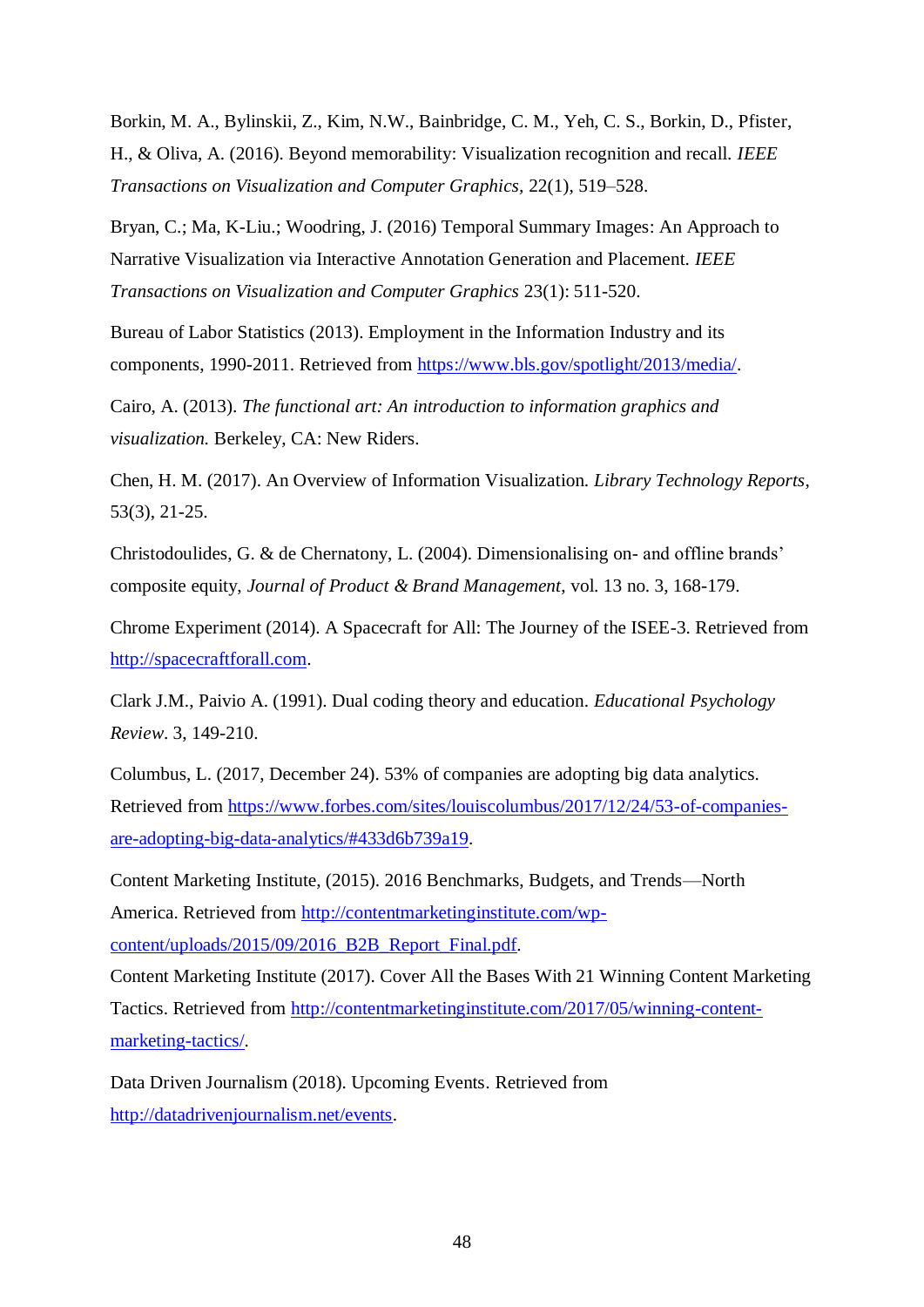Davison, J., McLean, C. and Warren, S. (2012), Exploring the visual in organisations and management. *Qualitative Research in Organisations and Management: An International Journal*, 7(1), 5-15.

De Angeli, A., Coventry, L., Johnson, G., & Renaud, K. (2005). Is a picture really worth a thousand words? exploring the feasibility of graphical authentication systems. *International Journal of Human - Computer Studies*, 63, 128-152.

De Jager, A., Fogarty, A., Tewson, A., Lene e, C., & Boydell, K. M. (2017). Digital Storytelling in Research: A Systematic Review. *Qualitative Report*, 22(10), 2548-2582.

Demand Metric (2014). Content & Buyer's Journey Benchmark Report. Retrieved from [https://www.demandmetric.com/content/content-buyers-journey-benchmark-report.](https://www.demandmetric.com/content/content-buyers-journey-benchmark-report)

Dick M. (2014) Interactive Infographics and News Values. *Digital Journalism*, 2(4), 490-506.

Duarte, N. (2010). *Resonate: Present visual stories that transform audiences*. Hoboken, NJ: John Wiley & Sons.

Elkins, J. (2003). *Visual studies: A skeptical introduction*. New York: Routledge.

Elliot, M., Fairweather, I., Olsen, W. and Pampaka, M. (2016). *A dictionary of social research methods.* 1st ed.

Engine Alliance (2016). Big data in aviation. Retrieved from [http://ernestoolivares.com/interactivity/samples/aci/.](http://ernestoolivares.com/interactivity/samples/aci/)

eMarketer. (2018). Number of social media users worldwide from 2010 to 2021 (in billions). In *Statista - The Statistics Portal*. Retrieved from [https://www-statista](https://www-statista-com.ludwig.lub.lu.se/statistics/278414/number-of-worldwide-social-network-users/)[com.ludwig.lub.lu.se/statistics/278414/number-of-worldwide-social-network-users/.](https://www-statista-com.ludwig.lub.lu.se/statistics/278414/number-of-worldwide-social-network-users/)

Engebretsen, Martin, Kennedy, Helen & Weber, Wibke (2018). Data Visualization in Scandinavian Newsrooms. Emerging Trends in Journalistic Visualization Practices. *Nordicom Review* (ahead of print).

Fahmy, S., Bock, M.A. and Wanta, W. (2014), *Visual Communication Theory and Research: A Mass Communication Perspective*, Palgrave Macmillan, Basingstoke.

Faraday, P. and Sutcliffe, A. (1999). Authoring animated Web pages using "contact points." *Proceedings of CHI '99*, ACM, 458–465.

Fathom (2011). Annual Reports 1892 – 2011. Retrieved from [https://fathom.info/reports/.](https://fathom.info/reports/)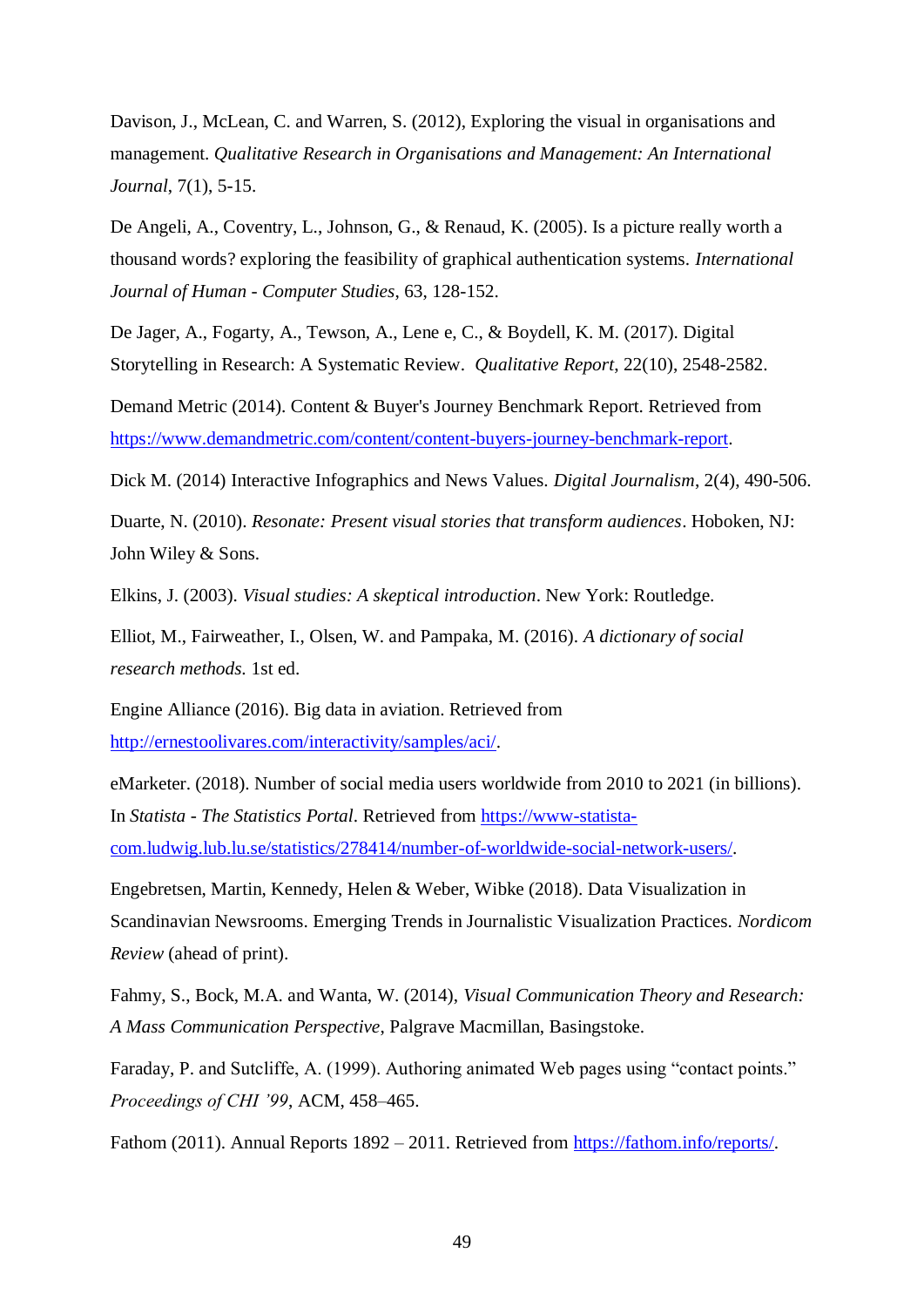Feng, S. and Ots, M. (2015). Content marketing: A review of academic literature and future research directions. *Presented at EMMA conference 2015*, Hamburg, 2015.

Fernandes, T., & Esteves, F. (2016). Customer engagement and loyalty: A comparative study between service contexts. *Services Marketing Quarterly,* 37(2), 125-139.

Fetscherin, M., Usunier, J. (2012) Corporate branding: an interdisciplinary literature review. *European Journal of Marketing* 46(5), 733-753

Figueiras, A. (2014), How to tell stories using visualization. *Information Visualisation (IV), 2014 18th International Conference on*, 18 – 26.

Fisher, C. (2016, October 20). *LinkedIn unveils the top skills that can get you hired in 2017*. Retrieved from [https://blog.linkedin.com/2016/10/20/top-skills-2016-week-of-learning](https://blog.linkedin.com/2016/10/20/top-skills-2016-week-of-learning-linkedin)[linkedin.](https://blog.linkedin.com/2016/10/20/top-skills-2016-week-of-learning-linkedin)

Fisher, W. R. (1985). The narrative paradigm: An elaboration. *Communication Monographs*, 52, 347–367.

Fog, K. (2010). *Storytelling: Branding in practice.* Berlin: Springer.

Fredericks, L. (1997). Developing literacy skills through storytelling. *The Resource Connection* (Spring) 2(4).

Friendly M. (2008) A Brief History of Data Visualization. In: *Handbook of Data Visualization.* Springer Handbooks Comp. Statistics. Springer, Berlin, Heidelberg.

General Electric (2009). Measuring Hospital Quality. Retrieved from [https://www.ge.com/visualization/hospital\\_quality/.](https://www.ge.com/visualization/hospital_quality/)

GE Reports Canada (2016). GE Cogeneration – the More Power for You. Retrieved from [https://gereports.ca/cogen/.](https://gereports.ca/cogen/)

General Electric (2015). GE Annual Report 2015 Retrieved from [https://www.ge.com/ar2015/.](https://www.ge.com/ar2015/)

General Electric (2016). Transformation timeline. Retrieved from [https://www.ge.com/transformation/.](https://www.ge.com/transformation/)

General Electric (2018). World in Motion. Retrieved from [https://www.ge.com/world-motion.](https://www.ge.com/world-motion)

Gill, R. (2011). Corporate Storytelling as an Effective Internal Public Relations Strategy. *International Business and Management*, 3(1), 17-25.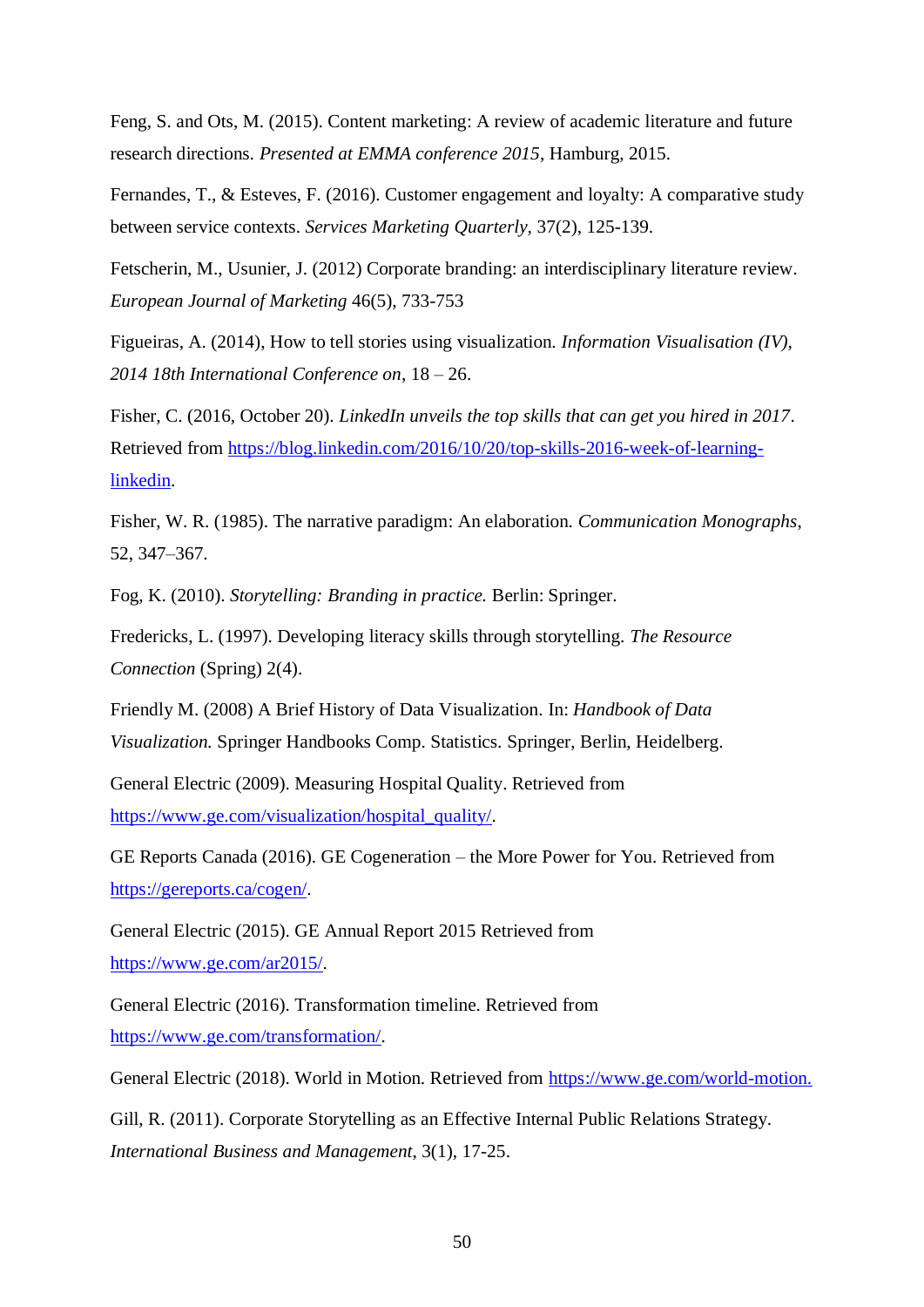Goransson, K., Fagerholm, A.S. (2018) Towards visual strategic communications: An innovative interdisciplinary perspective on visual dimensions within the strategic communications field. *Journal of Communication Management*, 22(1), 46-66

Gray, J., Bounegru, L., & Chambers, L. (Eds.) (2012). *The Data Journalism Handbook.* Sebastopol, CA: O'Reilly Media.

Hallahan, K., Holtzhausen, D., Ruler Van, B., Vercic, D. and Sriramesh, K. (2007), Defining strategic communication. *International Journal of Strategic Communication*, 1(1), 3-35.

Harris, J. (2015). Beauty in Data. In: Bihanic D. (eds) *New Challenges for Data Design*. Springer, London.

Hartnett, N., Romaniuk, J., & Kennedy, R. (2016). Comparing direct and indirect branding in advertising*. Australasian Marketing Journal*, 24, 20-28.

Hilbert, M. (2012). How much information is there in the "information society." *Significance*, 9(4), 8–12.

Howe, J., Bajak, A., Kraft, D., Wihbey, J. (2017). *Collaborative, Open, Mobile: A Thematic Exploration of Best Practices at the Forefront of Digital Journalism* (May 26, 2017). Retrieved from [http://www.storybench.org/learned-three-years-interviews-data-journalists](http://www.storybench.org/learned-three-years-interviews-data-journalists-web-developers-interactive-editors-leading-digital-newsrooms/)[web-developers-interactive-editors-leading-digital-newsrooms/.](http://www.storybench.org/learned-three-years-interviews-data-journalists-web-developers-interactive-editors-leading-digital-newsrooms/)

Huff, D. (1954). *How to Lie with Statistics.* Norton, New York.

Hullman, J., Diakopoulos, N. (2011). Visualization rhetoric: Framing effects in narrative visualization. *Visualization and Computer Graphics, IEEE Transactions*, 17(12), 2231–2240.

Hutchins, E. (1995). *Distributed Cognition*. MIT Press, Cambridge, MA.

Hutter, K., Hautz, J., Dennhardt, S. & Füller, J. (2013). The impact of user interactions in social media on brand awareness and purchase intention: the case of MINI on Facebook. *Journal of Product & Brand Management*, 22(5/6), 342‐351.

Hyvärinen, M. (2008). Analyzing narratives and story-telling. In: *Alasuutari P, Bickman L. & Brannen J (eds) The SAGE Handbook of social research methods.* Los Angeles, Sage publications: 447–460.

Inaugurate (2016). Beginning of a presidency: inauguration speeches in search. Retrieved from [http://inauguratespeeches.com.](http://inauguratespeeches.com/)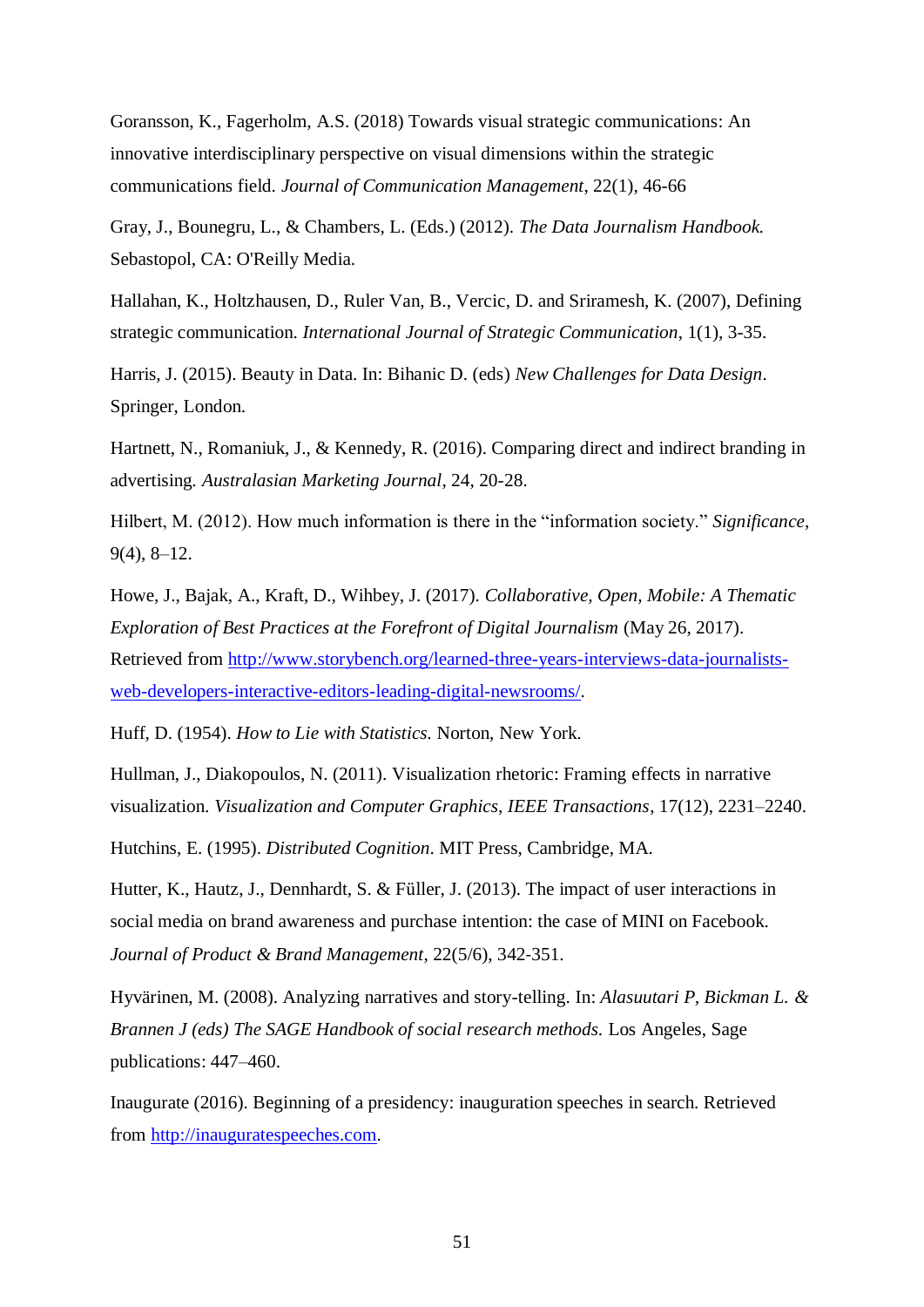ITU (2018). Number of internet users worldwide from 2005 to 2017 (in millions). In *Statista - The Statistics Portal*. Retrieved from [https://www-statista-](https://www-statista-com.ludwig.lub.lu.se/statistics/273018/number-of-internet-users-worldwide/)

[com.ludwig.lub.lu.se/statistics/273018/number-of-internet-users-worldwide/.](https://www-statista-com.ludwig.lub.lu.se/statistics/273018/number-of-internet-users-worldwide/)

Kim, C., Oh, E., & Shin, N. (2010). An empirical investigation of digital content characteristics, value, and flow. *Journal of Computer Information Systems*, 50(4), 79-87.

Knaflic C.N. (2015). *Storytelling with data: a data visualization guide for business professionals*., Hoboken, NJ: John Wiley & Sons

Knoller N. (2010) Agency and the Art of Interactive Digital Storytelling. In: *Aylett R., Lim M.Y., Louchart S., Petta P., Riedl M. (eds) Interactive Storytelling. ICIDS 2010. Lecture Notes in Computer Science*. Springer, Berlin, Heidelberg.

Krum, R. (2013). *Cool Infographics: Effective Communication with Data Visualization and Design.* Indianapolis, IN: John Wiley & Sons.

Lambert, J. (2009). *Digital Storytelling, capturing lives, creating community* (Third ed.). Berkeley, California: Digital Diner Press.

Lankow, J., Ritchie, J. and Crooks, R. (2012). *Infographics: The Power of Visual Storytelling*. Hoboken, N.J.: John Wiley & Sons.

Lee, B., Riche, N.H., Isenberg, P., Carpendale, S. (2015). More Than Telling a Story: Transforming Data into Visually Shared Stories. *IEEE Computer Graphics and Applications*, 35, 84-90.

Levi, W.H., &Lentz, R. (1982). Effects of text illustrations: a review of research. *Educational Communication and Technology Journal* 30(4), 195-232.

Locoro, A., Cabitza, F., Actis-Grosso, R., Batini, C. (2017). Static and interactive infographics in daily tasks: A value-in-use and quality of interaction user study. *Computers in Human Behavior.* 71, 240 – 257.

Lowe, N.J. *The Classical Plot and the Invention of Western Narrative*. Cambridge UP: New York, 2000.

Machin, D. (Ed.) (2014), *Visual Communication: Handbooks of Communication Science*, Vol. 4, De Gruyter, Boston, MA.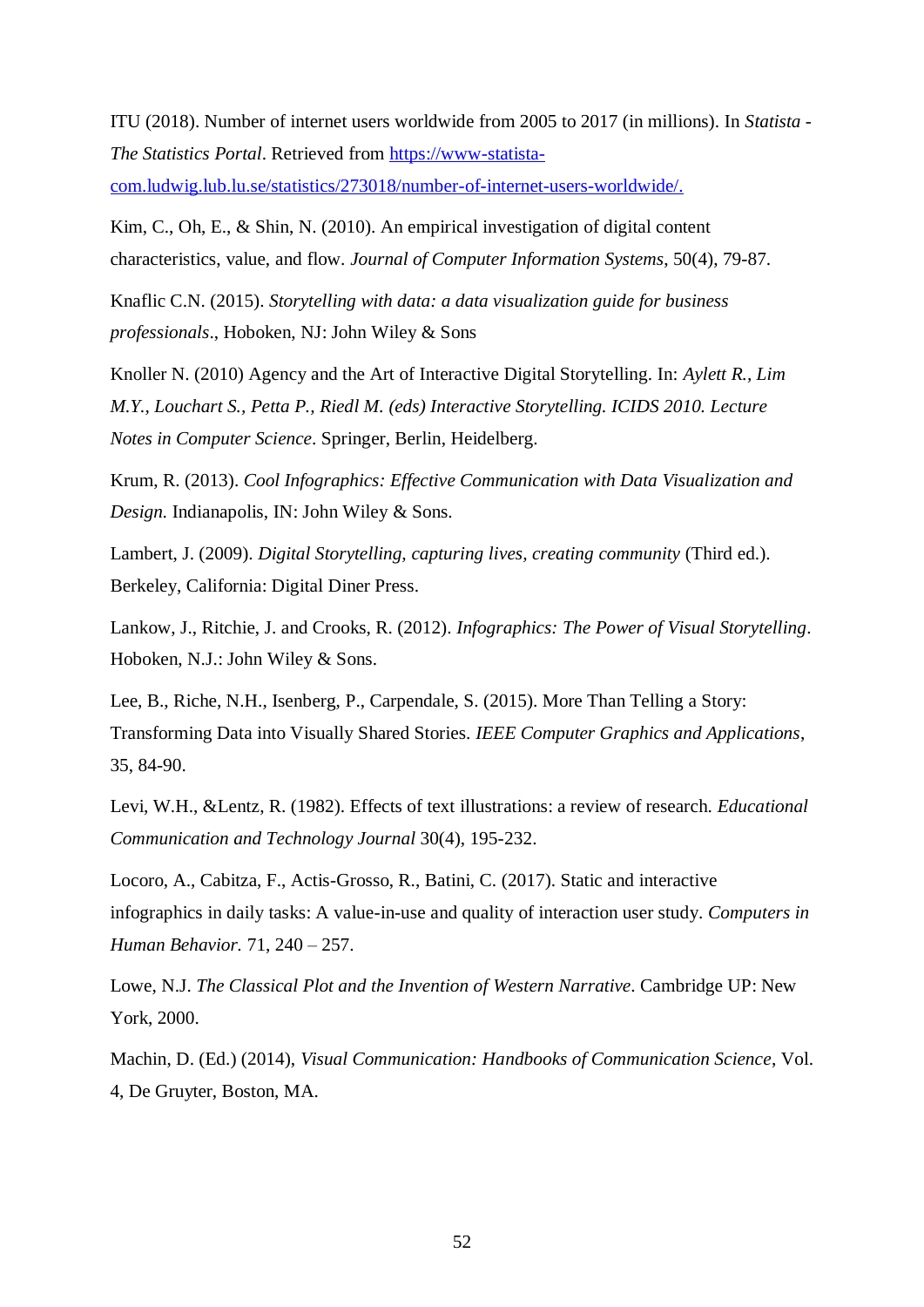MAGNA (2017). Global Advertising Forecasts – December 2017. Retrieved from [https://www.magnaglobal.com/wp-content/uploads/2017/12/MAGNA-Global-](https://www.magnaglobal.com/wp-content/uploads/2017/12/MAGNA-Global-Forecast_Winter-Update_Final.pdf)[Forecast\\_Winter-Update\\_Final.pdf.](https://www.magnaglobal.com/wp-content/uploads/2017/12/MAGNA-Global-Forecast_Winter-Update_Final.pdf)

Malamed, С. (2009). *Visual Language for Designers: Principles for Creating Graphics That People Understand.* Beverly: Rockport Publishers.

Merieb, E. N. & Hoehn, K. (2007). *Human Anatomy & Physiology 7th Edition*, Pearson International Edition.

Meyer, R.E., Höllerer, M.A., Jancsary, D. and van Leeuwen, T. (2013), The visual dimension in organizing, organisation', and organisation research: core ideas, current developments, and promising avenues. *The Academy of Management Annals*, 7(1), 489-555.

Mitchell, W.J.T. (1994), *Picture Theory*, University of Chicago Press, Chicago, IL.

McCoy, E. (2017). Visual Communication Is Transforming Marketing -- Are You up to Speed? Retrieved from

[https://www.forbes.com/sites/forbescommunicationscouncil/2017/05/12/visual](https://www.forbes.com/sites/forbescommunicationscouncil/2017/05/12/visual-communication-is-transforming-marketing-are-you-up-to-speed/#4ddfd8886f7c)[communication-is-transforming-marketing-are-you-up-to-speed/#4ddfd8886f7c.](https://www.forbes.com/sites/forbescommunicationscouncil/2017/05/12/visual-communication-is-transforming-marketing-are-you-up-to-speed/#4ddfd8886f7c)

McKee, R. (1997). *Story: Substance, Structure, Style and The Principles of Screenwriting*. New York: HarperCollins.

Miller, K.H. (2004). *Digital Storytelling: A Creator's Guide to Interactive Entertainment.* Oxford: Elsevier.

Moezzi, M., Janda, K.B., Rotmann, S. (2017). Using stories, narratives, and storytelling in energy and climate change research. *Energy Research & Social Science*, 31, 1-10

Montclare (2017). *Montclare SaaS 250.* Retrieved from

[http://ernestoolivares.com/interactivity/samples/montclare/montclare.html.](http://ernestoolivares.com/interactivity/samples/montclare/montclare.html)

Moriarty, S. (2002), *The symbiotics of semiotics and visual communication,* Journal of Visual Literacy, 22(1), 19-28.

Murray, J. (1998). *Hamlet on the holodeck: The future of narrative in cyberspace*. Cambridge, MA: MIT.

Murray, P.N. (2013, February 26). *How emotions influence what we buy. The emotional core of consumer decision-making.* Retrieved from [https://www.psychologytoday.com/blog/inside](https://www.psychologytoday.com/blog/inside-the-consumer-mind/201302/how-emotions-influence-what-we-buy)[the-consumer-mind/201302/how-emotions-influence-what-we-buy.](https://www.psychologytoday.com/blog/inside-the-consumer-mind/201302/how-emotions-influence-what-we-buy)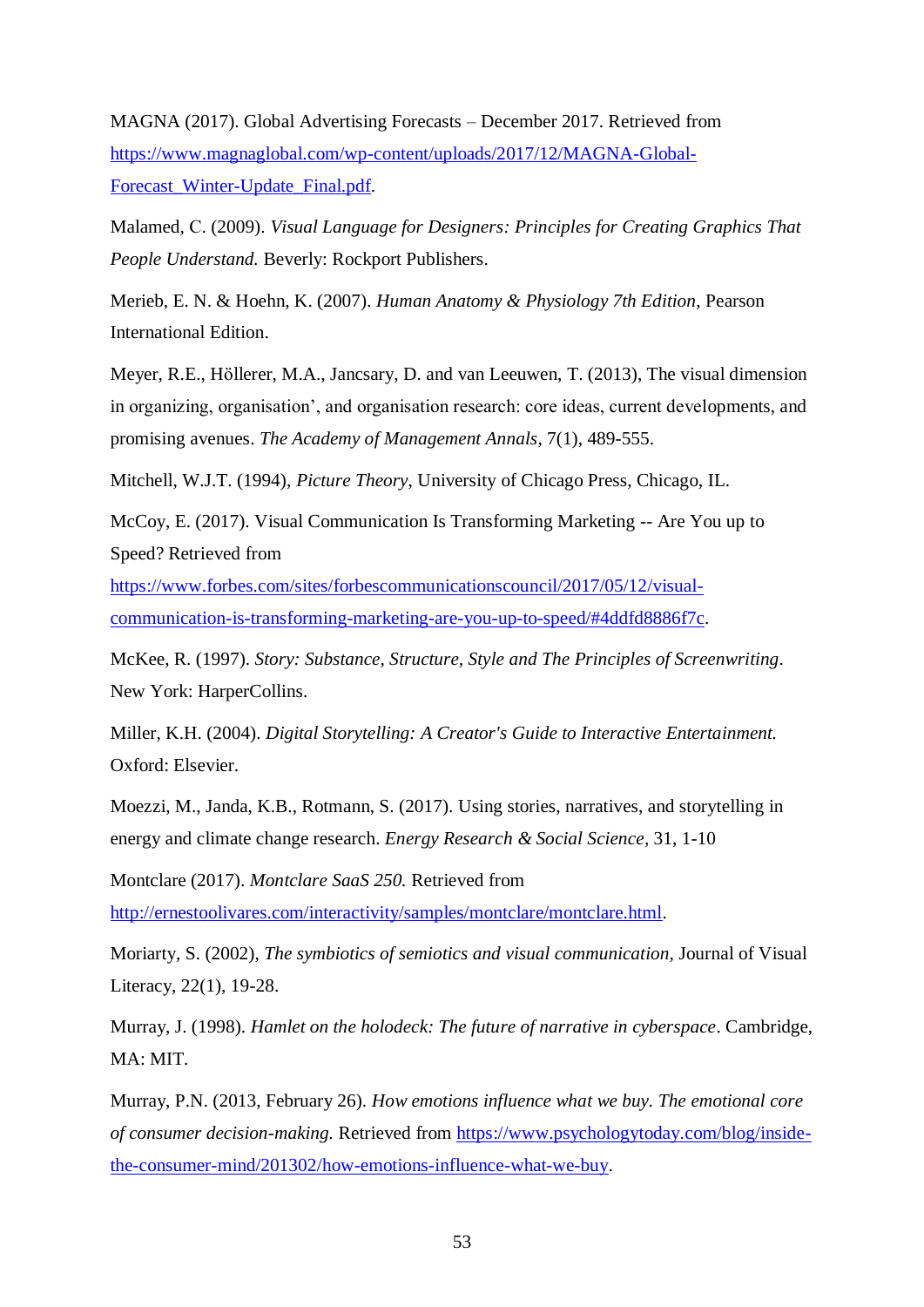Naylor, R.W., Cait, P.L., and West, P. (2012), Beyond the 'Like' Button: Exploring the Effects of Mere Virtual Presence on Brand Evaluation. *Journal of Marketing*, 76 (November), 105-120.

Nilsson, M. (2010). Developing Voice in Digital Storytelling Through Creativity, Narrative, and Multimodality. *Seminar.net - International journal of media, technology and lifelong learning* 6(2), 148-160.

Paivio, A. (1987). *Mental Representations: A Dual Coding Approach*. Oxford Psychology Series. Oxford University Press, Oxford.

PR Newswire (2011). *Press releases as lead generators.* Retrieved from [http://www.itrainingexpert.com/pdf/user/content/99201493850AM06.](http://www.itrainingexpert.com/pdf/user/content/99201493850AM06.-press_releases_as_lead_generators.pdf) [press\\_releases\\_as\\_lead\\_generators.pdf](http://www.itrainingexpert.com/pdf/user/content/99201493850AM06.-press_releases_as_lead_generators.pdf)

Ramsdell, C. (2011). Storytelling, narration, and the "who I am" story. *Writing Spaces: Readings on Writing,* 2, 270–285.

Rensink, R.A. (2002). Change detection. *Annual Review of Psychology*, 53, 245–277.

Robin, B. R. (2008). Digital storytelling: A powerful technology tool for the 21st century classroom. *Theory Into Practice*, 47, 220–228.

Rose, R. (2017). The symphony of connected interactive content marketing. Retrieved from [http://assets.ioninteractive.com/storage/content/literature/CMI-Interactive-Content-](http://assets.ioninteractive.com/storage/content/literature/CMI-Interactive-Content-Study_2017.pdf)[Study\\_2017.pdf](http://assets.ioninteractive.com/storage/content/literature/CMI-Interactive-Content-Study_2017.pdf)

Scott, D. M. (2015). *The new rules of marketing & PR.*: Hoboken: Wiley, cop. 2015; 5. ed. Retrieved from [http://onlinelibrary.wiley.com/book/10.1002/9781119172499.](http://ludwig.lub.lu.se/login?url=http://onlinelibrary.wiley.com/book/10.1002/9781119172499)

Schäfer, M.T. and Van Es, K . (2017). *The Datafied Society. Studying Culture through Data.* Amsterdam: Amsterdam University Press.

Schultz, M., Hatch, M.J., & Larsen, M., (2000). *The expressive organisation: linking identity, reputation and the corporate brand.* Oxford: Oxford University Press.

Segel, E. and Heer, J. (2010). *Narrative visualization: Telling stories with data*. TVCG: Transactions on Visualization and Computer Graphics, 16(6),1139 – 1148. <http://vis.stanford.edu/files/2010-Narrative-InfoVis.pdf>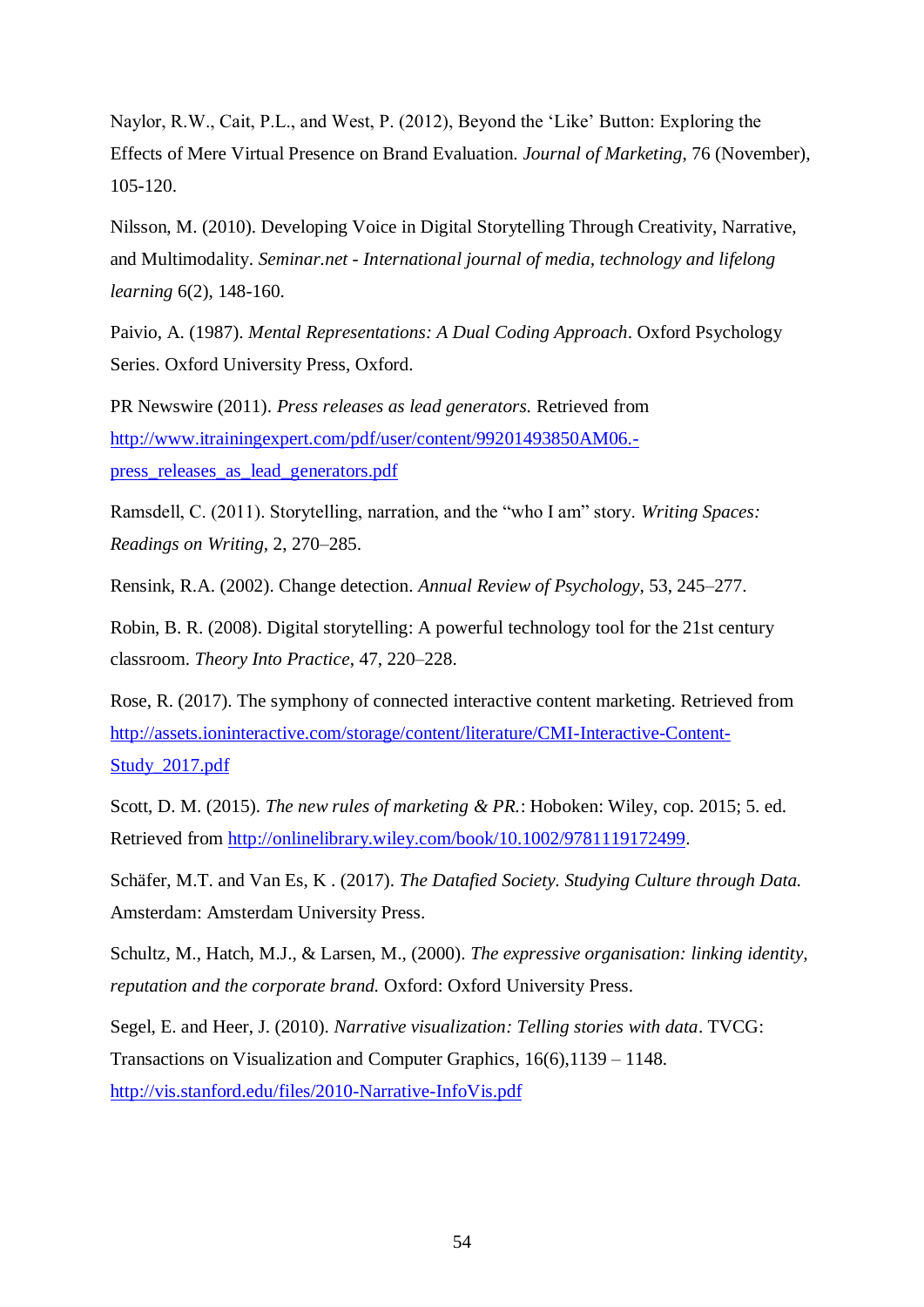Speirling, U. (2005). Interactive digital storytelling: towards a hybrid conceptual approach. In: *2nd International Conference "Changing Views : Worlds in Play."* Vancouver: Digital Games Research Association DiGRA.

Steimle, J. (2017). *Five digital marketing trends that will die in 2017*. Retrieved from [https://mashable.com/2017/01/12/5-digital-marketing-trends-that-will-die-in-](https://mashable.com/2017/01/12/5-digital-marketing-trends-that-will-die-in-2017/#NbpSqlhCHOq9)[2017/#NbpSqlhCHOq9.](https://mashable.com/2017/01/12/5-digital-marketing-trends-that-will-die-in-2017/#NbpSqlhCHOq9)

Stern, A. (2008). Embracing the Combinatorial Explosion: A Brief Prescription for Interactive Story R&D. In: *Spierling, U., Szilas, N. (eds.) ICIDS 2008. LNCS*, 5334, 1–5. Springer, Heidelberg.

Srivastava, M., & Kaul, D. (2016). Exploring the link between customer experience–loyalty– consumer spend. *Journal Of Retailing And Consumer Services*, 31, 277-286.

Turner, V. (1980). Social dramas and stories about them. *Critical Inquiry*, 7(1), 141-168.

US Census Bureau. (2016). Estimated revenue of newspaper publishers in the United States from 2010 to 2015, by source (in billion U.S. dollars). *In Statista - The Statistics Portal.*

van den Bosch, A. L. M., de Jong, M. D. T., & Elving, W. J. L. (2004). Managing corporate visual identity: Use and effects of organizational measures to support a consistent selfpresentation. *Public relations review*, 30(2), 225-344.

Varadarajan, R. & Yadav, M. S. (2009). Marketing Strategy in an Internet-Enabled Environment: A Retrospective on the First Ten Years of JIM and a Prospective on the Next Ten Years, *Journal of Interactive Marketing*, 23(1), 11-22.

Viacom (2017). Intersection of Stories and Culture: 50 Years of TV, Film, and Culture. Retrieved from [http://fantheory.viacom.com.](http://fantheory.viacom.com/)

Walter, E. & Gioglio, J. (2014). *The power of visual storytelling*. Chicago: McGraw-Hill Education.

Ware, C. (2002). *Information visualization: perception for design*. San Francisco: Morgan Kaufmann Publishers.

Weinreich, H., Eelco Herder, H.O. and Mayer, M. (2008). Not Quite the Average: An Empirical Study of Web Use, *the ACM Transactions on the Web*, 2(1), February 2008.